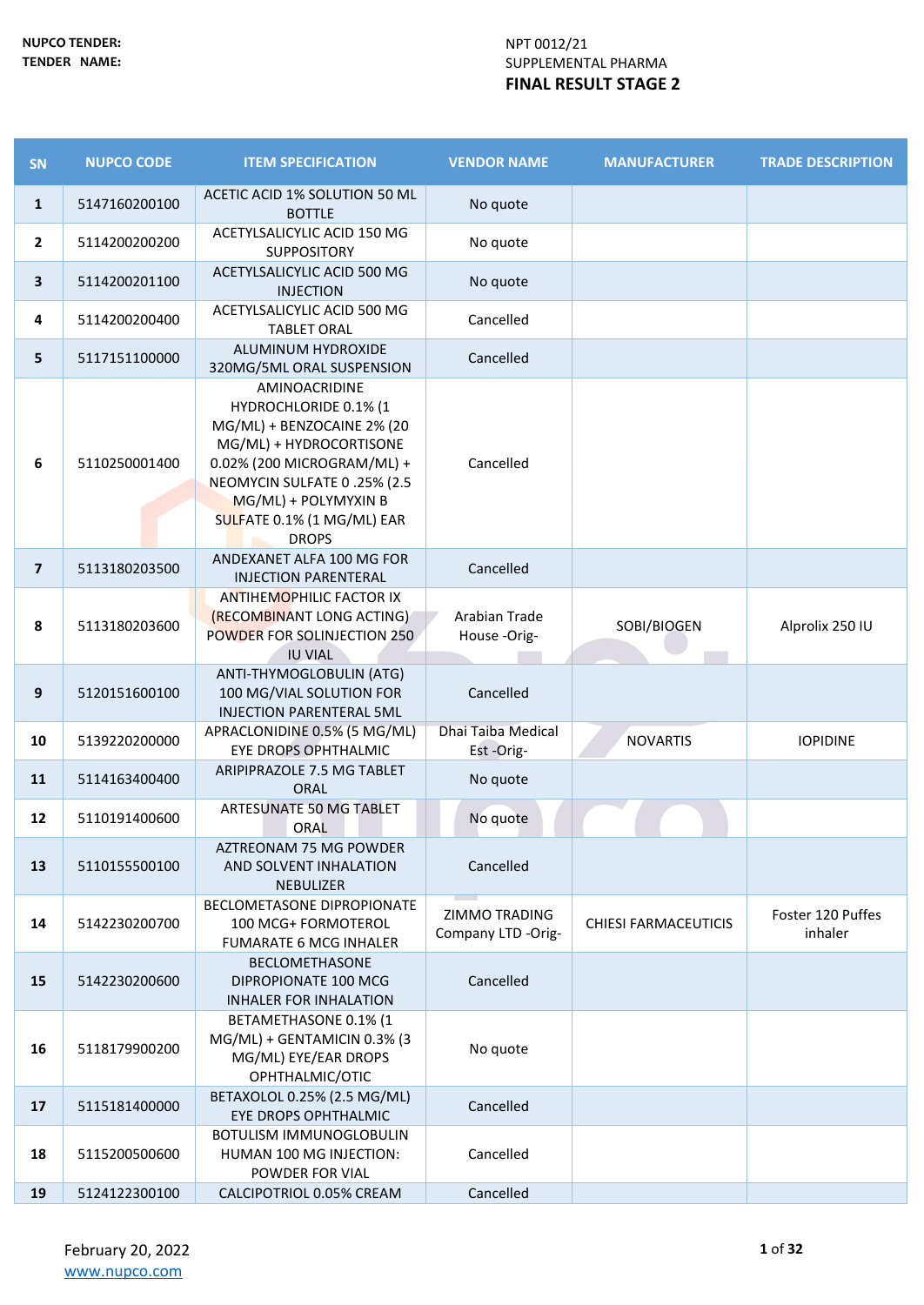| SN | <b>NUPCO CODE</b> | <b>ITEM SPECIFICATION</b>                                                                                                     | <b>VENDOR NAME</b>                                                 | <b>MANUFACTURER</b>                              | <b>TRADE DESCRIPTION</b>              |
|----|-------------------|-------------------------------------------------------------------------------------------------------------------------------|--------------------------------------------------------------------|--------------------------------------------------|---------------------------------------|
| 20 | 5050160100100     | CALCIUM GLUCONATE >=0.454<br>MMOL/5ML SYRUP ORAL                                                                              | Cancelled                                                          |                                                  |                                       |
| 21 | 5118240100300     | CALCIUM CHLORIDE DIHYDRATE<br>POWDER 5 KG JAR                                                                                 | No quote                                                           |                                                  |                                       |
| 22 | 5117152200100     | <b>CALCIUM GLUBIONATE 1.437</b><br>G/5ML + CALCIUM<br>LACTOBIONATE 0.295 G/5ML<br>+ELEMENTAL CALCIUM 109<br>MG/5ML SYRUP ORAL | No quote                                                           |                                                  |                                       |
| 23 | 5050160100200     | CALCIUM LACTATE-GLUCONATE<br>2.94 GM AND CAL CARBONATE<br>0.3 GM EFFV. TAB                                                    | <b>True Quality For</b><br><b>Medical Service</b><br>Co.LTD -Orig- | <b>BONN MEDICAL</b><br><b>INDUSTRIES</b>         | Calcibon forte eff tabs<br>20 tab     |
| 24 | 5124110500000     | CARBACHOL 0.01% (100<br>MCG/ML) SOLUTION FOR<br>INJECTION INTRAOCULAR 1.5 ML                                                  | Asa Medical store -<br>Orig-                                       | Alcon Laboratories<br>Australia Pty Ltd          | CARBACHOL 0.01%<br>(100 MCG/ML) SOLU  |
| 25 | 5121250301700     | <b>CARBON BEAM GUM 1</b>                                                                                                      | No quote                                                           |                                                  |                                       |
| 26 | 5110159900000     | CEFIXIME 20 MG/ML POWDER<br>ORAL                                                                                              | Saudi Arabian Drug<br><b>Store Company LTD</b><br>-Orig-           | PHARMA<br><b>INTERNATIONAL</b><br><b>COMPANY</b> | CEFIXIME 20 MG/ML<br>POWDER ORAL      |
| 27 | 5110150300700     | CHLORAMPHENICOL PLAMITATE<br>125 MG/5ML SYRUP ORAL                                                                            | Cancelled                                                          |                                                  |                                       |
| 28 | 5110150300800     | CHLORAMPHENICOL STERILE<br>OTIC SOLUTION, 5%, 5-10ML/<br><b>BOTTLE</b>                                                        | Cancelled                                                          |                                                  |                                       |
| 29 | 5116163000400     | <b>CHLORPHENIRAMINE MALEATE 2</b><br>MG/5ML + PSEUDOEPHEDRINE<br>HYDROCHLORIDE 30MG/5 ML<br><b>SYRUP ORAL</b>                 | No quote                                                           |                                                  |                                       |
| 30 | 5120150200700     | <b>CICLOSPORIN 1% EYE DROPS</b>                                                                                               | No quote                                                           |                                                  |                                       |
| 31 | 5120150200600     | <b>CICLOSPORIN 2% EYE DROPS</b>                                                                                               | No quote                                                           |                                                  |                                       |
| 32 | 5110151801500     | CIPROFLOXACIN 0.3% (3 MG/ML)<br><b>EAR DROPS</b>                                                                              | Al Hayat Medical<br>Company - Orig-                                | RIYADH PHARMA                                    | Ciprocin 0.3% Eye Ear<br><b>Drops</b> |
| 33 | 5110151800900     | CIPROFLOXACIN 250MG / 5ML<br><b>SUSPENSION</b>                                                                                | Cancelled                                                          |                                                  |                                       |
| 34 | 5115200600000     | <b>CISATRACURIUM BESYLATE 5</b><br>MG/ML SOLUTION FOR<br>INJECTION PARENTERAL 30 ML                                           | Cancelled                                                          |                                                  |                                       |
| 35 | 5113180203400     | <b>COAGULATION FACTOR XA</b><br>RECOMBINANT INACTIVATED -<br>ZHZO POWDER<br>FORRECONSTITUTION FOR IV<br>SOLUTION 200 MG VIAL  | No quote                                                           |                                                  |                                       |
| 36 | 5119190201000     | <b>CREATINE MONOHYDRATE 700</b><br>MG CAPSULE ORAL                                                                            | No quote                                                           |                                                  |                                       |
| 37 | 5116151100300     | CROMOGLYCATE SODIUM 2 %<br><b>SPRAY NASAL</b>                                                                                 | No quote                                                           |                                                  |                                       |
| 38 | 5124120000000     | CYANOACRYLATE GLUE 0.5 ML<br><b>DISPOSABLE TUBE</b>                                                                           | Cancelled                                                          |                                                  |                                       |
| 39 | 5120150900000     | DACLIZUMAB 5 MG INJECTION                                                                                                     | No quote                                                           |                                                  |                                       |
| 40 | 5113150700900     | DARBOPOEITIN 300 MCG<br>SOLUTION FOR INJECTION IN<br>PRE-FILLED SYRINGEPARENTERAL<br>0.6 ML                                   | Salehiya Trading Co.<br>-Orig-                                     | AMGEN                                            | Aranesp 300                           |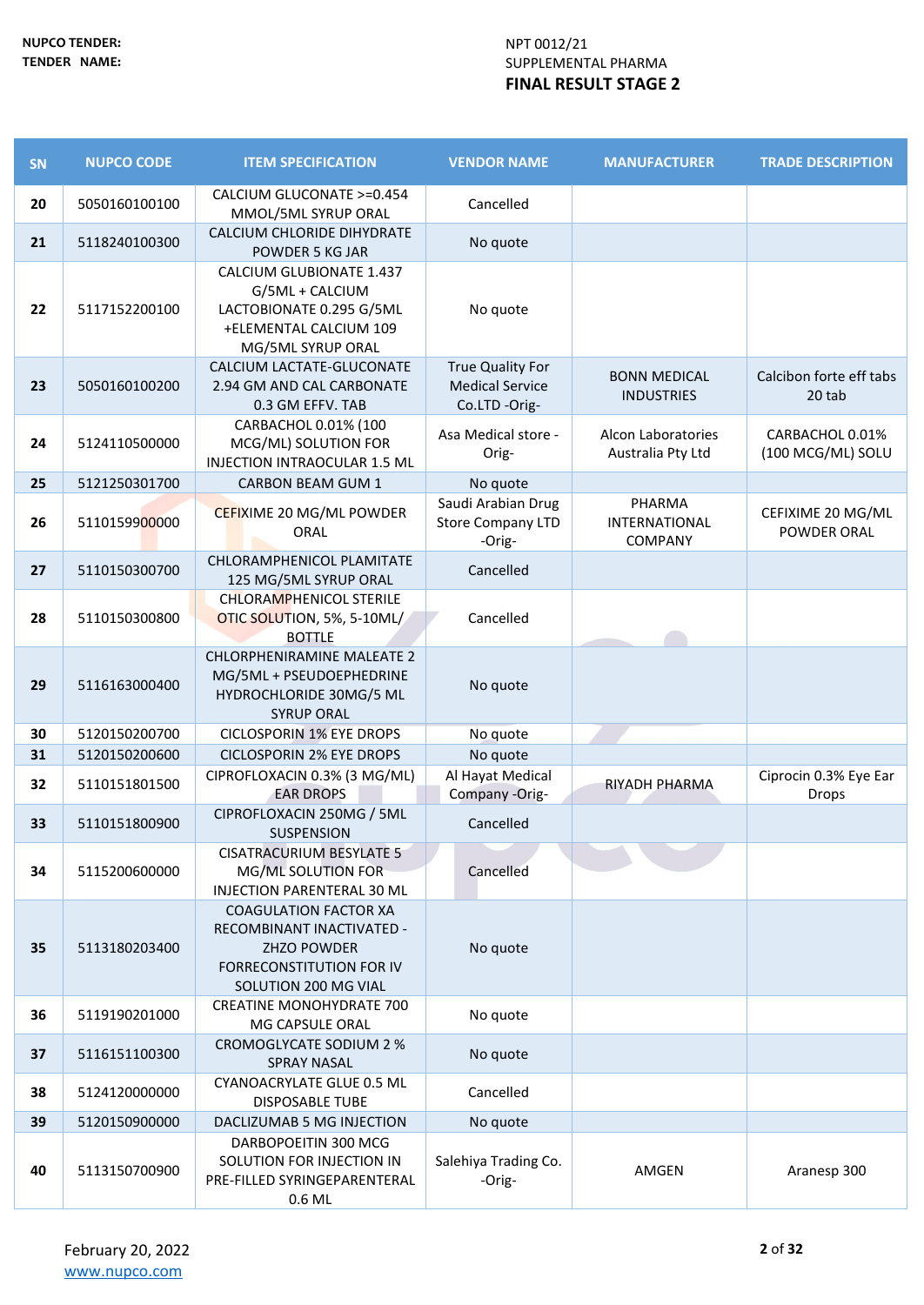| SN | <b>NUPCO CODE</b> | <b>ITEM SPECIFICATION</b>                                                          | <b>VENDOR NAME</b>                                          | <b>MANUFACTURER</b>                                                    | <b>TRADE DESCRIPTION</b>                   |
|----|-------------------|------------------------------------------------------------------------------------|-------------------------------------------------------------|------------------------------------------------------------------------|--------------------------------------------|
| 41 | 5128162601100     | DEXAMETHASONE 10 MG/ML<br>INTRATYMPANIC INJECTION                                  | Cancelled                                                   |                                                                        |                                            |
| 42 | 5114210401600     | DICLOFENAC SODIUM 0.1% (1<br>MG/ML) EYE DROPS<br><b>OPHTHALMIC</b>                 | Al Hayat Medical<br>Company -Orig-                          | RIYADH PHARMA                                                          | Ocugesic 0.1% Eye<br>Drops                 |
| 43 | 5116169900300     | <b>DIMETHINDENE 1 MG GEL</b><br><b>TOPICAL</b>                                     | No quote                                                    |                                                                        |                                            |
| 44 | 5118220100800     | DINOPROSTONE 10 MG/ML<br>SOLUTION FOR INJECTION EXTRA<br>AMNIOTIC PARENTERAL 0.5ML | No quote                                                    |                                                                        |                                            |
| 45 | 5116162000600     | DIPHENHYDRAMINE 100 MG<br>POWDER FOR INJECTION<br>PARENTERAL                       | Cancelled                                                   |                                                                        |                                            |
| 46 | 5124129800100     | DIPHENYLCYCLOPROPENONE<br>POWDER 1GM BOTTLE                                        | No quote                                                    |                                                                        |                                            |
| 47 | 5113170500000     | DIPYRIDAMOLE 75 MG TABLET<br><b>ORAL</b>                                           | <b>ACEDRA</b><br>PHARMACEUTICAL<br>COMPANY-Orig-            | <b>Rising Pharma</b>                                                   | DIPYRIDAMOLE 75 MG<br><b>TAB 100</b>       |
| 48 | 5110155700000     | DOXYCYCLINE 20 MG TABLET<br>ORAL                                                   | Cancelled                                                   |                                                                        |                                            |
| 49 | 5110155700300     | DOXYCYCLINE 40 MG CAPSULE<br>ORAL MODIFIED RELEASE                                 | Cancelled                                                   |                                                                        |                                            |
| 50 | 5118181300700     | <b>DROSPIRENONE 2 MG +</b><br>ESTRADIOL 1 MG TABLET ORAL                           | Cancelled                                                   |                                                                        |                                            |
| 51 | 5114153900100     | DULOXETINE 30 MG TABLET<br>ORAL                                                    | Farouk Maamon<br>Tamer & Company -<br>Orig-                 | <b>HETERO LABS LIMITED</b>                                             | Durotine                                   |
| 51 | 5114153900100     | <b>DULOXETINE 30 MG TABLET</b><br><b>ORAL</b>                                      | <b>Tabuk</b><br>Pharmaceutical<br>Manufactring C -<br>Orig- | <b>TABUK</b><br>PHARMACEUTICAL<br><b>MANUFACTURING</b><br><b>COMPA</b> | MODEXA 30 MG                               |
| 52 | 5118181300600     | DYDROGESTERONE 10 MG +<br>ESTRADIOL 2 MG TABLET ORAL                               | Cancelled                                                   |                                                                        |                                            |
| 53 | 5115163600000     | EDROPHONIUM 10 MG/ML<br>SOLUTION FOR INJECTION<br>PARENTERAL                       | No quote                                                    |                                                                        |                                            |
| 54 | 5117191300800     | ESOMEPRAZOLE 10 MG SACHET<br>ORAL                                                  | Saudi International<br>Trading Company -<br>Orig-           | ASTRAZENECA                                                            | Nexium 10 mg Shchet                        |
| 55 | 5118182300000     | ESTERIFIEDESTROGEN 300 MCG<br><b>TABLET ORAL</b>                                   | Cancelled                                                   |                                                                        |                                            |
| 56 | 5118183400100     | ESTRADIOL 0.5 MG +<br>NORETHINDRONE 0.1 MG TABLET<br><b>ORAL</b>                   | Cancelled                                                   |                                                                        |                                            |
| 57 | 5118181301300     | <b>ESTRADIOL 10 MCG PESSARY</b><br>VAGINAL                                         | Asa Medical store -<br>Orig-                                | Novo Nordisk<br>Pharmaceuticals Pty Ltd                                | <b>ESTRADIOL 10 MCG</b><br>PESSARY VAGINAL |
| 58 | 5118181301100     | ESTRADIOL VALERATE 2 MG AND<br>NORGESTREL 500 MCG TABLET                           | Cancelled                                                   |                                                                        |                                            |
| 59 | 5114201800100     | ETHANOL 10 % SOLUTION<br><b>INTRAVENOUS</b>                                        | No quote                                                    |                                                                        |                                            |
| 60 | 5124120100600     | <b>EXTRACT OF ANTHRAGUIN</b><br><b>GLYCOSID+ SALICILIC ACID</b><br>SOLUTION        | Middle East<br>Pharmaceutical<br>industries co -Orig-       | <b>MIDDLE EAST</b><br>PHARMACEUTICAL<br><b>INDUSTRIES</b>              | <b>Rotavix Solution</b>                    |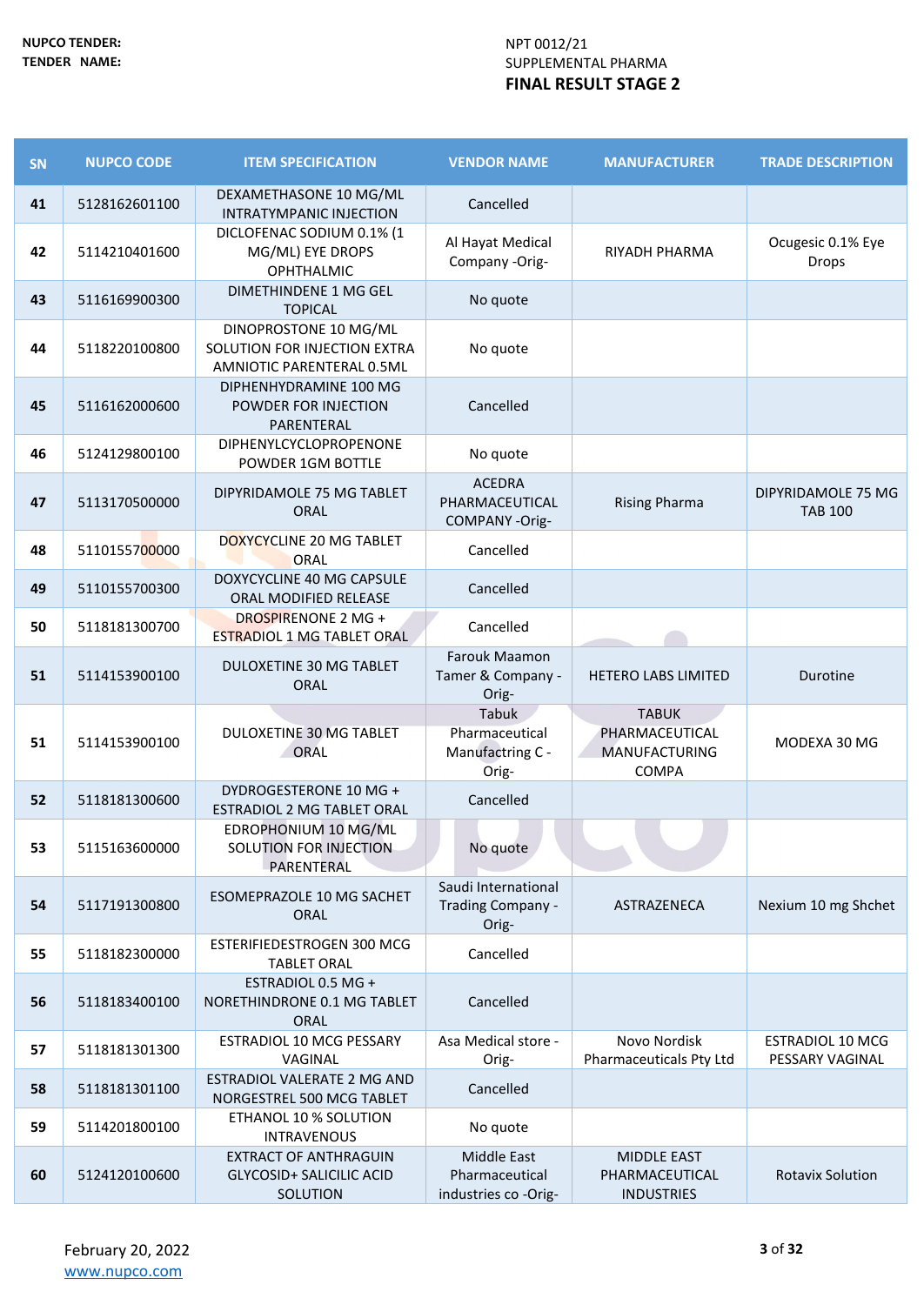| SN | <b>NUPCO CODE</b> | <b>ITEM SPECIFICATION</b>                                                                                                                                                                                                                                                                                                                                                                                                          | <b>VENDOR NAME</b>                               | <b>MANUFACTURER</b>                              | <b>TRADE DESCRIPTION</b>                          |
|----|-------------------|------------------------------------------------------------------------------------------------------------------------------------------------------------------------------------------------------------------------------------------------------------------------------------------------------------------------------------------------------------------------------------------------------------------------------------|--------------------------------------------------|--------------------------------------------------|---------------------------------------------------|
| 61 | 5111160400100     | FLUDARABINE 10 MG TABLET<br>ORAL                                                                                                                                                                                                                                                                                                                                                                                                   | Arabian Trade<br>House-Orig-                     | SANOFI/GENZYME                                   | FLUDARA 10MG F.C<br><b>TABLETS</b>                |
| 62 | 5119151000600     | FUROSEMIDE 10 MG/ML<br>SOLUTION FOR INJECTION<br>PARENTERAL 10 ML                                                                                                                                                                                                                                                                                                                                                                  | <b>CIGALAH PHARMA</b><br>WAREHOUSE -Orig-        | <b>GULF PHARMACEUTICAL</b><br>INDUSTRIES-JULPHAR | <b>SALURIN INJECTION</b>                          |
| 63 | 5110158400200     | GENTAMICIN 0.3% (1.5 MG/0.5<br>ML) EYE DROPS 0.5 ML UNIT<br><b>DOSE</b>                                                                                                                                                                                                                                                                                                                                                            | Cancelled                                        |                                                  |                                                   |
| 64 | 5110158400700     | <b>GENTAMICIN SULPHATE 0.1%</b><br>(1MG/G) OINTMENT TOPICAL                                                                                                                                                                                                                                                                                                                                                                        | Cancelled                                        |                                                  |                                                   |
| 65 | 5111174500100     | <b>GENTUZUMAB OZOGAMICIN 4.5</b><br>MG INJECTION                                                                                                                                                                                                                                                                                                                                                                                   | Abdulrehman<br>Algosaibi G.T.C -<br>Orig-        | Pfizer                                           | MYLOTARG 4.5MG<br>SFDPO 1X20ML GVL U              |
| 66 | 5116189000500     | GUAIFENESIN 100 MG +<br>DEXTROMETHORPHAN<br><b>HYDROBROMIDE 15 MG LIQUID</b><br>ORAL PER5 ML 120 ML BOTTLE                                                                                                                                                                                                                                                                                                                         | No quote                                         |                                                  |                                                   |
| 67 | 5114170200500     | <b>HALOPERIDOL 2 MG TABLET</b><br>ORAL                                                                                                                                                                                                                                                                                                                                                                                             | Cancelled                                        |                                                  |                                                   |
| 68 | 5113160300600     | HEPARIN SODIUM (BOVINE) 100<br>IU/ML SOLUTION FOR INJECTION<br>PARENTERAL 2 ML                                                                                                                                                                                                                                                                                                                                                     | Abdulrehman<br>Algosaibi G.T.C -<br>Orig-        | Wockhardt                                        | <b>Heparin Sodium</b><br><b>Flushing Solution</b> |
| 69 | 5113160300700     | <b>HEPARIN 10 IU/ML SOLUTION</b><br><b>FOR INJECTION PARENTERAL 5</b><br><b>ML</b>                                                                                                                                                                                                                                                                                                                                                 | Abdulrehman<br>Algosaibi G.T.C -<br>Orig-        | Wockhardt                                        | <b>Heparin Sodium</b><br><b>Flushing Solution</b> |
| 70 | 5118170600400     | HYDROCORTISONE 1% (10MG/G)<br><b>OINTMENT TOPICAL</b>                                                                                                                                                                                                                                                                                                                                                                              | <b>CIGALAH PHARMA</b><br><b>WAREHOUSE -Orig-</b> | <b>GULF PHARMACEUTICAL</b><br>INDUSTRIES-JULPHAR | <b>ALFACORT 1% SKIN</b><br><b>OINTMENT</b>        |
| 71 | 5110250000700     | <b>HYDROCORTISONE + NEOMYCIN</b><br>+ POLYMYXIN B EYE OINTMENT<br><b>OPHTHALMIC</b>                                                                                                                                                                                                                                                                                                                                                | Cancelled                                        |                                                  |                                                   |
| 72 | 5124120900300     | <b>HYDROQUINONE 5G +</b><br><b>HYDROCORTISONE 1G +</b><br>TRETINOIN 0.1G CREAM TOPICAL                                                                                                                                                                                                                                                                                                                                             | Cancelled                                        |                                                  |                                                   |
| 73 | 5110240200100     | HYDROXYPROPYLMETHYL<br>CELLULOSE 0.3% (3 MG/ML) EYE<br>SOLUTION OPHTHALMICMINIM                                                                                                                                                                                                                                                                                                                                                    | Nature zone trading<br>establishment -Orig-      | <b>MEDICOM</b>                                   | HYPROMELLOSE 0.3%<br><b>EYE DROPS MINIMS</b>      |
| 73 | 5110240200100     | HYDROXYPROPYLMETHYL<br>CELLULOSE 0.3% (3 MG/ML) EYE<br>SOLUTION OPHTHALMICMINIM                                                                                                                                                                                                                                                                                                                                                    | ZIMMO TRADING<br>Company LTD -Orig-              | FARMIGEA S.P.A., PISA                            | SoftDrops 0.3%, 0.5 ml<br>eye minim               |
| 74 | 5120180600700     | IG NORMAL IMMUNOGLOBULIN<br>INJECTION (IM) . STERILIZED<br>PURIFIED GAMMAGLOBULIN OF<br>ADULT HUMAN BLOOD SERUM.<br>IT CONTAINS 16% OF PROTEIN W<br>HICH ISNO T LESS THAN 90%<br><b>GAMMA GLOBULIN FREE OF ANY</b><br><b>EXTRANEOUS VIRUS</b><br>ORANTIGENS. THE DONOR MUST<br>BE FREE FROM HIV ANTIBODIES<br>HB AG A ND ANTI-HBE. THE<br>PRODUCT MUST BE STERILIZED<br>BY A SUITABLE METHOD TO BE<br>FREE OFAIDS. STORAGE 2 - 8 C | No quote                                         |                                                  |                                                   |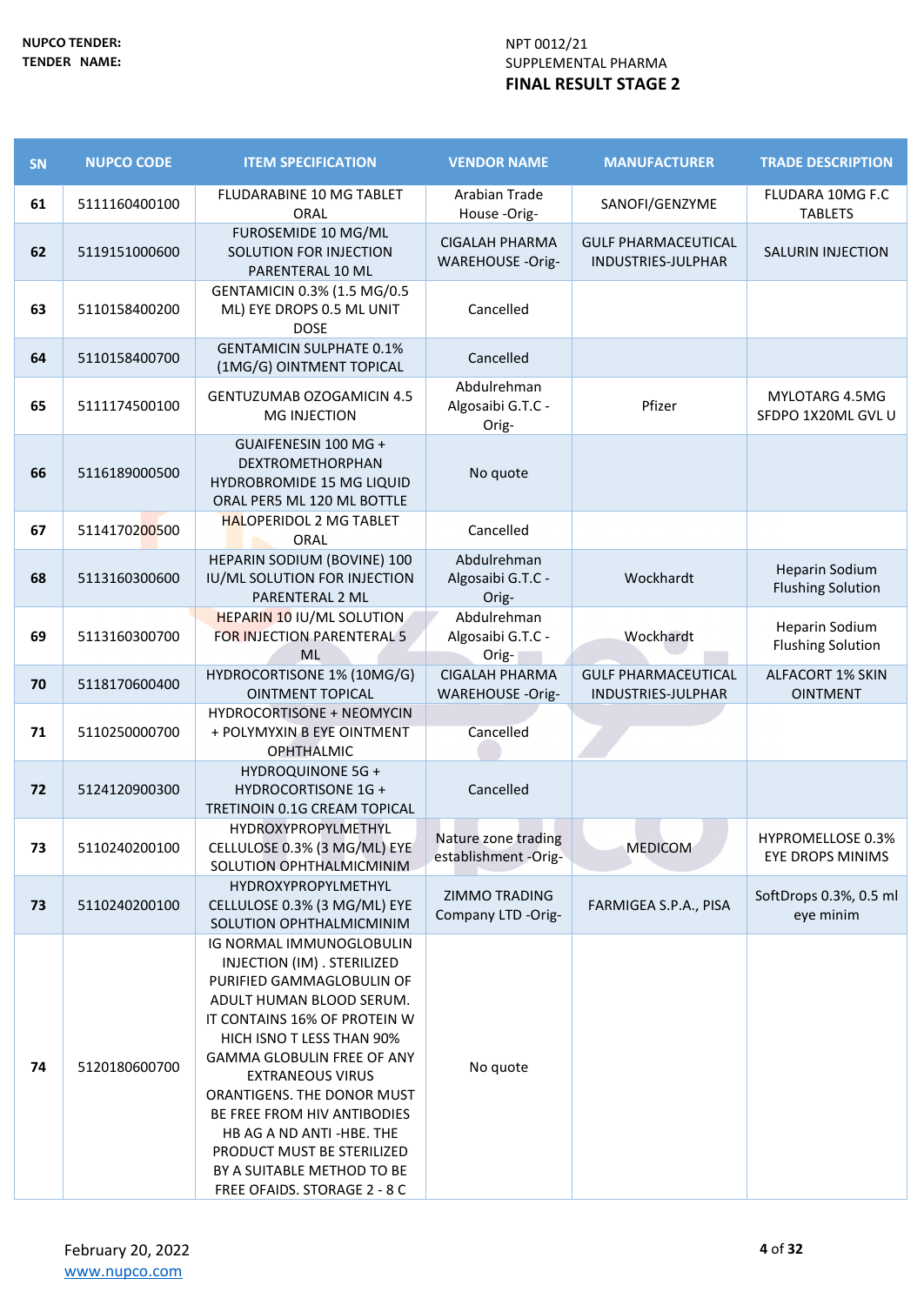| SN | <b>NUPCO CODE</b> | <b>ITEM SPECIFICATION</b>                                                                                                                            | <b>VENDOR NAME</b>                                          | <b>MANUFACTURER</b>                        | <b>TRADE DESCRIPTION</b>                      |
|----|-------------------|------------------------------------------------------------------------------------------------------------------------------------------------------|-------------------------------------------------------------|--------------------------------------------|-----------------------------------------------|
| 75 | 5120180601500     | IMMUNE SERUM GLOBULIN 1 G/<br>5 ML SOLUTION FOR INJECTION<br>SC 5 ML VIAL                                                                            | Arabian Health Care<br>Supply Company -<br>Orig-            | Baxalta                                    | Cuvitru 1 g                                   |
| 76 | 5121250000700     | IOHEXOL 300 MG/ML INJECTION<br>100 ML VIAL                                                                                                           | Cancelled                                                   |                                            |                                               |
| 77 | 5112160200300     | <b>ISOSORBIDE DINITRATE 40 MG</b><br><b>TABLET ORAL SUSTAINED</b><br><b>RELEASE</b>                                                                  | Al Hayat Medical<br>Company -Orig-                          | RIYADH PHARMA                              | Isobide 40 mg<br>Capsules Extended<br>Release |
| 78 | 5126312500000     | LEVOBUNOLOL HYDROCHLORIDE<br>0.5% (5 MG/ML) DROPS                                                                                                    | Cancelled                                                   |                                            |                                               |
| 79 | 5114290804100     | LIDOCAINE HYDROCHLORIDE<br>ANHYDROUS 0.4% (2 G/ 500 ML)<br>+ DEXTROSE 5% (25G/ 500 ML)<br><b>INJECTION INTRAVENOUS</b><br><b>INFUSION 500 ML BAG</b> | No quote                                                    |                                            |                                               |
| 80 | 5119191800000     | L-METHYLTETRAHYDROFOLATE 5<br>MG CAPSULE ORAL                                                                                                        | <b>ACEDRA</b><br>PHARMACEUTICAL<br>COMPANY-Orig-            | <b>THORNE</b>                              | 5-MTHF, 5 MG, 60                              |
| 81 | 5111151000200     | LOMUSTINE 10 MG CAPSULE<br><b>ORAL</b>                                                                                                               | Cancelled                                                   |                                            |                                               |
| 82 | 5111151000000     | LOMUSTINE 100 MG CAPSULE<br>ORAL                                                                                                                     | Cancelled                                                   |                                            |                                               |
| 83 | 5111151000300     | LOMUSTINE 5 MG CAPSULE                                                                                                                               | No quote                                                    |                                            |                                               |
| 84 | 5116160600300     | <b>LORATADINE 5MG 100ML</b><br>PSEUDOEPHEDRINE 60MG/5ML<br><b>SYRUP</b>                                                                              | Medical<br>&Pharmaceutical<br>Services Ba -Orig-            | Deef Phrmaceutical<br><b>Industries Co</b> | Defonase 100 ml                               |
| 85 | 5113150000000     | LUSPATERCEPT - AAMT 75 MG<br>POWDER FOR SOLUTION VIAL                                                                                                | Salehiya Trading Co.<br>-Orig-                              | PATHEON ITALIA S.P.A.                      | Reblozyl                                      |
| 86 | 5117150800000     | MAGNESIUM CARBONATE 54 MG<br>ELEMENTAL MAGNESIUM/5 ML<br>ORAL LIQUID                                                                                 | No quote                                                    |                                            |                                               |
| 87 | 5117162000000     | <b>MAGNESIUM CITRATE 290</b><br>MG/5ML LIQUID ORAL                                                                                                   | True Quality For<br><b>Medical Service</b><br>Co.LTD -Orig- | <b>BONN MEDICAL</b><br><b>INDUSTRIES</b>   | Bonmag suryp 125 ml                           |
| 88 | 5118180600100     | MEGESTROL ACETATE 200<br>MG/5ML LIQUID ORAL                                                                                                          | Dhai Taiba Medical<br>Est-Orig-                             | <b>WOCKHARDT CP</b><br><b>PHARMA</b>       | <b>MEGESTROL ACETATE</b>                      |
| 89 | 5117232400200     | MESNA 600 MG TABLET                                                                                                                                  | ZIMMO TRADING<br>Company LTD -Orig-                         | <b>BAXTER</b>                              | Urometixan 600 mg<br>tab                      |
| 90 | 5111170400800     | MITOMYCIN 0.02% (200<br>MCG/ML) EYE DROPS<br><b>OPHTHALMIC</b>                                                                                       | No quote                                                    |                                            |                                               |
| 91 | 5124120900400     | MONOBENZONE 1000 G<br><b>POWDER</b>                                                                                                                  | No quote                                                    |                                            |                                               |
| 92 | 5119190508200     | MULTIVITAMIN + ZINC TABLET<br>ORAL CHEWABLE                                                                                                          | Cancelled                                                   |                                            |                                               |
| 93 | 5112156600200     | NADOLOL 20 MG TABLET ORAL                                                                                                                            | Innova Healthcare<br>Company -Orig-                         | RA CHEM PHARMA FOR<br><b>AVET PHARMA</b>   | NADOLOL 20 MG<br><b>TABLET ORAL</b>           |
| 94 | 5110181400000     | NATAMYCIN 5% (50 MG/ML) EYE<br><b>DROPS OPHTHALMIC</b>                                                                                               | Cancelled                                                   |                                            |                                               |
| 95 | 5134240100000     | NELFINAVIR 50 MG/5ML<br><b>SUSPENSION ORAL</b>                                                                                                       | Cancelled                                                   |                                            |                                               |
| 96 | 5120180600200     | IG IMMUNOGLOBULIN HUMAN<br>NORMAL 16.5 % SOLUTION FOR<br>INJECTION PARENTERAL2 ML                                                                    | <b>CIGALAH PHARMA</b><br><b>WAREHOUSE -Orig-</b>            | <b>CSL BEHRING GMBH</b>                    | Beriglobin                                    |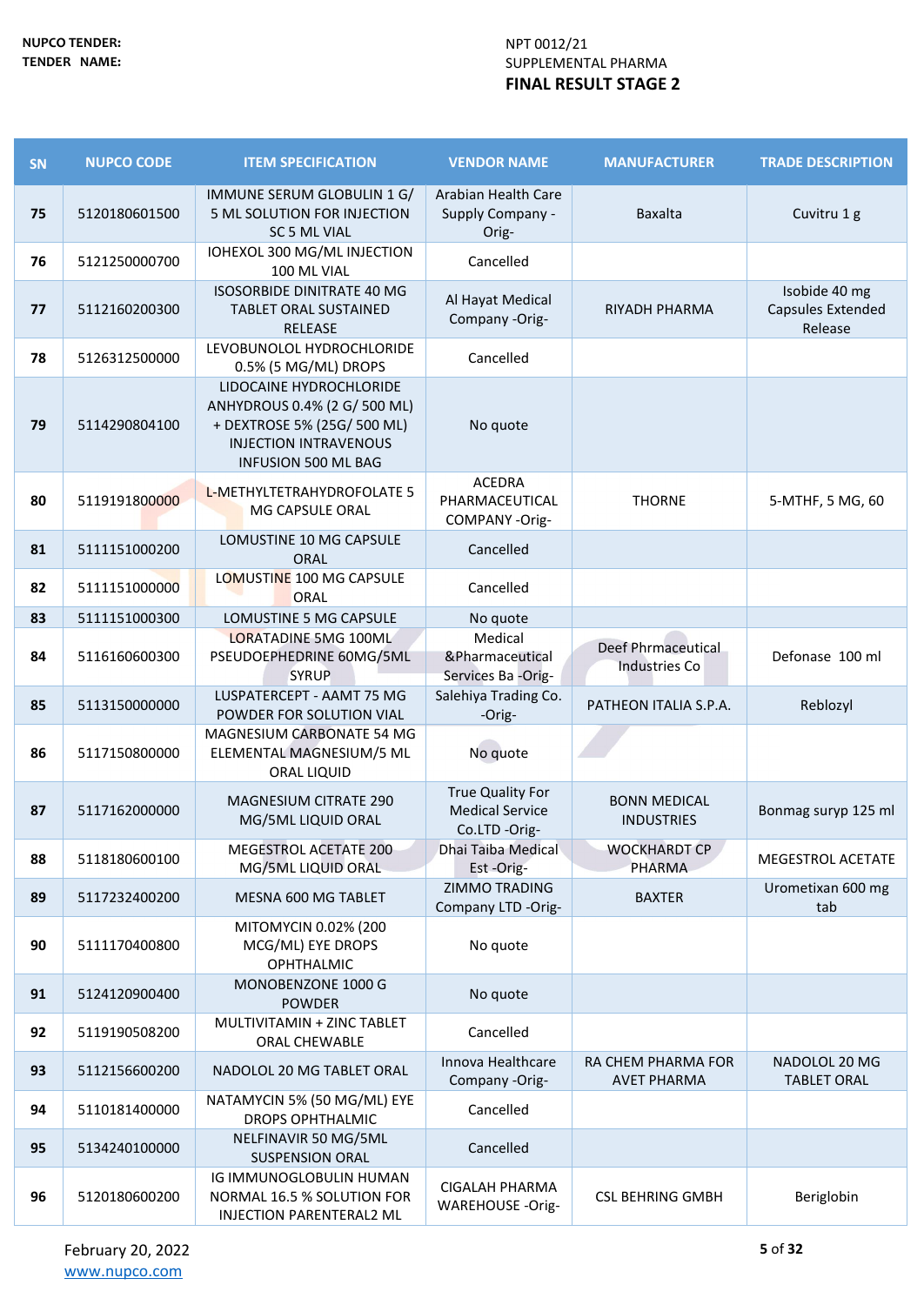| SN  | <b>NUPCO CODE</b> | <b>ITEM SPECIFICATION</b>                                                                              | <b>VENDOR NAME</b>                                                 | <b>MANUFACTURER</b>                       | <b>TRADE DESCRIPTION</b>                       |
|-----|-------------------|--------------------------------------------------------------------------------------------------------|--------------------------------------------------------------------|-------------------------------------------|------------------------------------------------|
| 97  | 5117191300500     | <b>OMEPRAZOLE SUSPENSION 4</b><br>MG/ML                                                                | Cancelled                                                          |                                           |                                                |
| 98  | 5117191000100     | PANCRELIPASE (LIPASE 7400 IU +<br>PROTEASE 420 IU + AMYLASE<br>7000 IU) TABLETORAL                     | Cancelled                                                          |                                           |                                                |
| 99  | 5110233000000     | PENCICLOVIR 1% (10MG/G)<br><b>CREAM TOPICAL</b>                                                        | Cancelled                                                          |                                           |                                                |
| 100 | 5119160203600     | PERITONEAL DIALYSIS GLUCOSE<br>1.36% W/V 3000 ML SOLUTION<br><b>BAGS OR BOTTLE</b>                     | No quote                                                           |                                           |                                                |
| 101 | 5119180202600     | POTASSIUM CHLORIDE (CONC)<br>SOLUTION FOR INJECTION<br>2MEQ/ML 250ML BOTTLEOR BAG                      | Cancelled                                                          |                                           |                                                |
| 102 | 5119170500700     | POTASSIUM CITRATE<br>EFFERVESCENT TABLET                                                               | Cancelled                                                          |                                           |                                                |
| 103 | 5112151900000     | PROCAINAMIDE<br><b>HYDROCHLORIDE 250 MG</b><br><b>CAPSULE ORAL</b>                                     | No quote                                                           |                                           |                                                |
| 104 | 5116161000300     | PROMETHAZINE<br>HYDROCHLORIDE 5 MG/5ML<br><b>LIQUID ORAL</b>                                           | Cancelled                                                          |                                           |                                                |
| 105 | 5118162100000     | PROTIRELIN 100 MCG FOR<br><b>INJECTION PARENTERAL</b>                                                  | No quote                                                           |                                           |                                                |
| 106 | 5110190700100     | PYRIMETHAMINE 25 MG +<br>SULFADOXINE 500 MG TABLET<br>ORAL                                             | Cancelled                                                          |                                           |                                                |
| 107 | 5114172200800     | <b>QUETIAPINE IMMEDIATE</b><br>RELEASE 50 MG TABLET                                                    | Cancelled                                                          |                                           |                                                |
| 108 | 5124122000600     | RETINOL PALMITATE (1000 IU/G)<br><b>EYE GEL OPHTHALMIC</b>                                             | Arabian Oasis For<br>Development&Com<br>mercial -Orig-             | <b>MANN PHARMA</b>                        | Vitagel (retinol<br>palmitate 1000 IU/g)<br>10 |
| 109 | 5117151100900     | SODIUM ALGINATE SUSPENSION;<br>SODIUM BICARBONATE;<br>CALCIUM CARBONATE LIQUID<br>500 ML               | <b>True Quality For</b><br><b>Medical Service</b><br>Co.LTD -Orig- | <b>BONN MEDICAL</b><br><b>INDUSTRIES</b>  | Algisol susp 500 ml                            |
| 110 | 5120390300000     | SODIUM AUROTHIOMALATE 10<br>MG/0.5 ML INJECTION 0.5 ML<br>AMPOULE                                      | No quote                                                           |                                           |                                                |
| 111 | 5120390300100     | SODIUM AUROTHIOMALATE 50<br>MG FOR INJECTION PARENTERAL                                                | No quote                                                           |                                           |                                                |
| 112 | 5119160201300     | SODIUM CHLORIDE NASAL SPRAY<br>0.74% 15 ML BOTTLE                                                      | Salehiya Trading Co.<br>-Orig-                                     | AMMAN PHARMA IND.                         | Apisal Nasal Spray                             |
| 113 | 5119243400200     | SODIUM CITRATE 500 MG TO<br>1000 MG CRYSTALS OR POWDER                                                 | Cancelled                                                          |                                           |                                                |
| 114 | 5147270100100     | SODIUM FLOURIDE 1.1 %<br><b>TOOTHPASTE ORAL</b>                                                        | Cancelled                                                          |                                           |                                                |
| 115 | 5114214800800     | SODIUM HYALURONATE 0.3 + 2%<br>LIDOCAINE HCL AMPOULE 1.5%<br>OR EQUIVALENT FOR OPTHALMIC<br><b>USE</b> | Cancelled                                                          |                                           |                                                |
| 116 | 5117159900500     | SODIUM PICOSULPHATE 16 G<br>POWDER ORAL                                                                | Abdulrehman<br>Algosaibi G.T.C -<br>Orig-                          | Ferring Pharmaceutical<br>Company limited | Picoprep                                       |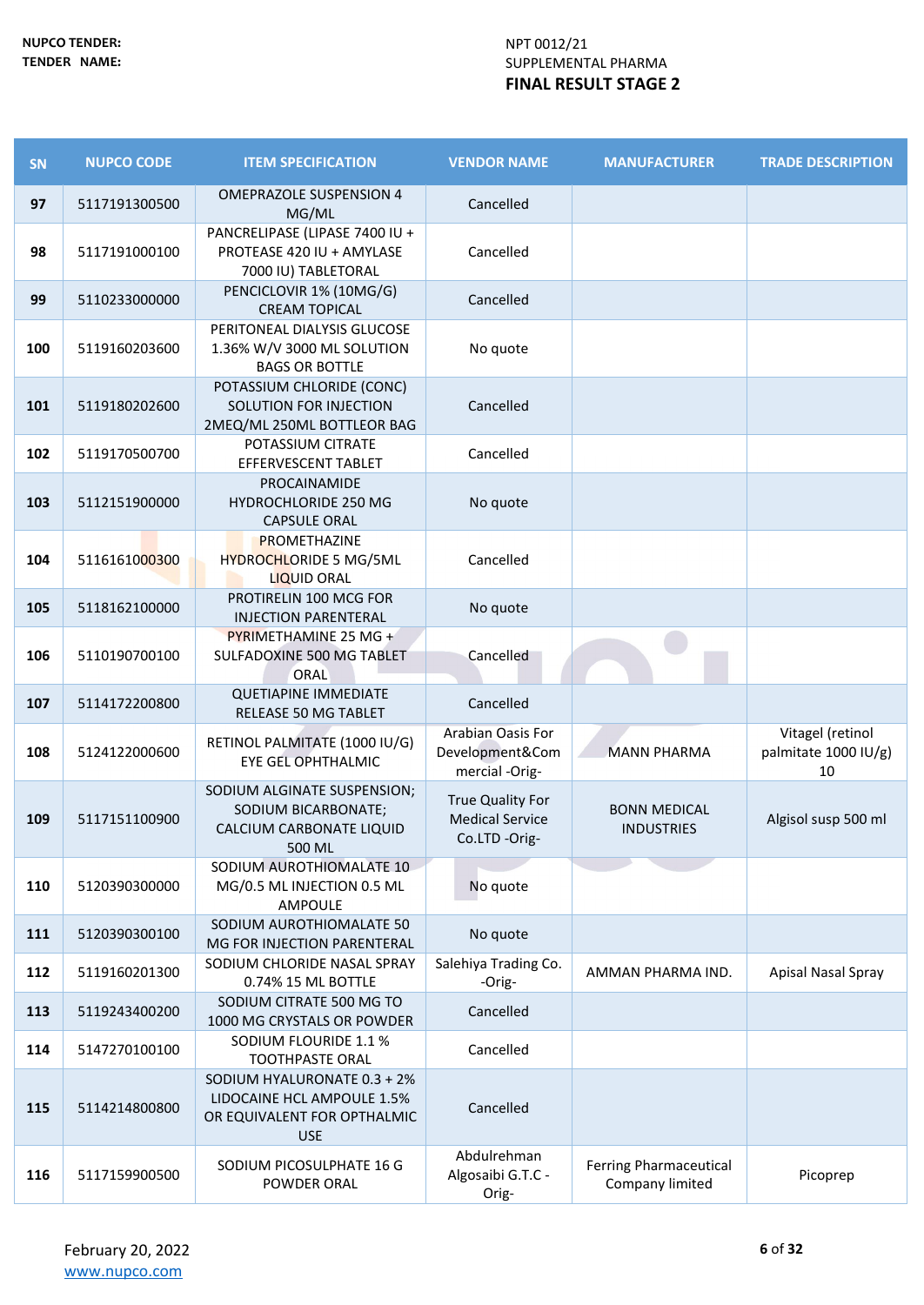| SN  | <b>NUPCO CODE</b> | <b>ITEM SPECIFICATION</b>                                               | <b>VENDOR NAME</b>                                     | <b>MANUFACTURER</b>                               | <b>TRADE DESCRIPTION</b>                     |
|-----|-------------------|-------------------------------------------------------------------------|--------------------------------------------------------|---------------------------------------------------|----------------------------------------------|
| 117 | 5121161000500     | SODIUM POLYSTYRENE<br>SULFONATE 15GM/60ML<br><b>SUSPENSION</b>          | Cancelled                                              |                                                   |                                              |
| 118 | 5128160200000     | SPECTINOMYCIN 2 G POWDER<br>FOR INJECTION+DILUENT<br>PARENTERAL         | Cancelled                                              |                                                   |                                              |
| 119 | 5138580600000     | TENOXICAM 20 MG TABLET OR<br><b>CAPSULE</b>                             | Cancelled                                              |                                                   |                                              |
| 120 | 5110150900000     | TETRACYCLINE HYDROCHLORIDE<br>250 MG POWDER FOR INJECTION<br>PARENTERAL | No quote                                               |                                                   |                                              |
| 121 | 5113161600800     | TINZAPARIN (LMHW) 10000 IU<br>SOLUTION FOR INJECTION<br>PARENTERAL      | No quote                                               |                                                   |                                              |
| 122 | 5113161600400     | TINZAPARIN 3500 IU FOR<br><b>INJECTION PARENTERAL</b>                   | Cancelled                                              |                                                   |                                              |
| 123 | 5113161600300     | TINZAPARIN 4500 IU FOR<br><b>INJECTION PARENTERAL</b>                   | Cancelled                                              |                                                   |                                              |
| 124 | 5116274500000     | <b>TIOPRONIN 100 MG TABLET</b><br>ORAL                                  | No quote                                               |                                                   |                                              |
| 125 | 5119150800000     | TRIAMTERENE 50 MG +<br>HYDROCHLOROTHIAZIDE 25 MG<br><b>TABLET ORAL</b>  | Cancelled                                              |                                                   |                                              |
| 126 | 5119150800100     | TRIAMTERENE 100 MG CAPSULE<br><b>ORAL</b>                               | Cancelled                                              |                                                   |                                              |
| 127 | 5114179901200     | TRIFLUOPERAZINE 15 MG TABLET<br><b>MODIFIED RELEASE</b>                 | Cancelled                                              |                                                   |                                              |
| 128 | 5124130301300     | ZINC SULPHATE 150 MG/5 ML<br>ORAL SOLUTION                              | No quote                                               |                                                   |                                              |
| 129 | 5111180000700     | ABEMACICLIB 100 MG TABLET                                               | Saudi International<br>Trading Company -<br>Orig-      | ELI LILLY AND<br>COMPANY, USA                     | Verzenio 100MG<br><b>F.C.TABLET</b>          |
| 130 | 5114150100000     | ACETAZOLAMIDE 500 MG<br>POWDER FOR INJECTION<br>PARENTERAL              | Cancelled                                              |                                                   |                                              |
| 131 | 5114200200300     | ACETYLSALICYLIC ACID 300 MG<br><b>TABLET ORAL</b>                       | Cancelled                                              |                                                   |                                              |
| 132 | 5114200200100     | ACETYL SALICYLIC ACID 75-100<br>MG ENTERIC COATED TABLET                | <b>CIGALAH PHARMA</b><br><b>WAREHOUSE -Orig-</b>       | <b>UNITED</b><br>PHARMACEUTICAL<br><b>COMPANY</b> | Azera                                        |
| 132 | 5114200200100     | ACETYL SALICYLIC ACID 75-100<br>MG ENTERIC COATED TABLET                | <b>CIGALAH PHARMA</b><br><b>WAREHOUSE - Alt-</b>       | <b>BAYER BITTERFELD</b><br><b>GMBH</b>            | <b>ASPIRIN PROTECT</b><br>100MG E.C. TABLETS |
| 132 | 5114200200100     | ACETYL SALICYLIC ACID 75-100<br>MG ENTERIC COATED TABLET                | Al Hayat Medical<br>Company -Orig-                     | RIYADH PHARMA                                     | Disprin 81 mg Tablets                        |
| 133 | 5114200200700     | SALICYLIC ACID 75 MG TABLET<br>ORALDISPERSIBLE                          | Cancelled                                              |                                                   |                                              |
| 134 | 5117197300100     | AGALSIDASE BETA 5 MG FOR<br>INJECTION PARENTERAL 1 ML                   | Arabian Trade<br>House-Orig-                           | HOSPIRA / SANOFI-<br>GENZYME                      | FABRAZYME 5 mg<br>powder for concent         |
| 135 | 5117197300300     | AGALSIDASE BETA 35 MG FOR<br><b>INJECTION PARENTERAL 7 ML</b>           | <b>Arabian Trade</b><br>House-Orig-                    | HOSPIRA / SANOFI-<br><b>GENZYME</b>               | FABRAZYME 35 mg<br>powder for concen         |
| 136 | 5110170100000     | ALBENDAZOLE 400 MG TABLET<br>ORAL                                       | AL-HOBAIL MEDICAL<br><b>OFFICE COMPANY</b><br>LT-Orig- | REMEDICA LTD                                      | Zestaval                                     |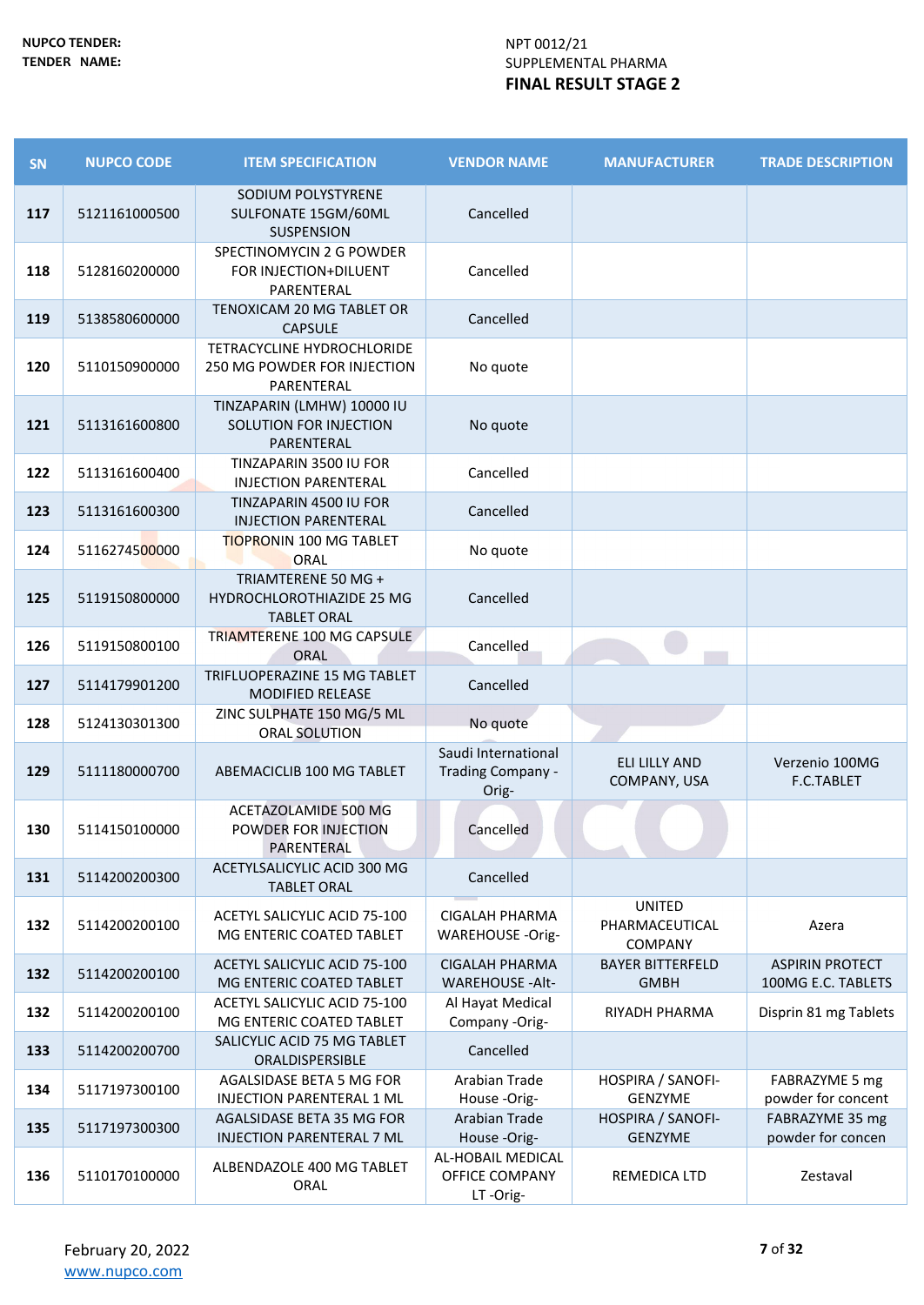| <b>SN</b> | <b>NUPCO CODE</b> | <b>ITEM SPECIFICATION</b>                                                                            | <b>VENDOR NAME</b>                                       | <b>MANUFACTURER</b>                       | <b>TRADE DESCRIPTION</b>                       |
|-----------|-------------------|------------------------------------------------------------------------------------------------------|----------------------------------------------------------|-------------------------------------------|------------------------------------------------|
| 137       | 5128190000400     | ALPELISIB 300MG TABLET                                                                               | Farouk Maamon<br>Tamer & Company -<br>Orig-              | <b>NOVARTIS PHARMA</b>                    | <b>PIQRAY</b>                                  |
| 138       | 5143320100000     | AMBRISENTAN 10 MG TABLET<br>ORAL                                                                     | Cancelled                                                |                                           |                                                |
| 139       | 5143320100100     | AMBRISENTAN 5 MG TABLET<br><b>ORAL</b>                                                               | Cancelled                                                |                                           |                                                |
| 140       | 5114290600100     | AMETHOCAINE 0.5% (5 MG/ML)<br>EYE DROPS OPHTHALMIC                                                   | Cancelled                                                |                                           |                                                |
| 141       | 5114160100000     | AMITRIPTYLINE HYDROCHLORIDE<br>50 MG TABLET ORAL                                                     | Cancelled                                                |                                           |                                                |
| 142       | 5129301200000     | AMITRIPTYLINE HYDROCHLORIDE<br>75MG TABLET                                                           | Cancelled                                                |                                           |                                                |
| 143       | 5112174300800     | AMLODIPINE 1 MG/ML ORAL<br>LIQUID                                                                    | Cancelled                                                |                                           |                                                |
| 144       | 5110180100200     | AMPHOTERICIN B 100 MG/VIAL<br><b>SOLUTION FOR INJECTION</b><br>PARENTERAL 20 ML<br>LIPIDFORMULATED   | Saudi International<br>Trading Company -<br>Orig-        | <b>EXELEED INC FOR Acino</b><br>Pharma AG | ABELCET                                        |
| 145       | 5113180204000     | ANTIHEMOPHILIC 500IU TO<br>1000IU/WILLEBRAND 500 IU TO<br>1000IU                                     | <b>Faisal Musaed El</b><br>Seif-Orig-                    | <b>OCTAPHARMA</b>                         | WILATE 500 IU                                  |
| 146       | 5113180203900     | <b>ANTIHEMOPHILIC FACTOR VIII</b><br>(RECOMBINANT) 2000 IU VIAL -<br><b>3RD GENERATION OR BETTER</b> | Cancelled                                                |                                           |                                                |
| 147       | 5110270700600     | ANTISEPTIC LOZENGE SUGAR<br><b>FREE</b>                                                              | Thimar Al Jazirah<br>Company -Orig-                      | DR SOLDAN GMBH                            | EM-eukal                                       |
| 148       | 5113166400100     | <b>ANTITHROMBIN III</b><br><b>CONCENTRATE 500U INJECTION</b>                                         | <b>Faisal Musaed El</b><br>Seif-Orig-                    | <b>OCTAPHARMA</b>                         | ATENATIV 500 IU                                |
| 149       | 5114251800200     | APOMORPHINE 5 MG/ML SC<br><b>INJECTION</b>                                                           | Saudi Arabian Drug<br><b>Store Company LTD</b><br>-Orig- | <b>EVOLAN PHARMA AB</b>                   | <b>APOMORFIN</b><br>PHARMSWED                  |
| 150       | 4229542500100     | SILVER NITRATE 75% STICK                                                                             | Cancelled                                                |                                           |                                                |
| 151       | 5119190202100     | ARGININE HCL 20G/500ML<br><b>INJECTION</b>                                                           | Cancelled                                                |                                           |                                                |
| 152       | 5110191400700     | ARTESUNATE 100 MG<br><b>SUPPOSITORY RECTAL</b>                                                       | AL-HOBAIL MEDICAL<br><b>OFFICE COMPANY</b><br>LT-Orig-   | <b>BLISS GVS</b>                          | <b>GSUNATE 100</b>                             |
| 153       | 5111190100000     | ASPARAGINASE (ERWINIA)<br>POWDER FOR INJECTION 10000<br>U/VIAL                                       | Qomel Company -<br>Orig-                                 | PORTON BIOPHARMA                          | <b>ERWINASE</b>                                |
| 154       | 5115180100600     | ATENOLOL 5 MG/ML ORAL<br>SOLUTION                                                                    | Asa Medical store -<br>Orig-                             | <b>AFT Pharmaceuticals Pty</b><br>Ltd     | ATENOLOL 5 MG/ML<br>ORAL SOLUTION              |
| 155       | 5110192300000     | ATOVAQUONE 750MG/5ML<br><b>ORAL SUSPENSION</b>                                                       | Asa Medical store -<br>Orig-                             | <b>CAMBER</b>                             | ATOVAQUONE<br>750MG/5ML ORAL<br><b>SUSPENS</b> |
| 156       | 5115200100000     | <b>ATRACURIUM BESILATE 25</b><br>MG/2.5 ML INJECTION:<br>INTRAVENOUS INFUSION, 2.5 ML<br>AMPOULE     | <b>CIGALAH PHARMA</b><br>WAREHOUSE -Orig-                | <b>MS PHARMA</b><br><b>INJECTABLE</b>     | Retalex                                        |
| 157       | 5115200100200     | ATRACURIUM BESYLATE 50<br>MG/5ML INJECTION                                                           | Abdulrehman<br>Algosaibi G.T.C -<br>Orig-                | HIKMA FARMACÊUTICA                        | <b>ATACURE®</b>                                |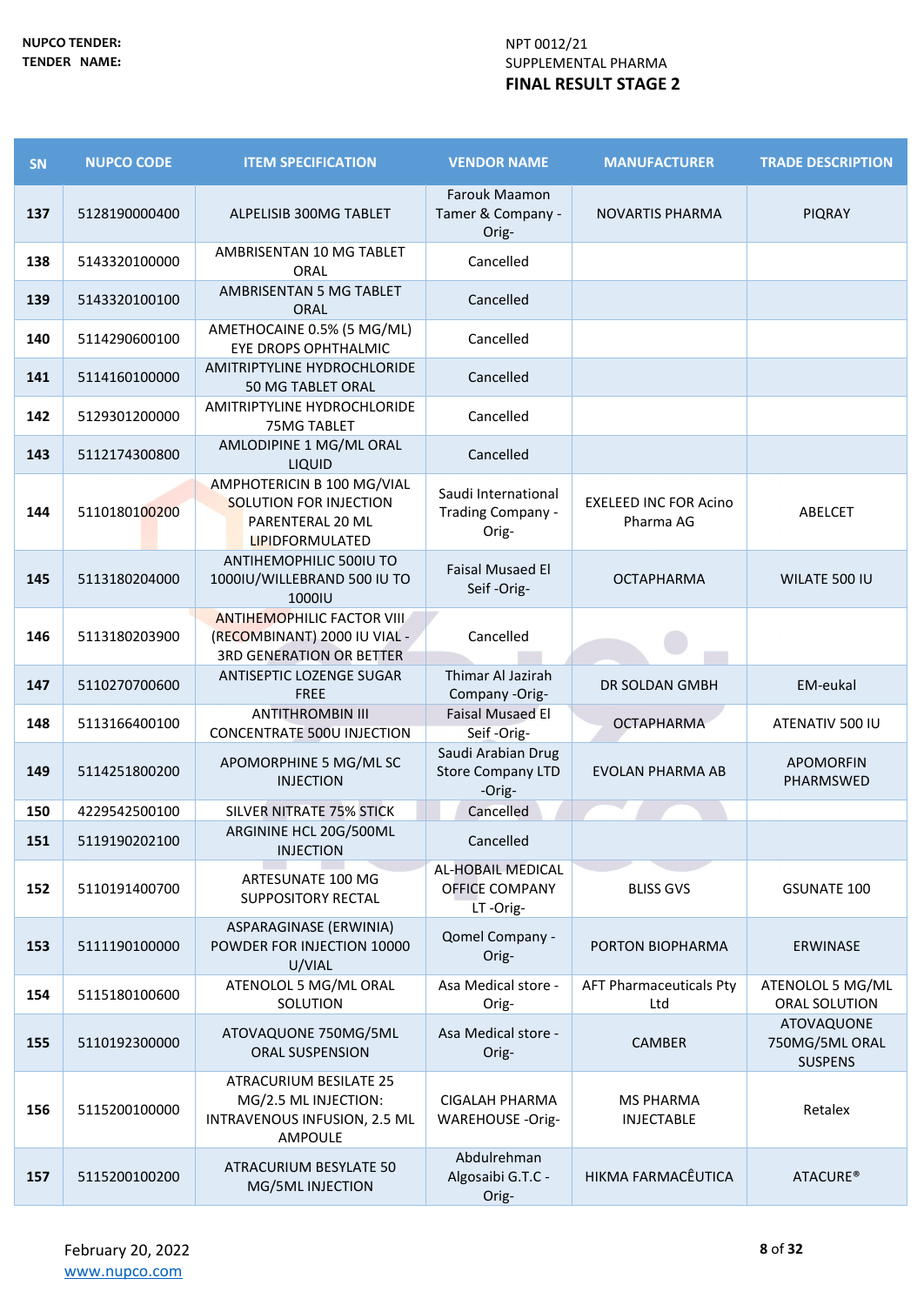| SN  | <b>NUPCO CODE</b> | <b>ITEM SPECIFICATION</b>                                                                            | <b>VENDOR NAME</b>                                      | <b>MANUFACTURER</b>                                 | <b>TRADE DESCRIPTION</b>                            |
|-----|-------------------|------------------------------------------------------------------------------------------------------|---------------------------------------------------------|-----------------------------------------------------|-----------------------------------------------------|
| 158 | 5115161600900     | ATROPINE SULFATE 0.25 MG<br><b>AUTOINJECTOR</b>                                                      | Cancelled                                               |                                                     |                                                     |
| 159 | 5115161601000     | ATROPINE SULPHATE 500 MCG<br><b>AUTOINJECTOR INJECTION</b><br>PARENTERAL                             | Cancelled                                               |                                                     |                                                     |
| 160 | 5115161601100     | <b>ATROPINE SULFATE 1 MG</b><br><b>AUTOINJECTOR</b>                                                  | Cancelled                                               |                                                     |                                                     |
| 161 | 5115161600400     | <b>ATROPINE SULPHATE 1% (10</b><br>MG/G) EYE OINTMENT<br><b>OPHTHALMIC</b>                           | Al Hayat Medical<br>Company -Orig-                      | RIYADH PHARMA                                       | Riatropine Eye Oint<br>1%                           |
| 162 | 5115161600800     | ATROPINE SULFATE 2 MG<br><b>AUTOINJECTOR</b>                                                         | Arabian Oasis For<br>Development&Com<br>mercial -Orig-  | RAVIMED                                             | Atropine Autoinjector<br>(Atropini Sulfas)          |
| 162 | 5115161600800     | ATROPINE SULFATE 2 MG<br><b>AUTOINJECTOR</b>                                                         | Daw Trade Serve<br>Est. - Orig-                         | PHARMACIA MARTIN<br><b>FOR CHEMPROTECT</b>          | <b>ATROPINE SULFATE 2</b><br><b>MG AUTOINJECTOR</b> |
| 163 | 5115161601500     | <b>ATROPINE SULPHATE INJECTION</b><br>0.5 TO 0.6 MG/ML 10 ML                                         | Cancelled                                               |                                                     |                                                     |
| 164 | 5115161601300     | ATROPINE SULPHATE INJECTION<br>0.5 TO 0.6MG/ML 1ML                                                   | Arabian Health Care<br>Supply Company -<br>Orig-        | Aguettant                                           | ATROPINE 0.5mg in 1<br>ml amp                       |
| 165 | 5117250200100     | <b>ATROPINE + PRALIDOXIME</b><br><b>CHLORIDE AUTOJECTOR</b><br>PARENTERAL                            | Arabian Oasis For<br>Development&Com<br>mercial -Orig-  | <b>RAVIMED</b>                                      | Pralidoxime<br>600mg/2ml + Atropine<br>2mg/2ml      |
| 165 | 5117250200100     | ATROPINE + PRALIDOXIME<br><b>CHLORIDE AUTOJECTOR</b><br>PARENTERAL                                   | Daw Trade Serve<br>Est. - Orig-                         | PHARMACIA MARTIN<br><b>FOR CHEMPROTECT</b>          | ATROPINE +<br>PRALIDOXIME<br><b>CHLORIDE A</b>      |
| 165 | 5117250200100     | ATROPINE + PRALIDOXIME<br><b>CHLORIDE AUTOJECTOR</b><br>PARENTERAL                                   | <b>Overtech Trading</b><br>Est. - Orig-                 | <b>MERIDIAN MEDICAL</b><br><b>TECHNOLOGIES, INC</b> | Duodote Auto-Injector                               |
| 166 | 5128190000500     | <b>AVAPRITINIB 100MG TABLET</b>                                                                      | Cancelled                                               |                                                     |                                                     |
| 167 | 5128190000200     | AVELUMAB 200MG/10ML VIAL                                                                             | <b>CIGALAH PHARMA</b><br><b>WAREHOUSE -Orig-</b>        | <b>MERCK SERONO S.A</b>                             | "Bavencio 20 mg / ml"                               |
| 168 | 5111183300000     | <b>AXITINIB 1MG TABLET</b>                                                                           | Ahmed Mohammed<br>Abdul Wahab Naghi<br>-Orig-           | PFIZER                                              | <b>INLYTA 1 MG FILM</b><br><b>COATED TAB</b>        |
| 169 | 5111182500400     | <b>AXITINIB 5 MG TABLET ORAL</b>                                                                     | Ahmed Mohammed<br>Abdul Wahab Naghi<br>-Orig-           | PFIZER                                              | <b>INLYTA 5 MG FILM</b><br><b>COATED TAB</b>        |
| 170 | 5120150100300     | <b>AZATHIOPRINE 50 MG FOR</b><br><b>INJECTION PARENTERAL</b>                                         | <b>Scientific Products</b><br>Pharmaceutical -<br>Orig- | <b>ASPEN</b>                                        | <b>IMURAN</b>                                       |
| 171 | 5110281800200     | BACITRACIN 400 UNITS,<br>NEOMYCIN 3.5 MG, AND<br>POLYMYXIN B 5000 UNITS PER G<br><b>EYE OINTMENT</b> | Cancelled                                               |                                                     |                                                     |
| 172 | 5115201700000     | <b>BACLOFEN INTRATHECAL</b><br>0.075MG/ML 1ML INJECTION                                              | No quote                                                |                                                     |                                                     |
| 173 | 5111182501100     | <b>BARICITINIB 2 MG TABLET ORAL</b>                                                                  | Saudi International<br>Trading Company -<br>Orig-       | LILLY S.A.                                          | Olumiant 2MG film<br>coated tablet                  |
| 174 | 5120380200000     | BELATACEPT 250 MG SOLUTION<br>FOR INJECTION PARENTERAL                                               | Cancelled                                               |                                                     |                                                     |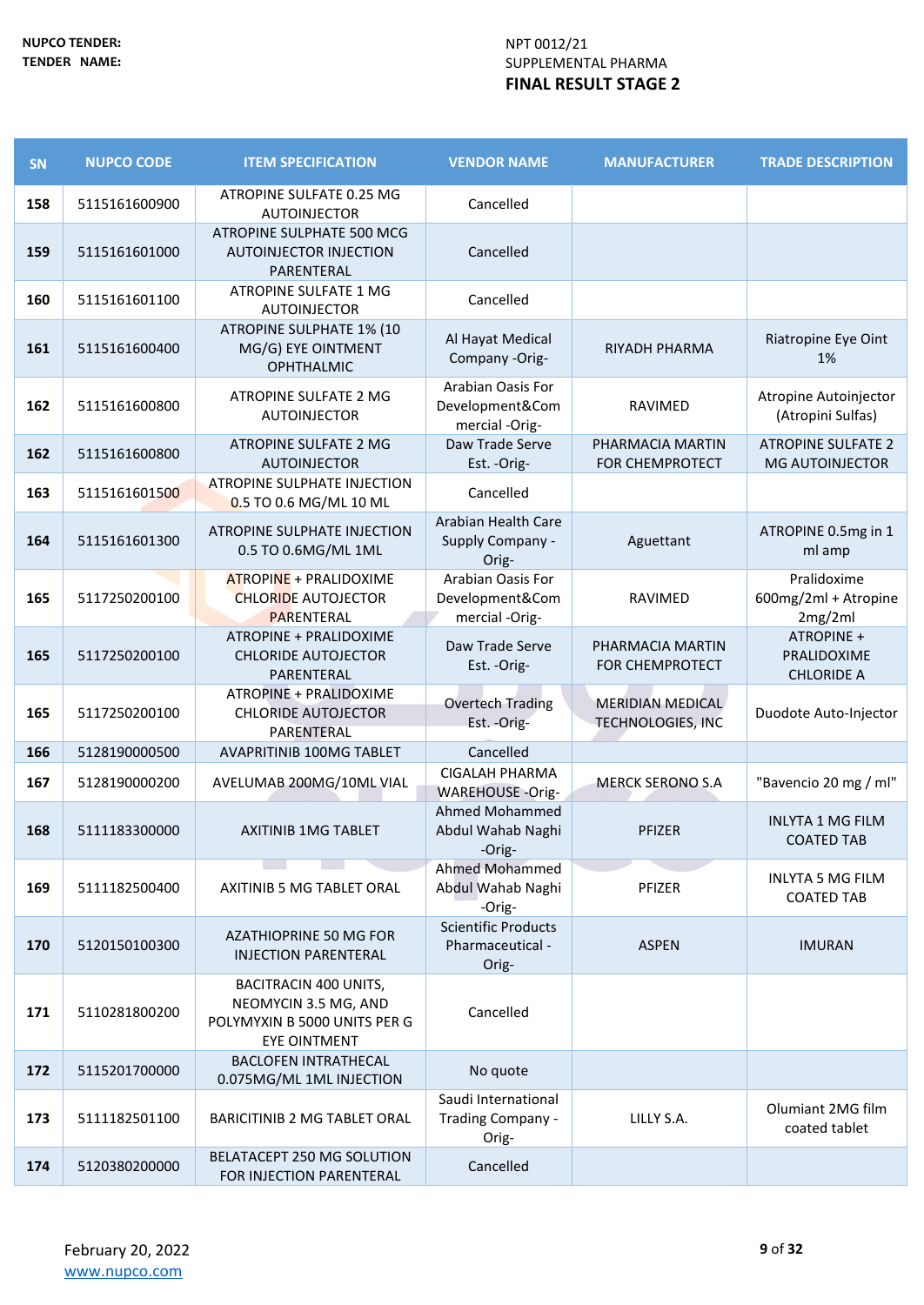| <b>SN</b> | <b>NUPCO CODE</b> | <b>ITEM SPECIFICATION</b>                                                                         | <b>VENDOR NAME</b>                                          | <b>MANUFACTURER</b>                             | <b>TRADE DESCRIPTION</b>                 |
|-----------|-------------------|---------------------------------------------------------------------------------------------------|-------------------------------------------------------------|-------------------------------------------------|------------------------------------------|
| 175       | 5118175500100     | BETAMETHASONE DIPROPPRIATE<br>0.05% (500MCG/G) OINTMENT<br><b>TOPICAL</b>                         | Cancelled                                                   |                                                 |                                          |
| 176       | 5118170100400     | <b>BETAMETHASONE 0.1 %</b><br><b>OPHTHALMIC OINTMENT 3 -</b><br>5GM                               | Cancelled                                                   |                                                 |                                          |
| 177       | 5124129800300     | BETA - SITOSTEROL 0.25% (2.5<br>MG/G) OINTMENT 70 G TUBE                                          | True Quality For<br><b>Medical Service</b><br>Co.LTD -Orig- | <b>BONN MEDICAL</b><br><b>INDUSTRIES</b>        | <b>Neosterol Ointment</b>                |
| 178       | 5111162600000     | BEXAROTENE 75MG CAPSULE                                                                           | Cancelled                                                   |                                                 |                                          |
| 179       | 5124110300400     | <b>BIMATOPROST OPHTH DROPS</b><br>0.3MG/ML (0.03%), 3-7.5 ML                                      | Cancelled                                                   |                                                 |                                          |
| 180       | 5117161400200     | <b>BISACODYL 5 MG SUPPOSITORY</b><br><b>RECTAL</b>                                                | Cancelled                                                   |                                                 |                                          |
| 181       | 5117192800000     | <b>BISMUTH SUBCITRATE 420 MG</b><br>METRONIDAZOLE 375 MG AND<br><b>TETRACYCLINE 375 MGCAPSULE</b> | Cancelled                                                   |                                                 |                                          |
| 182       | 5117300100400     | <b>BISMUTH SUBGALLATE</b><br><b>SUPPOSITORY RECTAL</b>                                            | Cancelled                                                   |                                                 |                                          |
| 183       | 5124110400200     | <b>BRINZOLAMIDE 1%;</b><br><b>BRIMONIDINE TARTRATE 0.2%</b><br><b>EYE DROPS</b>                   | Abdulrehman<br>Algosaibi G.T.C -<br>Orig-                   | Novartis Pharma<br>AG, Basle, Switzerland       | SIMBRINZA EYE DROP<br><b>SUSPENSION</b>  |
| 184       | 5116170300700     | <b>BUDESONIDE 9 MG TABLET ORAL</b><br>PROLONGED RELEASE                                           | Abdulrehman<br>Algosaibi G.T.C -<br>Orig-                   | Cosmo S.P.A                                     | <b>CORTIMENT®MMX®</b><br>9 <sub>mg</sub> |
| 185       | 5117320000100     | <b>BULK FORMING LAXATIVE</b><br>SACHETS (7-15GM)                                                  | Cancelled                                                   |                                                 |                                          |
| 186       | 5119150400000     | <b>BUMETANIDE 250</b><br>MICROGRAM/ML INJECTION, 1<br><b>ML VIAL</b>                              | Abdulrehman<br>Algosaibi G.T.C -<br>Orig-                   | <b>HIKMA USA</b>                                | Bumetanide Injection,<br><b>USP</b>      |
| 187       | 5114290500700     | <b>BUPIVACAINE 0.5%; EPINEPHRINE</b><br>1:200000 10-30 ML<br>(PRESERVATIVE FREE)                  | Cancelled                                                   |                                                 |                                          |
| 188       | 5114290500200     | <b>BUPIVACAINE 0.5%; EPINEPHRINE</b><br>1:200000 CARTRIDGE                                        | No quote                                                    |                                                 |                                          |
| 189       | 5127160300000     | <b>BUPIVACAINE HCL 0.5%,</b><br>GLUCOSE 80MG/ML INJECTION<br>4ML                                  | Cancelled                                                   |                                                 |                                          |
| 190       | 5118242800200     | <b>BUROSUMAB 10 MG/ML</b><br>SOLUTION FOR INJECTION<br>PARENTERAL 1 ML                            | Salehiya Trading Co.<br>-Orig-                              | KYOWA KIRIN CO.<br>LTD.JAPAN                    | Crysvita 10 mg                           |
| 191       | 5111172800000     | CABAZITAXEL 40 MG/ML<br>SOLUTION FOR INJECTION<br>PARENTERAL 1.5 ML                               | ZIMMO TRADING<br>Company LTD -Orig-                         | DR. REDDY'S<br>LABORATORIES LIMITED             | <b>CABAZITAXEL SPC</b>                   |
| 192       | 5124123500000     | CALCITRIOL 0.25 MCG CAPSULE<br>ORAL                                                               | Ahmed Mohammed<br>Abdul Wahab Naghi<br>-Orig-               | <b>CATALENT GERMANY</b><br><b>EBERBACH GMBH</b> | ROCALTROL 0.25MG<br>CAP                  |
| 193       | 5124123500100     | CALCITRIOL 0.5 MCG CAPSULE<br>ORAL                                                                | Ahmed Mohammed<br>Abdul Wahab Naghi<br>-Orig-               | <b>CATALENT GERMANY</b><br><b>EBERBACH GMBH</b> | ROCALTROL 0.5MG<br>CAP                   |
| 194       | 5117150100900     | CALCIUM CARBONATE 500MG<br>CHEWABLE TABLET (ELEMENTAL<br>CACIUM 200 MG)                           | True Quality For<br><b>Medical Service</b><br>Co.LTD -Orig- | <b>BONN MEDICAL</b><br><b>INDUSTRIES</b>        | Calcibonate chewable                     |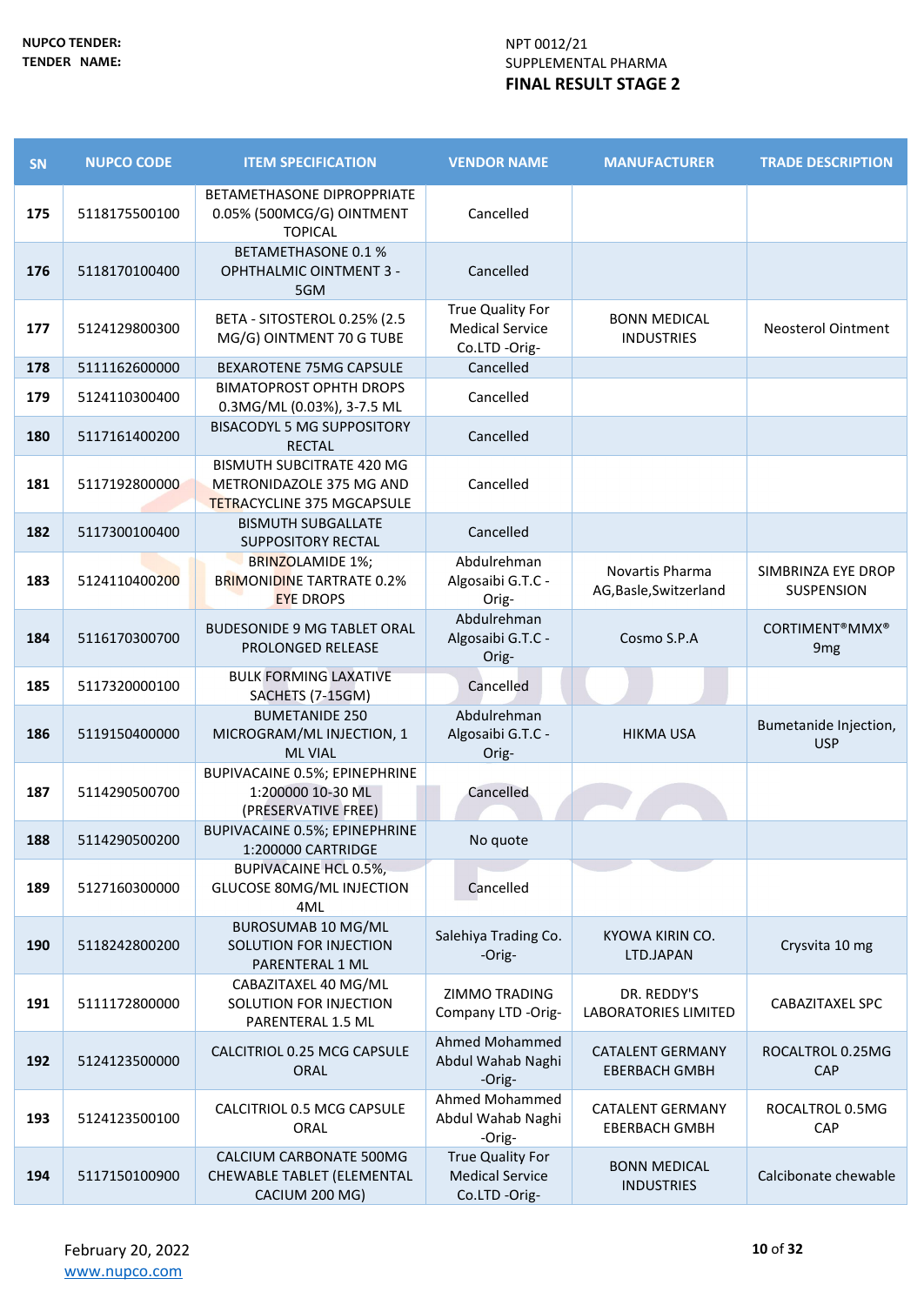| SN  | <b>NUPCO CODE</b> | <b>ITEM SPECIFICATION</b>                                                                         | <b>VENDOR NAME</b>                                          | <b>MANUFACTURER</b>                                                    | <b>TRADE DESCRIPTION</b>                                   |
|-----|-------------------|---------------------------------------------------------------------------------------------------|-------------------------------------------------------------|------------------------------------------------------------------------|------------------------------------------------------------|
| 195 | 5121161700000     | <b>CALCIUM FOLINATE</b><br>(LEUCOVERIN CALCIUM) 3<br>MG/ML INJECTION:<br>CONCENTRATED 1ML AMPOULE | Cancelled                                                   |                                                                        |                                                            |
| 196 | 5117152200300     | CALCIUM LACTATE 300MG<br><b>TABLET</b>                                                            | True Quality For<br><b>Medical Service</b><br>Co.LTD -Orig- | <b>BONN MEDICAL</b><br><b>INDUSTRIES</b>                               | CalciBon L Chewable<br>tablets                             |
| 197 | 5119190503600     | CALCIUM + ASCORBIC ACID 1 G<br>TABLET ORAL EFFERVESCENT                                           | Cancelled                                                   |                                                                        |                                                            |
| 198 | 5121203400000     | CAPSAICIN 0.025% (0.25MG/G)<br><b>CREAM TOPICAL</b>                                               | AL JEDAANI DRUG<br>STORE -Orig-                             | <b>JEDCO INTERNATIONAL</b><br>PHARMACEUTICAL CO                        | <b>HEATAPSIN CREAM</b>                                     |
| 199 | 5121203400100     | CAPSAICIN 0.075% (0.75MG/G)<br><b>CREAM TOPICAL</b>                                               | Cancelled                                                   |                                                                        |                                                            |
| 200 | 5117163101000     | CARBOXYMETHYLCELLULOSE<br>SODIUM 1% (10 MG/ML) EYE<br>DROPS OPHTHALMIC MINIMS                     | Cancelled                                                   |                                                                        |                                                            |
| 201 | 5110159900200     | CEFIXIME 200 MG CAPSULE ORAL                                                                      | Saudi Arabian Drug<br><b>Store Company LTD</b><br>-Orig-    | PHARMA<br>INTERNATIONAL<br>COMPANY                                     | CEFIXIME 200 MG<br><b>CAPSULE ORAL</b>                     |
| 202 | 5110159900100     | CEFIXIME 400 MG TABLET OR<br><b>CAPSULE ORAL</b>                                                  | Saudi Arabian Drug<br><b>Store Company LTD</b><br>-Orig-    | <b>PHARMA</b><br>INTERNATIONAL<br><b>COMPANY</b>                       | CEFIXIME 400 MG<br><b>TABLET OR CAPSULE</b><br><b>ORAL</b> |
| 203 | 5110155100700     | CEFTRIAXONE 500 MG IM/IV<br><b>INJECTION</b>                                                      | <b>CIGALAH PHARMA</b><br><b>WAREHOUSE -Orig-</b>            | LABESFAL FOR ACINO<br>PHARMA AG                                        | MESPORIN 500 I.V.                                          |
| 203 | 5110155100700     | CEFTRIAXONE 500 MG IM/IV<br><b>INJECTION</b>                                                      | Tabuk<br>Pharmaceutical<br>Manufactring C -<br>Orig-        | <b>TABUK</b><br>PHARMACEUTICAL<br><b>MANUFACTURING</b><br><b>COMPA</b> | TRIAXONE 500 MG                                            |
| 203 | 5110155100700     | CEFTRIAXONE 500 MG IM/IV<br><b>INJECTION</b>                                                      | Farouk Maamon<br>Tamer & Company -<br>Orig-                 | <b>TABUK</b><br>PHARMACEUTICALS                                        | Cefaject 500mg IM/IV                                       |
| 204 | 5110155000200     | CEPHALEXINE 250 MG/ 5 ML<br>100ML                                                                 | Abdulrehman<br>Algosaibi G.T.C -<br>Orig-                   | Jazeera pharmaceutical<br>Industries                                   | Monocef 250mg Susp                                         |
| 205 | 5110153500100     | CEPHRADINE 500 MG INJECTION                                                                       | Cancelled                                                   |                                                                        |                                                            |
| 206 | 5117200100000     | CHENODEOXYCHOLIC ACID 250<br>MG TABLET ORAL                                                       | <b>CIGALAH PHARMA</b><br><b>WAREHOUSE -Orig-</b>            | PHARMALOOP<br><b>INDUSTRIAL</b>                                        | Chenodeoxycholic<br>Acid Leadiant Hard<br>cap              |
| 207 | 5114180300000     | CHLORAL HYDRATE 200 MG/5ML<br><b>SYRUP ORAL</b>                                                   | ZIMMO TRADING<br>Company LTD -Orig-                         | <b>ROSEMONT</b><br>PHARMACEUTICAL LTD                                  | Chloral Hydrate 200<br>mg / 5 ml oral syrup                |
| 208 | 5117200800000     | CHOLIC ACID 250 MG CAPSULE<br><b>ORAL</b>                                                         | Cancelled                                                   |                                                                        |                                                            |
| 209 | 5117180700200     | <b>CINNARIZINE 75 MG TABLET</b><br>ORAL                                                           | Cancelled                                                   |                                                                        |                                                            |
| 210 | 5128290900200     | CIPROFLOXACIN (10%) ORAL<br>SUSP 500MG/5ML 100ML<br><b>BOTTLE</b>                                 | No quote                                                    |                                                                        |                                                            |
| 211 | 5111150600100     | CISPLATIN 500 MCG/ML<br>SOLUTION FOR INJECTION<br>PARENTERAL 20 ML                                | Cancelled                                                   |                                                                        |                                                            |
| 212 | 5113162800100     | <b>CITRIC ACID POWDER</b>                                                                         | Arabian Oasis For<br>Development&Com<br>mercial -Orig-      | LIQUIDSUN                                                              | VitaThrive Citric Acid<br>Powder 100gm                     |
| 213 | 5128311000000     | CLOFAZIMINE 100MG CAPSULE                                                                         | No quote                                                    |                                                                        |                                                            |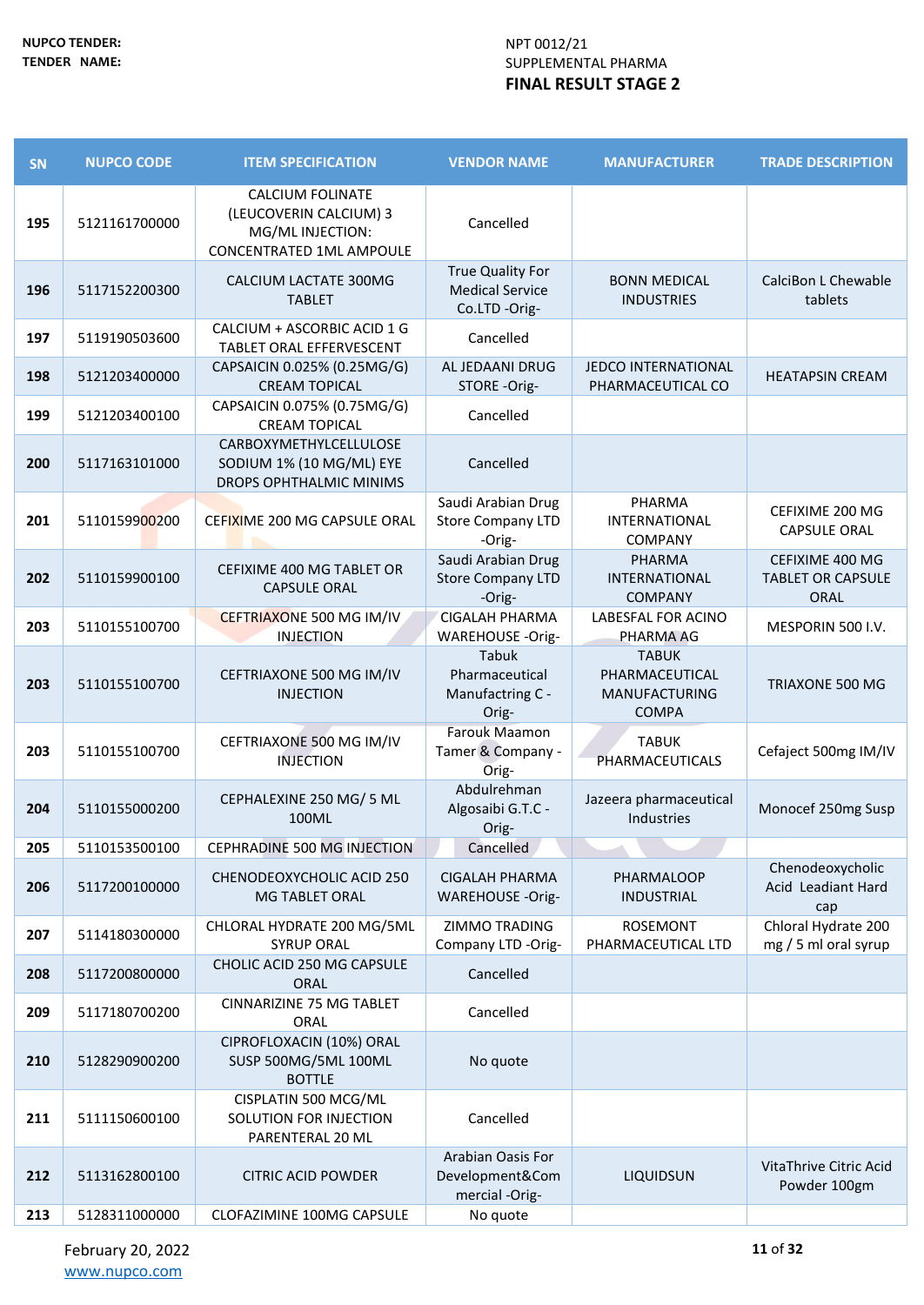| SN  | <b>NUPCO CODE</b> | <b>ITEM SPECIFICATION</b>                                                                          | <b>VENDOR NAME</b>                                          | <b>MANUFACTURER</b>                              | <b>TRADE DESCRIPTION</b>                              |
|-----|-------------------|----------------------------------------------------------------------------------------------------|-------------------------------------------------------------|--------------------------------------------------|-------------------------------------------------------|
| 214 | 5110180500800     | <b>CLOTRIMAZOLE 1 % SOLUTION</b><br><b>TOPICAL</b>                                                 | <b>ZIMMO TRADING</b><br>Company LTD -Orig-                  | <b>PHARCO</b><br>PHARMACEUTICALS                 | Dermatin solution 20<br>ml                            |
| 215 | 5119190509700     | COLECALCIFEROL 4500<br>INTERNATIONAL UNITS/ML ORAL<br><b>DROPS</b>                                 | Arabian Oasis For<br>Development&Com<br>mercial -Orig-      | LIQUIDSUN                                        | VitaThrive<br>Cholecalciferol<br>4500IU/ml Ora        |
| 216 | 5110250001000     | <b>COLISTIMETHATE SODIUM</b><br>500000 UNIT POWDER FOR<br><b>INJECTION</b>                         | Cancelled                                                   |                                                  |                                                       |
| 217 | 5120180100000     | COLLAGENASE CLOSTRIDIUM<br>HISTOLYTICUM 900 MCG<br><b>SOLUTION FOR</b><br>INJECTIONPARENTERAL 1 ML | Cancelled                                                   |                                                  |                                                       |
| 218 | 5119160600100     | <b>COPPER 2MG TABLET</b>                                                                           | Cancelled                                                   |                                                  |                                                       |
| 219 | 5111150700200     | CYCLOPHOSPHAMIDE 25 MG<br><b>TABLET</b>                                                            | Cancelled                                                   |                                                  |                                                       |
| 220 | 5131220200000     | CYPROHEPTADINE 10 MG/5ML<br><b>SYRUP ORAL</b>                                                      | Cancelled                                                   |                                                  |                                                       |
| 221 | 5110239900800     | DACLATASVIR 60 MG TABLET<br>ORAL                                                                   | Saudi<br>Pharmaceutical<br>Industrie & Me -<br>Orig-        | SPIMACO                                          | LEVERA FC TABS<br>60MG                                |
| 222 | 5118202400000     | DANAZOL 100 MG CAPSULE ORAL                                                                        | Cancelled                                                   |                                                  |                                                       |
| 223 | 5118202400200     | DANAZOL 200MG TABLET OR<br><b>CAPSULE</b>                                                          | Cancelled                                                   |                                                  |                                                       |
| 224 | 5111171301100     | DARATUMUMAB 100 MG FOR<br><b>INJECTION PARENTERAL</b>                                              | <b>Farouk Maamon</b><br>Tamer & Company -<br>Orig-          | <b>CILAG AG</b><br>SCHAFFHAUSEN,<br>SWITZERLAND  | DARZALEX 20 mg/ml<br><b>CONCENTRATE FOR</b><br>SOLUTI |
| 225 | 5110239900900     | DASABUVIR 250 MG TABLET<br><b>ORAL</b>                                                             | No quote                                                    |                                                  |                                                       |
| 226 | 5111170300000     | DAUNORUBICIN 20 MG POWDER<br>FOR INJECTION+DILUENT<br>PARENTERAL                                   | Cancelled                                                   |                                                  |                                                       |
| 227 | 5118210100200     | DESMOPRESSIN 100 MCG TABLET<br>ORAL                                                                | Cancelled                                                   |                                                  |                                                       |
| 228 | 5118210100700     | DESMOPRESSIN ACETATE 100<br>MCG/ML DROPS NASAL                                                     | Cancelled                                                   |                                                  |                                                       |
| 229 | 5118210100400     | DESMOPRESSIN ACETATE 10<br>MCG/DOSE SPRAY NASAL                                                    | <b>ACEDRA</b><br>PHARMACEUTICAL<br>COMPANY -Orig-           | <b>GALEN Pharma</b>                              | DESMOGALEN<br>Nasenspray 5 ml                         |
| 230 | 5118170400100     | DEXAMETHASONE SODIUM<br>PHOSPHATE 0.05% (0.5 MG/G)<br><b>EYE OINTMENT</b>                          | Cancelled                                                   |                                                  |                                                       |
| 231 | 5118170400500     | DEXAMETHASONE 0.1% (1 MG/G)<br><b>EYE OINTMENT</b>                                                 | Cancelled                                                   |                                                  |                                                       |
| 232 | 5117193500000     | DEXLANSOPRAZOLE 30 MG<br><b>TABLET</b>                                                             | <b>CIGALAH PHARMA</b><br><b>WAREHOUSE -Orig-</b>            | <b>TAKEDA GMBH FOR</b><br><b>ACINO PHARMA AG</b> | DEXILANT 30 mg                                        |
| 233 | 5115150800000     | DEXPANTHENOL CREAM 5% 20 -<br>30 GM TUBE                                                           | Medical<br>&Pharmaceutical<br>Services Ba -Orig-            | Biotischen industries<br>Incorporation           | <b>BiodexCare cream</b>                               |
| 233 | 5115150800000     | DEXPANTHENOL CREAM 5% 20 -<br>30 GM TUBE                                                           | True Quality For<br><b>Medical Service</b><br>Co.LTD -Orig- | <b>BONN MEDICAL</b><br><b>INDUSTRIES</b>         | Pantho 5 panthenol<br>emollient cream                 |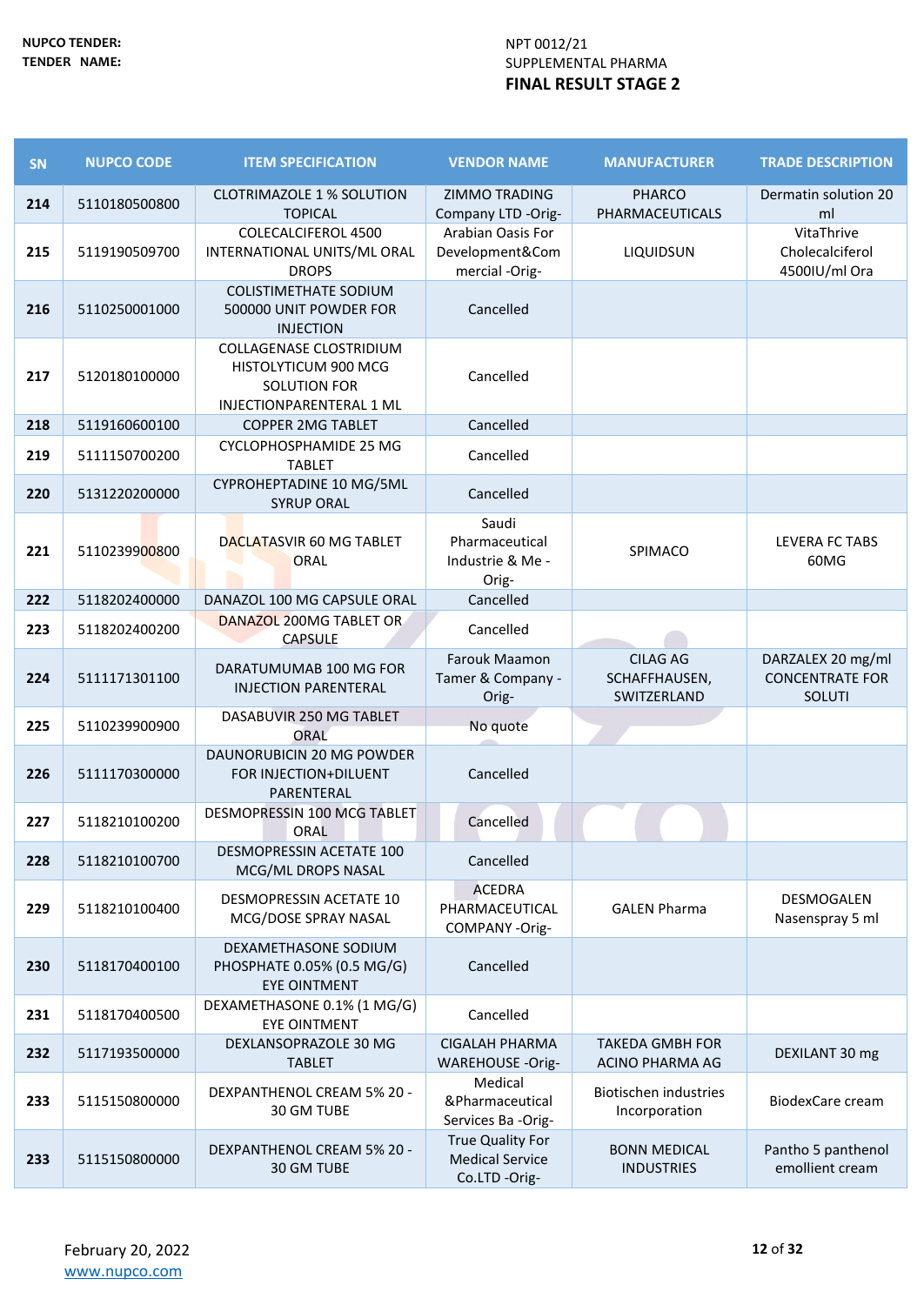| SN  | <b>NUPCO CODE</b> | <b>ITEM SPECIFICATION</b>                                                                                                   | <b>VENDOR NAME</b>                                   | <b>MANUFACTURER</b>                                                    | <b>TRADE DESCRIPTION</b>                              |
|-----|-------------------|-----------------------------------------------------------------------------------------------------------------------------|------------------------------------------------------|------------------------------------------------------------------------|-------------------------------------------------------|
| 234 | 5115150800100     | DEXPANTHENOL ONITEMENT 5%<br><b>TUBE</b>                                                                                    | Medical<br>&Pharmaceutical<br>Services Ba -Orig-     | <b>Biotischen industries</b><br>Incorporation                          | <b>BiodexCare</b><br><b>OINTMENT</b>                  |
| 235 | 5124125700000     | DEXTRANOMER 50 MG/ML +<br>HYALURONIC ACID 15 MG/ML<br><b>SOLUTION FOR PRE-</b><br>FILLEDINJECTION PARENTERAL 1<br><b>ML</b> | Cancelled                                            |                                                                        |                                                       |
| 236 | 5116189001100     | DEXTROMETHORPHAN<br><b>HYDROBROMIDE + GUAIFENESIN</b><br>10 MG/5 ML + 100 MG/5 ML<br><b>SYRUP</b>                           | Al Hayat Medical<br>Company -Orig-                   | RIYADH PHARMA                                                          | Guaphan DM Syrup                                      |
| 237 | 5114300400000     | DIAMINOPYRIDINE PHOSPHATE<br>10 MG TABLET ORAL                                                                              | <b>ACEDRA</b><br>PHARMACEUTICAL<br>COMPANY-Orig-     | <b>SERB</b>                                                            | FIRDAPSE 10 mg<br>Amifampridine 100                   |
| 238 | 5112170100200     | <b>DIAZOXIDE 50 MG TABLET ORAL</b>                                                                                          | Dhai Taiba Medical<br>Est-Orig-                      | <b>RPH</b>                                                             | <b>EUDEMINE</b>                                       |
| 239 | 5138561200000     | DIETHYLAMINE SALICYLATE 5%,<br>HEPARINOID 1%, AESCIN 1% GEL<br>40GM                                                         | Cancelled                                            |                                                                        |                                                       |
| 240 | 5112150200800     | DIGOXIN 62.5 MCG TABLET ORAL                                                                                                | Alwan Alnoor<br>Medical Co. LTD -<br>Orig-           | Aspen Pharma Pty Ltd                                                   | SIGMAXIN PG                                           |
| 241 | 5112150200200     | DIGOXIN 125 MCG TABLET ORAL                                                                                                 | Saudi International<br>Trading Company -<br>Orig-    | Aspen Bad Oldesloe,<br>GmbH                                            | Lanoxin 0.125 mg Tab                                  |
| 242 | 5112150200000     | DIGOXIN 250 MCG TABLET ORAL                                                                                                 | Saudi International<br>Trading Company -<br>Orig-    | Aspen Bad Oldesloe,<br>GmbH                                            | Lanoxin 0.25 mg Tab                                   |
| 243 | 5112150200500     | DIGOXIN 250 MCG/5ML LIQUID<br><b>ORAL</b>                                                                                   | Saudi International<br>Trading Company -<br>Orig-    | Aspen Bad Oldesloe,<br>GmbH                                            | LANOXIN 0.05 MG/ML<br><b>ELIXIR</b>                   |
| 244 | 5110161400000     | DILOXANIDE FUROATE 500 MG<br><b>TABLET ORAL</b>                                                                             | Cancelled                                            |                                                                        |                                                       |
| 245 | 5124122200500     | DIMETHICONE/SILICONE DIOXIDE<br><b>40MG CHEWABLE TABLET</b>                                                                 | Cancelled                                            |                                                                        |                                                       |
| 246 | 5116169900500     | DIMETHINDENE MALEATE 0.025<br>% GEL NASAL                                                                                   | No quote                                             |                                                                        |                                                       |
| 247 | 5117200400000     | DIMETHYL SULFOXIDE 99%                                                                                                      | No quote                                             |                                                                        |                                                       |
| 248 | 5118220100700     | DINOPROSTONE 2 MG VAGINAL<br><b>GEL</b>                                                                                     | Farouk Maamon<br>Tamer & Company -<br>Orig-          | PFIZER                                                                 | PROSTIN E2 2MG<br>VAGINAL GEL IN<br><b>APPLICATOR</b> |
| 249 | 5120241900100     | DINUTUXIMAB 3.5 MG/ML<br>SOLUTION FOR INJECTION<br>PARENTERAL 5 ML                                                          | No quote                                             |                                                                        |                                                       |
| 250 | 5120241900000     | DINUTUXIMAB BETA 4.44 MG/ML<br>SOLUTION FOR INJECTION<br>PARENTERAL 4.5 ML                                                  | Abdulrehman<br>Algosaibi G.T.C -<br>Orig-            | Eusa                                                                   | Qarziba                                               |
| 251 | 5116189000900     | DIPHENHYDRAMINE 12.5<br>MG/5ML SOLUTION ORAL                                                                                | Tabuk<br>Pharmaceutical<br>Manufactring C -<br>Orig- | <b>TABUK</b><br>PHARMACEUTICAL<br><b>MANUFACTURING</b><br><b>COMPA</b> | <b>EZIPECT SY</b>                                     |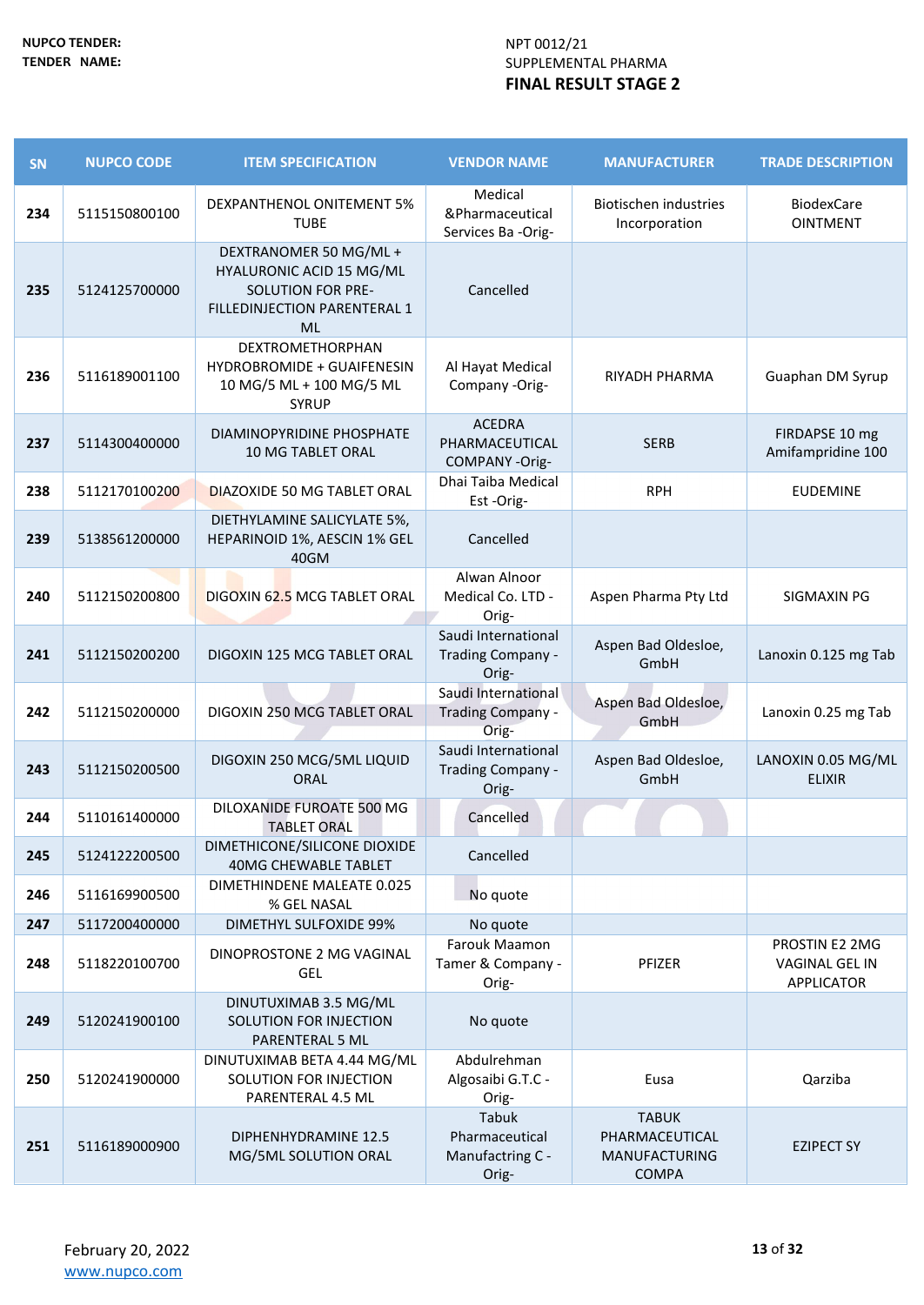| SN  | <b>NUPCO CODE</b> | <b>ITEM SPECIFICATION</b>                                                                                               | <b>VENDOR NAME</b>                                      | <b>MANUFACTURER</b>                                                    | <b>TRADE DESCRIPTION</b>           |
|-----|-------------------|-------------------------------------------------------------------------------------------------------------------------|---------------------------------------------------------|------------------------------------------------------------------------|------------------------------------|
| 252 | 5116162000200     | <b>DIPHENHYDRAMINE</b><br>HYDROCHLORIDE 25 MG TABLET<br>ORAL                                                            | Cancelled                                               |                                                                        |                                    |
| 253 | 5131230900000     | DIPHENHYDRAMINE HCL 50MG<br><b>CAPSULE</b>                                                                              | Cancelled                                               |                                                                        |                                    |
| 254 | 5131438600000     | DIPHENHYDRAMINE<br>HYDROCHLORIDE,<br>DEXTROMETHORPHAN<br>HYDROBROMIDE,<br>PSEUDOEPHEDRINE<br><b>HYDROCHLORIDE SYRUP</b> | Cancelled                                               |                                                                        |                                    |
| 255 | 5112159900000     | DISTIGMINE BROMIDE 5 MG<br><b>TABLET ORAL</b>                                                                           | Cancelled                                               |                                                                        |                                    |
| 256 | 5117160200200     | DOCUSATE SODIUM 10 TO 20<br>MG/5ML SYRUP                                                                                | Saudi International<br>Trading Company -<br>Orig-       | Gericare                                                               | Docusate Syrup                     |
| 257 | 5117165600000     | DOCUSATE SODIUM 10MG/ML<br>SYRUP (1%) 400 TO 500ML                                                                      | Saudi International<br>Trading Company -<br>Orig-       | Gericare                                                               | Docusate Liquid                    |
| 258 | 5117899000300     | DOMPERIDONE 30 MG<br><b>SUPPOSITORY RECTAL</b>                                                                          | Cancelled                                               |                                                                        |                                    |
| 259 | 5114153800100     | DONEPEZIL HYDROCHLORIDE 10<br><b>MG TABLET ORAL</b>                                                                     | Tabuk<br>Pharmaceutical<br>Manufactring C -<br>Orig-    | <b>TABUK</b><br>PHARMACEUTICAL<br><b>MANUFACTURING</b><br><b>COMPA</b> | DEMENTIL 10 MG                     |
| 260 | 5114153800000     | DONEPEZIL HYDROCHLORIDE 5<br><b>MG TABLET ORAL</b>                                                                      | Tabuk<br>Pharmaceutical<br>Manufactring C -<br>Orig-    | <b>TABUK</b><br>PHARMACEUTICAL<br><b>MANUFACTURING</b><br><b>COMPA</b> | <b>DEMENTIL 5 MG</b>               |
| 261 | 5126360200100     | DOXAZOSIN 1 MG TABLET ORAL                                                                                              | Cancelled                                               |                                                                        |                                    |
| 262 | 5110155700400     | DOXYCYCLINE 50 MG/5ML SYRUP<br>ORAL                                                                                     | Cancelled                                               |                                                                        |                                    |
| 263 | 5110155700100     | DOXYCYCLINE 100 MG CAPSULE                                                                                              | Salehiya Trading Co.<br>-Orig-                          | DAR AL DAWA<br>DEVELOPMENT AND<br><b>INVESTMENT C</b>                  | Doxydar 100mg caps                 |
| 264 | 5110155700200     | DOXYCYCLINE HYCLATE 100MG<br><b>INJECTION</b>                                                                           | <b>Scientific Products</b><br>Pharmaceutical -<br>Orig- | <b>RATIOPHARMA</b>                                                     | <b>DOXYCYLINE</b>                  |
| 265 | 5111171301300     | DURVALUMAB 120 MG FOR<br><b>INJECTION PARENTERAL</b>                                                                    | Saudi International<br>Trading Company -<br>Orig-       | AstraZeneca UK Ltd                                                     | IMFINZI INJ 120MG VI<br>1X2.4ML SA |
| 266 | 5111171301200     | DURVALUMAB 500 MG<br><b>INJECTION</b>                                                                                   | Saudi International<br>Trading Company -<br>Orig-       | AstraZeneca UK Ltd                                                     | IMFINZI INJ 500MG VI<br>1X10ML SA  |
| 267 | 5121161900100     | CALCIUM DISODIUM 100MG/ML<br>SOLUTION FOR INJECTION<br>PARENTERAL 10ML                                                  | Cancelled                                               |                                                                        |                                    |
| 268 | 5113182700100     | ELTROMBOPAG OLAMINE 75MG<br>FILM COATED TABLET                                                                          | Cancelled                                               |                                                                        |                                    |
| 269 | 5120159801300     | <b>EMICIZUMAB SOLUTION FOR</b><br><b>INFUSION SINGLE DOSE VIAL</b><br>105MG/0.7 ML                                      | <b>Roche Products</b><br>Saudi Arabia LLC -<br>Orig-    | <b>CHUGAI PHARMA</b><br>MANUFACTURING CO<br>LTD, KIYO                  | HEMLIBRA 105mg Vial                |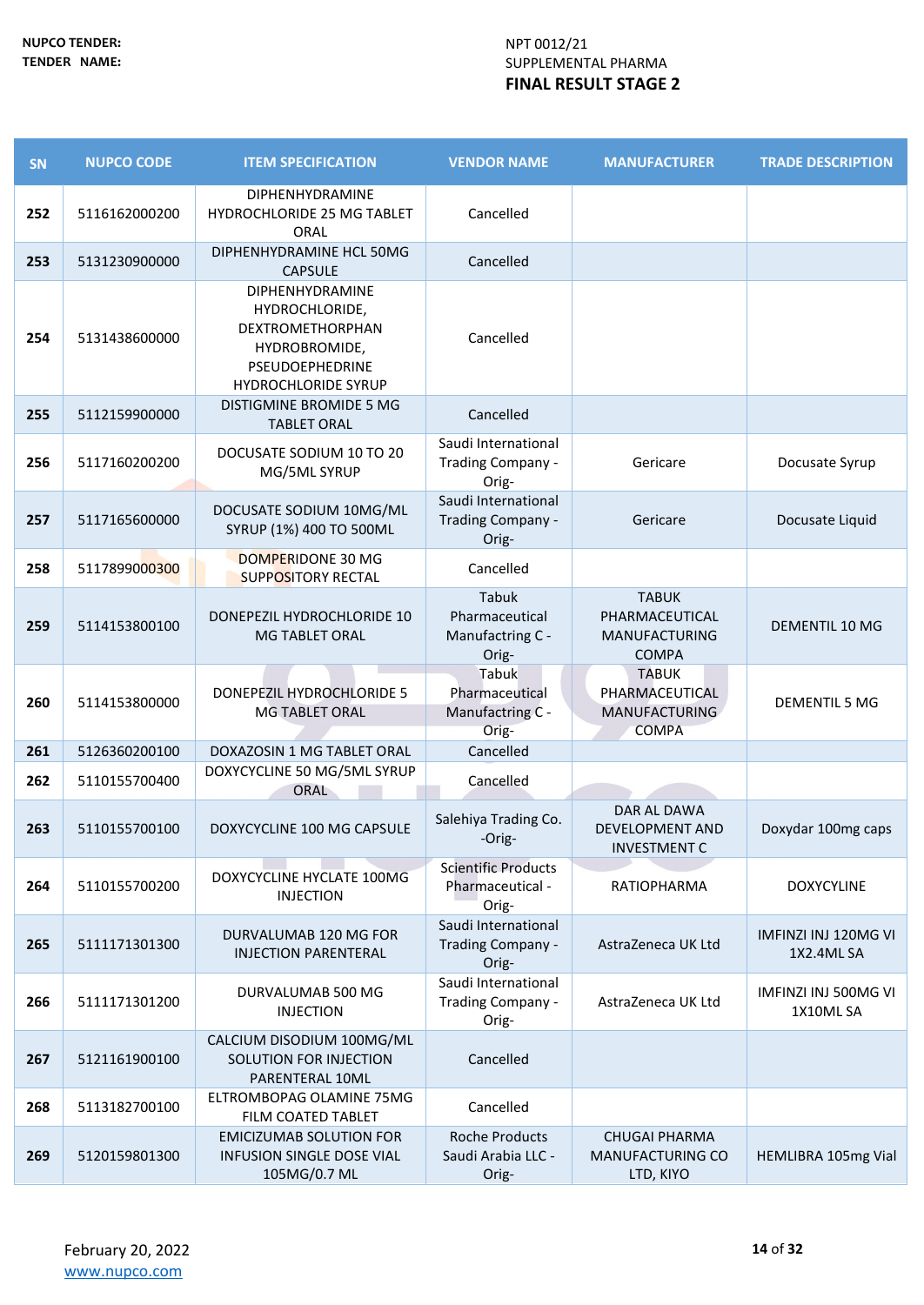| SN  | <b>NUPCO CODE</b> | <b>ITEM SPECIFICATION</b>                                                                | <b>VENDOR NAME</b>                                          | <b>MANUFACTURER</b>                                          | <b>TRADE DESCRIPTION</b>                           |
|-----|-------------------|------------------------------------------------------------------------------------------|-------------------------------------------------------------|--------------------------------------------------------------|----------------------------------------------------|
| 270 | 5117161900700     | <b>EMOLLIENT CREAM OILY BASE</b><br>100GM                                                | Medical<br>&Pharmaceutical<br>Services Ba -Orig-            | <b>Biotischen industries</b><br>Incorporation                | <b>BioCare Emollient</b><br><b>CREAM OILY BASE</b> |
| 270 | 5117161900700     | <b>EMOLLIENT CREAM OILY BASE</b><br>100GM                                                | True Quality For<br><b>Medical Service</b><br>Co.LTD -Orig- | <b>BONN MEDICAL</b><br><b>INDUSTRIES</b>                     | <b>Bonn Glow Emollient</b><br>cream                |
| 271 | 5112171500300     | <b>ENALAPRIL 20 MG TABLET ORAL</b>                                                       | AL-HOBAIL MEDICAL<br><b>OFFICE COMPANY</b><br>LT-Orig-      | REMEDICA LTD                                                 | Korandil 20                                        |
| 272 | 5114350100400     | <b>ENTACAPONE 200 MG TABLET</b><br><b>ORAL</b>                                           | Cancelled                                                   |                                                              |                                                    |
| 273 | 5128180300100     | <b>EPIRUBICIN HYDROCHLORIDE 10</b><br>MG/5 ML INJECTION:<br>CONCENTRATED, 5 ML VIAL      | Farouk Maamon<br>Tamer & Company -<br>Orig-                 | <b>EBEWE PHARMA</b>                                          | <b>EPIRUBICIN HCL2MG-</b><br>MLI.V&INTRAVESICAL    |
| 274 | 5143260600000     | <b>EPLERENONE 50 MG TABLET</b><br>ORAL                                                   | AL-HOBAIL MEDICAL<br><b>OFFICE COMPANY</b><br>LT-Orig-      | <b>MSN Laboratories</b>                                      | <b>EPNONE 50</b>                                   |
| 275 | 5113172500000     | EPOPROSTENOL 500 MCG FOR<br><b>INJECTION PARENTERAL</b>                                  | <b>CIGALAH PHARMA</b><br>WAREHOUSE -Orig-                   | PATHEON, ITALY                                               | VELETRI 0.5MG 1 VIAL                               |
| 276 | 5113172500100     | EPOPROSTENOL 1.5 MG FOR<br><b>INJECTION PARENTERAL</b>                                   | <b>CIGALAH PHARMA</b><br><b>WAREHOUSE -Orig-</b>            | PATHEON, ITALY                                               | VELETRI 1.5MG 1 VIAL                               |
| 277 | 5140403000000     | ERGOTAMINE TARTRATE 1 MG +<br><b>CAFFEINE 100 MG TABLET</b>                              | Cancelled                                                   |                                                              |                                                    |
| 278 | 5140403000200     | <b>ERGOTAMINE 2MG + CAFFEINE</b><br>100MG TABLET                                         | No quote                                                    |                                                              |                                                    |
| 279 | 5111182500900     | <b>ERLOTINIB HYDROCHLORIDE 25</b><br><b>MG TABLET ORAL</b>                               | <b>CIGALAH PHARMA</b><br><b>WAREHOUSE -Orig-</b>            | REMEDICA CYPRUS FOR<br><b>MS PHARMA SAUDI</b><br><b>ARAB</b> | Tyrox                                              |
| 280 | 5110157000700     | <b>ERYTHROMYCIN 1 G FOR</b><br><b>INJECTION PARENTERAL</b>                               | Dhai Taiba Medical<br>Est-Orig-                             | AMDIPHARM                                                    | <b>ERYTHROMYCIN</b>                                |
| 281 | 5132160100000     | ETHANOLAMINE OLEATE 5 %<br>SOLUTION FOR INJECTION<br>PARENTERAL 5 ML                     | Cancelled                                                   |                                                              |                                                    |
| 282 | 5118180700200     | ETHINYL ESTRADIOL 20MCG+<br>LEVONORGESTREL 100MCG                                        | Cancelled                                                   |                                                              |                                                    |
| 283 | 5118180700300     | LEVONORGESTREL 150<br>MICROGRAM +<br>ETHINYLESTRADIOL 30<br>MICROGRAM TABLET             | Cancelled                                                   |                                                              |                                                    |
| 284 | 5114201800300     | ETHYL ALCOHOL INJECTION 5ML<br>AMPOULE                                                   | No quote                                                    |                                                              |                                                    |
| 285 | 5118241000100     | ETIDRONATE DISODIUM 300MG<br><b>INJECTION</b>                                            | No quote                                                    |                                                              |                                                    |
| 286 | 5111173900000     | ETOPOSIDE 50MG TABLET OR<br><b>CAPSULE</b>                                               | Cancelled                                                   |                                                              |                                                    |
| 287 | 5113180201800     | <b>FACTOR XIII CONCENTRATE</b><br>(HUMAN) 1250 IU POWDER FOR<br>INJECTION PARENTERAL20ML | <b>CIGALAH PHARMA</b><br>WAREHOUSE -Orig-                   | <b>CSL BEHRING GMBH</b>                                      | Fibrogammin 1250                                   |
| 288 | 5117190200200     | <b>FAMOTIDINE 10 MG TABLET</b>                                                           | Cancelled                                                   |                                                              |                                                    |
| 289 | 5117190200000     | FAMOTIDINE 10 MG/ML<br>SOLUTION FOR INJECTION<br>PARENTERAL 2 ML                         | Salehiya Trading Co.<br>-Orig-                              | <b>MYLAN LABORATORIES</b><br>LIMITED                         | Famotidine Mylan                                   |
| 290 | 5119200800000     | FEBUXOSTAT 40 MG TABLET<br><b>ORAL</b>                                                   | Saudi<br>Pharmaceutical                                     | SPIMACO                                                      | AGOUT FC TABS 40MG                                 |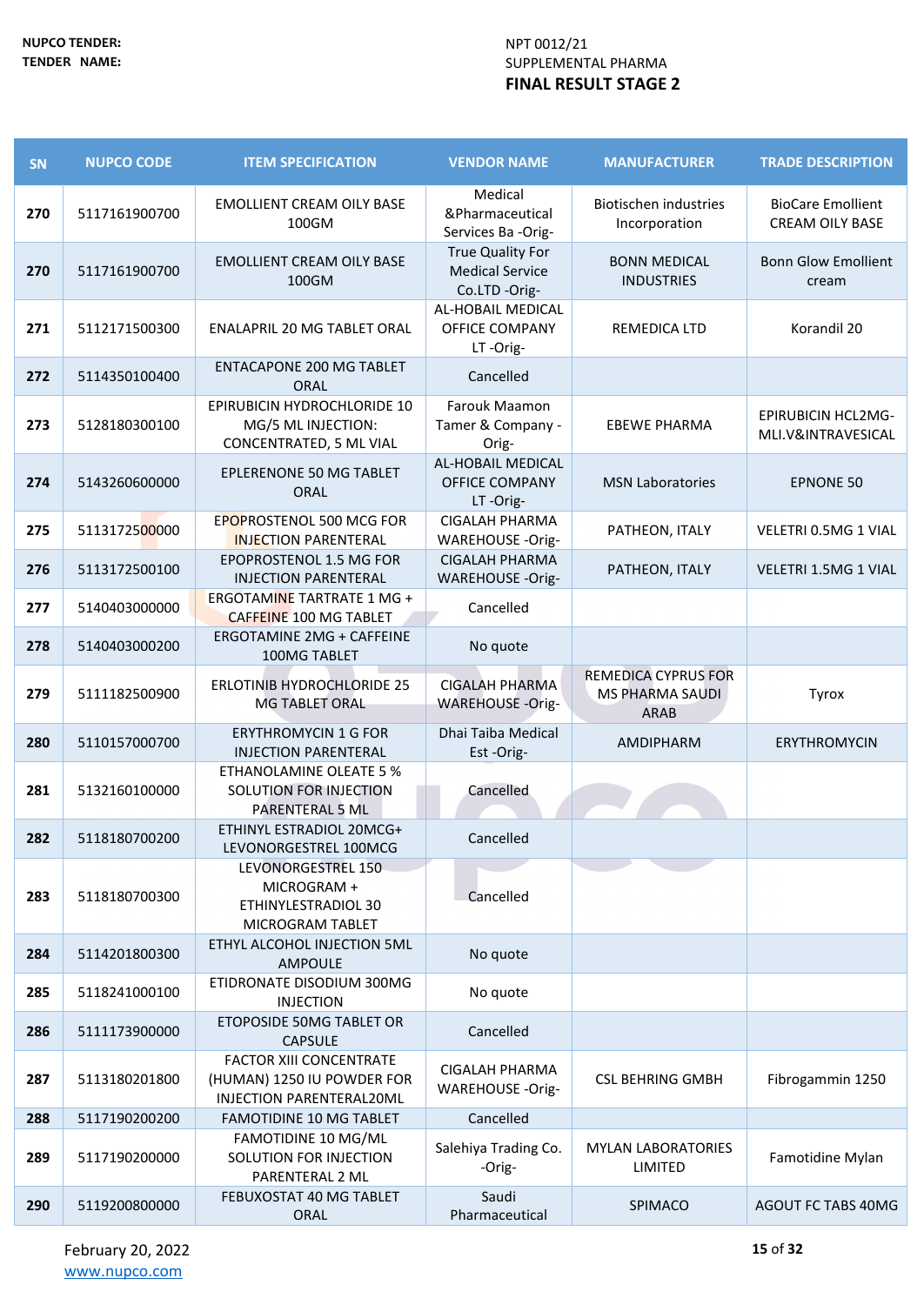| <b>SN</b> | <b>NUPCO CODE</b> | <b>ITEM SPECIFICATION</b>                                                         | <b>VENDOR NAME</b>                                       | <b>MANUFACTURER</b>                              | <b>TRADE DESCRIPTION</b>                    |
|-----------|-------------------|-----------------------------------------------------------------------------------|----------------------------------------------------------|--------------------------------------------------|---------------------------------------------|
|           |                   |                                                                                   | Industrie & Me -<br>Orig-                                |                                                  |                                             |
| 291       | 5114150300000     | FELBAMATE 400 MG TABLET<br>ORAL                                                   | Cancelled                                                |                                                  |                                             |
| 292       | 5116162100000     | <b>FEXOFENADINE 180 MG TABLET</b><br><b>ORAL</b>                                  | Farouk Maamon<br>Tamer & Company -<br>Alt-               | <b>HETERO LABS LIMITED</b>                       | Fexofin                                     |
| 293       | 5128321100000     | FIDAXOMICIN 200MG TABLET                                                          | AlRazi<br>pharmaceutical<br>industry -Orig-              | <b>ASTELLAS</b>                                  | DIFICLIR 200mg 20 TBL                       |
| 294       | 5118200100100     | <b>FINASTERIDE 1MG TABLET</b>                                                     | Cancelled                                                |                                                  |                                             |
| 295       | 5110180700500     | FLUCONAZOLE 200 MG CAPSULE<br>ORAL                                                | Cancelled                                                |                                                  |                                             |
| 296       | 5110180700600     | FLUCONAZOLE 200 MG/5ML<br><b>SOLUTION ORAL</b>                                    | Dhai Taiba Medical<br>Est-Orig-                          | <b>RISING</b>                                    | <b>FLUCONAZOLE</b>                          |
| 297       | 5110180800100     | FLUCYTOSINE 500 MG TABLET<br>ORAL                                                 | Cancelled                                                |                                                  |                                             |
| 298       | 5144160300200     | FLUORESCEIN SODIUM 20%<br>DIAGNOSTIC INJECTION 5 ML                               | Cancelled                                                |                                                  |                                             |
| 299       | 5118173600000     | FLUOROMETHOLONE 0.1% (1<br>MG/ML) EYE DROPS<br><b>OPHTHALMIC</b>                  | Farouk Maamon<br>Tamer & Company -<br>Orig-              | <b>JAMJOOM PHARMA</b>                            | Optilone Ophthalmic<br>Suspension           |
| 300       | 5111160500100     | FLUOROURACIL 50 MG/ML<br>SOLUTION TOPICAL                                         | Cancelled                                                |                                                  |                                             |
| 301       | 5114161800100     | FLUOXETINE 20 MG/5ML LIQUID<br><b>ORAL</b>                                        | <b>United Corporation</b><br>For Pharmaceutic -<br>Orig- | Pinewood                                         | Fluoxetine                                  |
| 302       | 5118191200900     | FOLLITROPIN BETA 600 U INJ<br><b>SYRINGE</b>                                      | Cancelled                                                |                                                  |                                             |
| 303       | 5117231300000     | FOMEPIZOLE 1.5 G/1.5 ML<br><b>INJECTION: INTRAVENOUS</b><br>INFUSION, 1.5 ML VIAL | Qomel Company -<br>Orig-                                 | <b>IMMACULE OR WINTAC</b><br>FOR NAVINTA LLC USA | <b>FOMEPIZOLE</b><br><b>INJECTION</b>       |
| 304       | 5117183800000     | <b>FOSAPREPITANT 150 MG</b><br><b>INJECTION</b>                                   | <b>ZIMMO TRADING</b><br>Company LTD -Orig-               | <b>MSN LABORATORIES</b>                          | <b>FOSAPREPITANT SPC</b>                    |
| 305       | 5143290200000     | <b>FOSINOPRIL 10 MG TABLET ORAL</b>                                               | Cancelled                                                |                                                  |                                             |
| 306       | 5143290200100     | FOSINOPRIL 20 MG TABLET ORAL                                                      | Cancelled                                                |                                                  |                                             |
| 307       | 5119151000500     | FRUSEMIDE 20 MG TABLET ORAL                                                       | Cancelled                                                |                                                  |                                             |
| 308       | 5119154900000     | FUROSEMIDE 10MG/ML ORAL<br>LIQUID 60ML                                            | <b>Scientific Products</b><br>Pharmaceutical -<br>Orig-  | HIKMA - WESTWARD                                 | <b>FUROSEMIDE</b>                           |
| 309       | 5119154900200     | <b>FUROSEMIDE ORAL SOLUTION</b><br>20MG/5ML SYRUP                                 | ACEDRA<br>PHARMACEUTICAL<br>COMPANY-Orig-                | PINEWOOD Pharma                                  | <b>FUROSEMIDE ORAL</b><br>SOLUTION 20MG/5ML |
| 310       | 5119151000700     | <b>FUROSEMIDE 80 MG TABLET</b><br>ORAL                                            | Cancelled                                                |                                                  |                                             |
| 311       | 5115151000000     | <b>GALANTAMINE 8 MG TABLET OR</b><br>CAPSULE                                      | Dhai Taiba Medical<br>Est-Orig-                          | RISING/TABLETCITRON                              | <b>GALANTAMINE 8G</b>                       |
| 312       | 5134230000200     | <b>GANCYCLOVIR 500 MG</b><br><b>INJECTION</b>                                     | Cancelled                                                |                                                  |                                             |
| 313       | 5110158401000     | <b>GENTAMICIN SULFATE SOLUTION</b><br>FOR INJ 20 MG/ML IN (2 ML)                  | Saudi<br>Pharmaceutical<br>Industrie & Me -<br>Orig-     | SPIMACO                                          | <b>GENTAM INJ</b><br>20MG/2ML AMPS          |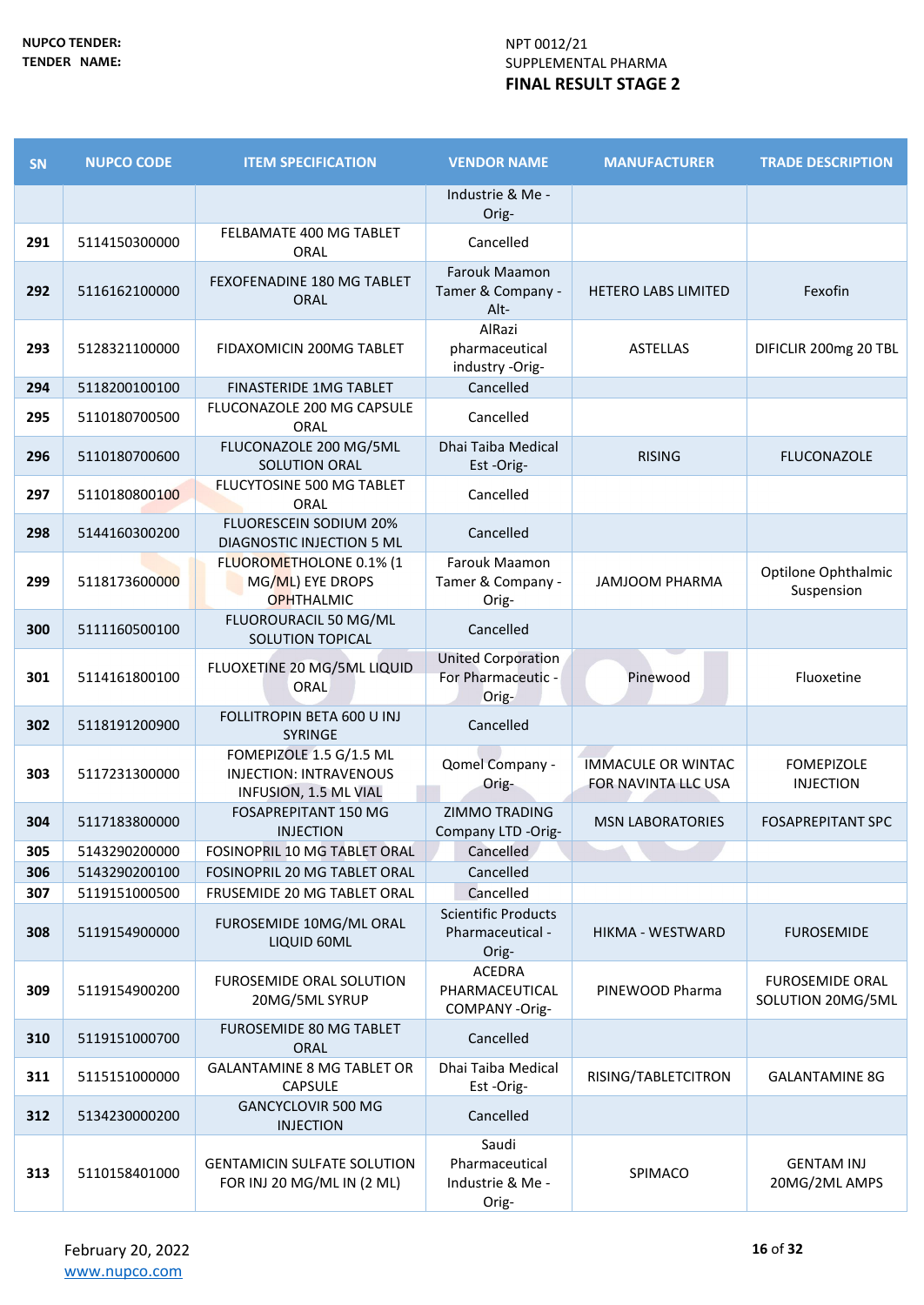| SN  | <b>NUPCO CODE</b> | <b>ITEM SPECIFICATION</b>                                                                 | <b>VENDOR NAME</b>                                            | <b>MANUFACTURER</b>                                                | <b>TRADE DESCRIPTION</b>                    |
|-----|-------------------|-------------------------------------------------------------------------------------------|---------------------------------------------------------------|--------------------------------------------------------------------|---------------------------------------------|
| 314 | 5110158401300     | <b>GENTAMICIN SULPHATE 0.1%</b><br>(1MG/G) CREAM TOPICAL                                  | Dhai Taiba Medical<br>Est-Orig-                               | <b>COSETTE</b>                                                     | <b>GENTAMICIN</b>                           |
| 315 | 5117190000200     | <b>GIVOSIRAN 189 MG INJECTION</b>                                                         | Salehiya Trading Co.<br>-Orig-                                | ALNYLAM<br>PHARMCEUTICALS                                          | Givlaari                                    |
| 316 | 5134380000000     | GLECAPREVIR 100 MG +<br>PIBRENTASVIR 40 MG TABLET<br><b>ORAL</b>                          | Farouk Maamon<br>Tamer & Company -<br>Orig-                   | <b>FOURNIER</b><br><b>LABORATORIES</b>                             | Maviret                                     |
| 317 | 5117160800400     | <b>GLYCERIN 4GM ADULT SUPP</b>                                                            | <b>ACEDRA</b><br>PHARMACEUTICAL<br>COMPANY-Orig-              | Martindale                                                         | <b>GLYCERIN 4GM ADULT</b><br><b>SUPP</b>    |
| 318 | 5117160800300     | <b>GLYCERIN 5 KG</b>                                                                      | Cancelled                                                     |                                                                    |                                             |
| 319 | 5117161900000     | <b>GLYCEROL 900 MG SUPPOSITORY</b><br><b>RECTAL</b>                                       | Cancelled                                                     |                                                                    |                                             |
| 320 | 5016190100000     | <b>GLYCEROL PHENYLBUTYRATE 1.1</b><br><b>G/ML SOLUTION ORAL</b>                           | Arabian Trade<br>House -Orig-                                 | <b>IMMEDICA</b>                                                    | <b>RAVICTI</b>                              |
| 321 | 5115161100400     | <b>GLYCOPYRROLATE 0.2 MG/ML OR</b><br>0.32 MG/ML ORAL SOLUTION                            | Abdulrehman<br>Algosaibi G.T.C -<br>Orig-                     | <b>Sterling Pharmaceuticals</b>                                    | Glycopyrronium<br><b>Bromide</b>            |
| 322 | 5118190100200     | <b>GONADOTROPHIN CHORIONIC</b><br>HUMAN 1500 IU POWDER FOR<br><b>INJECTION PARENTERAL</b> | Cancelled                                                     |                                                                    |                                             |
| 323 | 5117180200300     | GRANISETRON 1000 MCG/5ML<br><b>SYRUP ORAL</b>                                             | Cancelled                                                     |                                                                    |                                             |
| 324 | 5110180900100     | GRISEOFULVIN 125 MG/5ML<br><b>LIQUID ORAL</b>                                             | Cancelled                                                     |                                                                    |                                             |
| 325 | 5116189000600     | GUAIFENESIN 100 MG/5 ML<br><b>SYRUP</b>                                                   | Al Hayat Medical<br>Company -Orig-                            | RIYADH PHARMA                                                      | Guaphan Syrup                               |
| 326 | 5118242800500     | GUSELKUMAB 100 MG/ML<br>SOLUTION FOR PRE-FILLED<br>INJECTION PARENTERAL 1 ML              | <b>CIGALAH PHARMA</b><br><b>WAREHOUSE -Orig-</b>              | <b>CORK</b>                                                        | TREMFYA 100 MG/ML                           |
| 327 | 5114170200200     | HALOPERIDOL 500 MCG TABLET<br>ORAL                                                        | Dhai Taiba Medical<br>Est -Orig-                              | <b>MYLAN</b>                                                       | HALOPERIDOL                                 |
| 328 | 5114170200800     | <b>HALOPERIDOL 10MG TABLET</b>                                                            | <b>AL-HOBAIL MEDICAL</b><br><b>OFFICE COMPANY</b><br>LT-Orig- | <b>REMEDICA LTD</b>                                                | Haloxen 10                                  |
| 329 | 5113161600200     | <b>HEPARIN TINZAPARIN LMWH</b><br>14000IU VIAL                                            | No quote                                                      |                                                                    |                                             |
| 330 | 5115200500700     | HEPTAVALENT BOTULINUM<br>ANTITOXIN 20 TO 50 ML VIAL                                       | No quote                                                      |                                                                    |                                             |
| 331 | 5113180203000     | <b>HUMAN COAGULATION FACTOR</b><br>XI 100 IU/ML SOLUTION FOR<br>INJECTION PARENTERAL10 ML | No quote                                                      |                                                                    |                                             |
| 332 | 5113180100300     | <b>HUMAN FIBRINOGEN 1 G</b><br>INFUSION: POWDER FOR, VIAL                                 | <b>Faisal Musaed El</b><br>Seif-Orig-                         | <b>OCTAPHARMA</b>                                                  | FIBRYGA 1 G                                 |
| 333 | 5113151500000     | HUMAN HEMIN 25 MG/ML<br>SOLUTION FOR INJECTION<br>PARENTERAL 10 ML                        | <b>ADCO Trading</b><br>Company -Orig-                         | <b>EVER PHARMA JENA</b><br><b>GMBH / RECORDATI</b><br><b>RARED</b> | NORMOSANG                                   |
| 334 | 5120180601300     | HUMAN IMMUNOGLOBULIN 1 G<br><b>INJECTION</b>                                              | No quote                                                      |                                                                    |                                             |
| 335 | 5119151500200     | HYDROCHLOROTHIAZIDE 12.5<br>MG TABLET ORAL                                                | Cancelled                                                     |                                                                    |                                             |
| 336 | 5110250000900     | HYDROCORTISONE 1 % +<br>NEOMYCIN + POLYMYXIN B EAR<br>DROPS OTIC                          | Al Zaizaphon<br>Medical Est -Orig-                            | <b>BAUSCH &amp; LOMB</b>                                           | Neomycin/Polymyxin<br>B Sulfates/Hydrocorti |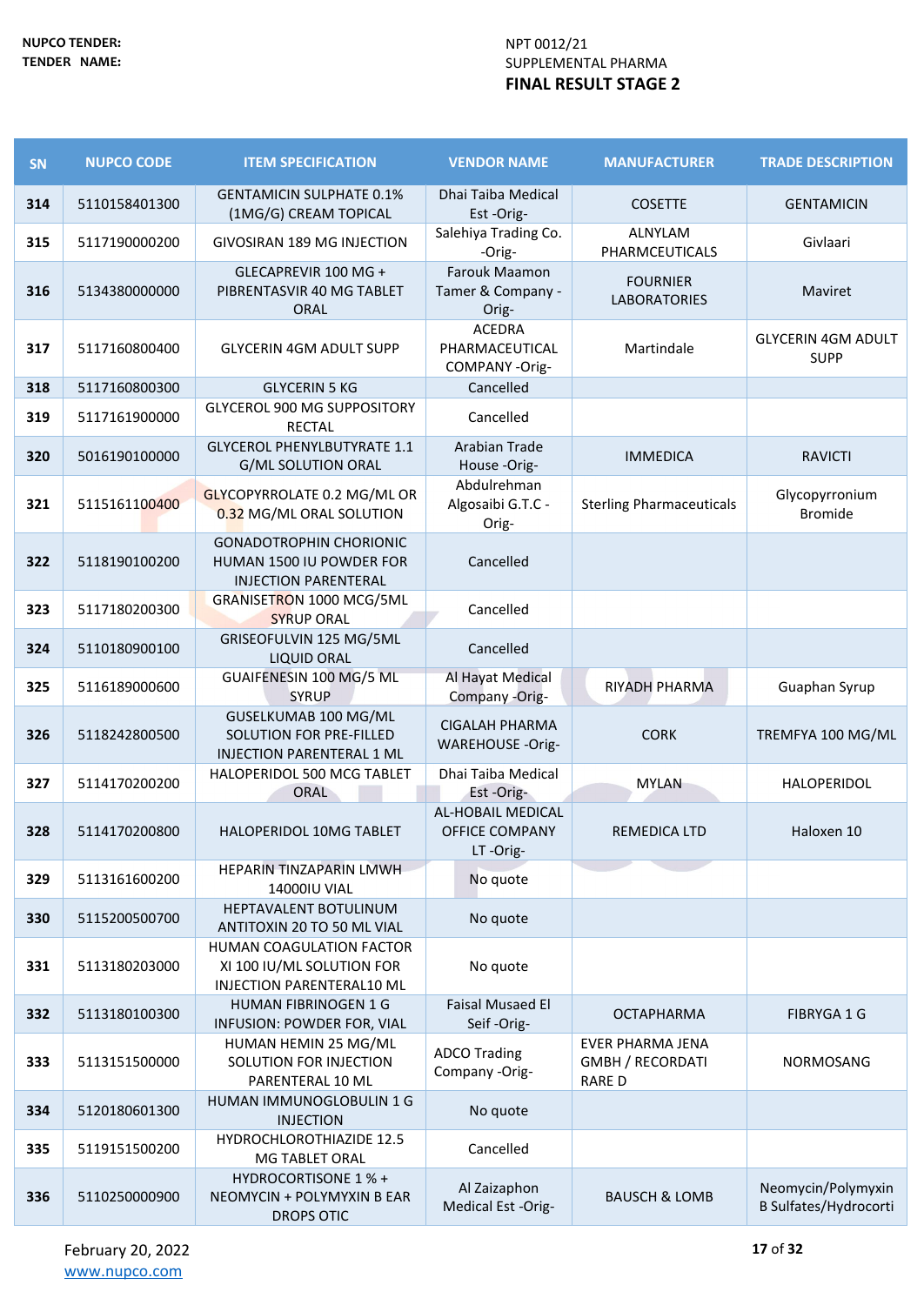| SN  | <b>NUPCO CODE</b> | <b>ITEM SPECIFICATION</b>                                                                            | <b>VENDOR NAME</b>                               | <b>MANUFACTURER</b>                             | <b>TRADE DESCRIPTION</b>               |
|-----|-------------------|------------------------------------------------------------------------------------------------------|--------------------------------------------------|-------------------------------------------------|----------------------------------------|
| 337 | 5118172500100     | HYDROCORTISONE BUTYRATE<br>0.1% (1MG/G) OINTMENT                                                     | Cancelled                                        |                                                 |                                        |
| 338 | 5110270900800     | <b>HYDROGEN PEROXIDE 3%</b><br><b>TOPICAL ANTI-INFECTIVE</b><br>SOLUTION 16 OZ BTL PLASTIC<br>CASE   | Cancelled                                        |                                                 |                                        |
| 339 | 5110270900400     | <b>HYDROGEN PEROXIDE 6 %</b><br><b>SOLUTION TOPICAL</b>                                              | Cancelled                                        |                                                 |                                        |
| 340 | 5114181800000     | <b>OXITRIPTAN 50 MG TABLET</b>                                                                       | Cancelled                                        |                                                 |                                        |
| 341 | 5111160600100     | HYDROXYUREA 100 MG CAPSULE<br>ORAL                                                                   | <b>ZIMMO TRADING</b><br>Company LTD -Orig-       | <b>DELPHARM LILLE</b>                           | SIKLOS 100MG FILM<br><b>COATED Tab</b> |
| 342 | 5111160600400     | HYDROXYUREA 250 MG CAPSULE<br><b>ORAL</b>                                                            | Cancelled                                        |                                                 |                                        |
| 343 | 5117210700300     | HYOSCINE BUTYLBROMIDE 10<br>MG SUPPOSITORY RECTAL                                                    | Cancelled                                        |                                                 |                                        |
| 344 | 5111189600400     | <b>IBRUTINIB 420 MG TABLET</b>                                                                       | Farouk Maamon<br>Tamer & Company -<br>Orig-      | <b>CILAG AG</b><br>SCHAFFHAUSEN,<br>SWITZERLAND | Imbruvica 420 mg<br>Tablet             |
| 345 | 5120180601400     | <b>ANTITHYMOCYTE</b><br>IMMUNOGLOBULIN (RABBIT) 20<br>MG/ML SOLUTION FOR<br>INJECTIONPARENTERAL 5 ML | Al Zaizaphon<br>Medical Est -Orig-               | <b>NEOVII</b>                                   | Grafalon                               |
| 346 | 5112110100000     | ILOPROST 20 MCG/ML FOR<br><b>INJECTION PARENTERAL 1ML</b>                                            | Asa Medical store -<br>Orig-                     | Bayer Australia Ltd                             | ILOPROST 20 MCG/ML<br>FOR INJECTION    |
| 347 | 5114162100200     | IMIPRAMINE 50 MG TABLET<br>ORAL                                                                      | Nature zone trading<br>establishment -Orig-      | <b>LEADING PHARMA</b>                           | <b>IMIPRAMINE 50MG</b><br><b>TAB</b>   |
| 348 | 5115201400000     | <b>INCOBOTULINUM TOXIN A 100</b><br>MG FOR INJECTION PARENTERAL                                      | Cancelled                                        |                                                 |                                        |
| 349 | 5114210700000     | <b>INDOMETACIN 1 MG POWDER</b><br>FOR INJECTION PARENTERAL                                           | Cancelled                                        |                                                 |                                        |
| 350 | 5138350700000     | INDOMETHACIN 25 MG/5ML<br>ORAL SOLUTION                                                              | No quote                                         |                                                 |                                        |
| 351 | 5114210700500     | <b>INDOMETACIN 75 MG CAPSULE</b><br><b>ORAL RETARD</b>                                               | Cancelled                                        |                                                 |                                        |
| 352 | 5114210700100     | INDOMETACIN 50 MG POWDER<br>FOR INJECTION PARENTERAL                                                 | <b>CIGALAH PHARMA</b><br><b>WAREHOUSE -Orig-</b> | <b>CHIESI</b>                                   | LIOMETACEN                             |
| 353 | 5118242800800     | <b>INOTUZUMAB 1 MG VIAL</b>                                                                          | Abdulrehman<br>Algosaibi G.T.C -<br>Orig-        | Pfizer                                          | Besponsa1MG VIAL                       |
| 354 | 5120180900200     | <b>INTERFERON BETA 1B FROM 8 TO</b><br>10 M.I.U.                                                     | AL KAMAL IMPORT<br>OFFICE CO., LTD. -<br>Orig-   | Bayer AG                                        | <b>BETAFERON VIAL</b>                  |
| 355 | 5116170500500     | <b>IPRATROPIUM BROMIDE 20</b><br>MCG/ACTUATION INHALER FOR<br><b>INHALATION</b>                      | Cancelled                                        |                                                 |                                        |
| 356 | 5130340800000     | <b>ISAVUCONAZONIUM SULFATE</b><br>186.3MG (ISAVUCONAZOLE<br>100MG) CAPSULE                           | Abdulrehman<br>Algosaibi G.T.C -<br>Orig-        | SWISSCO SERVICES AG                             | CRESEMBA 100MG<br><b>CAPSULE</b>       |
| 357 | 5138650200100     | <b>ISOLEUCINE 50 MG POWDER</b><br>ORAL                                                               | Salehiya Trading Co.<br>-Orig-                   | VITAFLO/NESTLE                                  | Isoleucine 50                          |
| 358 | 5115170600300     | ISOPRENALINE HCL 1MG/ML INJ<br>2ML                                                                   | No quote                                         |                                                 |                                        |
| 359 | 5110271000000     | ISOPROPYL ALCOHOL 70% 250<br><b>ML SPRAY</b>                                                         | Cancelled                                        |                                                 |                                        |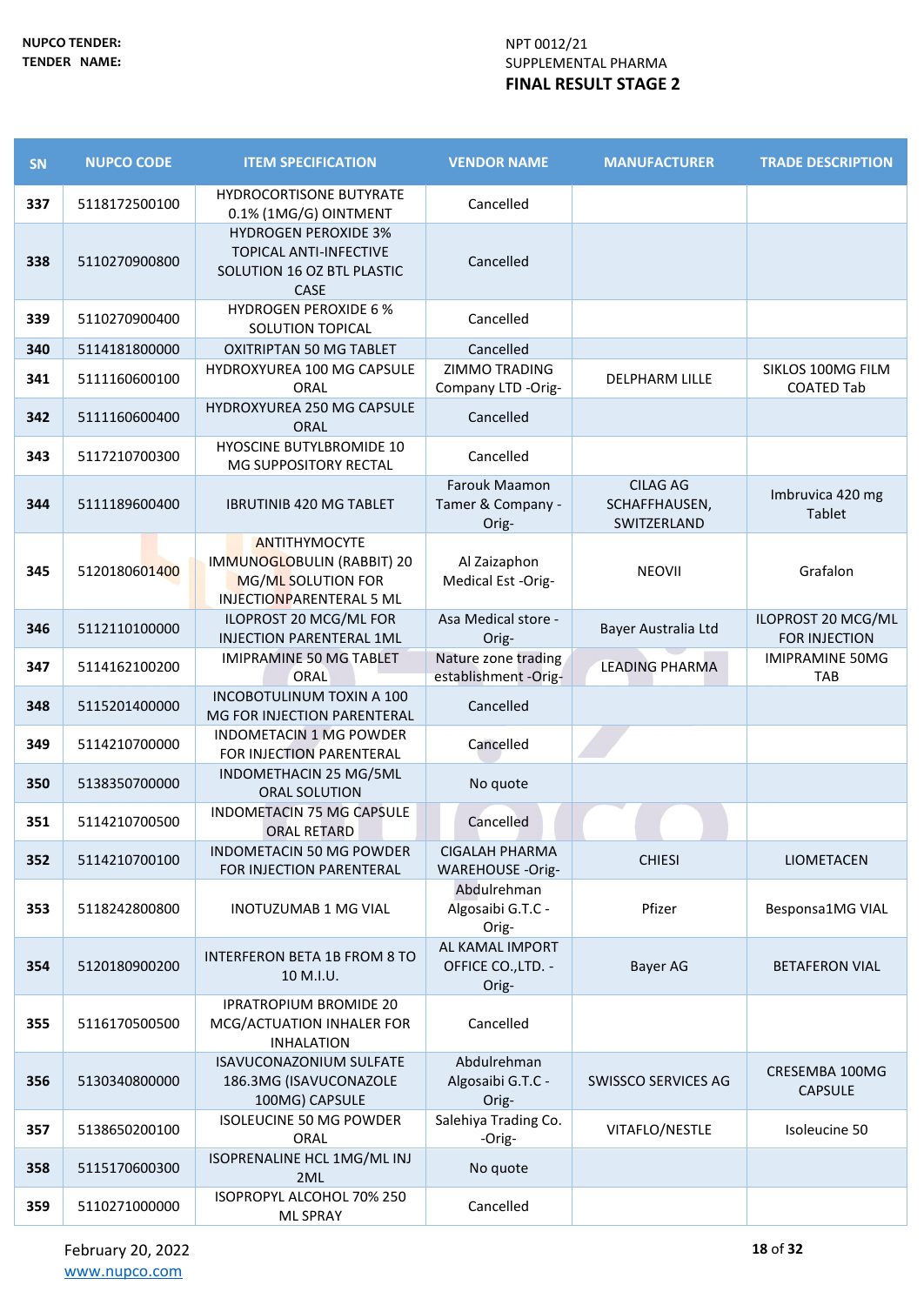| <b>SN</b> | <b>NUPCO CODE</b> | <b>ITEM SPECIFICATION</b>                                                         | <b>VENDOR NAME</b>                                       | <b>MANUFACTURER</b>                             | <b>TRADE DESCRIPTION</b>                                     |
|-----------|-------------------|-----------------------------------------------------------------------------------|----------------------------------------------------------|-------------------------------------------------|--------------------------------------------------------------|
| 360       | 5118140000000     | <b>IVACAFTOR 150 MG TABLET</b><br><b>ORAL</b>                                     | <b>CIGALAH PHARMA</b><br><b>WAREHOUSE -Orig-</b>         | <b>VERTEX</b>                                   | Kalydco Tab                                                  |
| 361       | 5118140000100     | <b>IVACAFTOR 50 MG GRANULES</b><br>ORAL                                           | CIGALAH PHARMA<br>WAREHOUSE -Orig-                       | <b>VERTEX</b>                                   | Kalydeco Granules                                            |
| 362       | 5111180001000     | IXAZOMIB 3 MG CAPSULE ORAL                                                        | Abdulrehman<br>Algosaibi G.T.C -<br>Orig-                | Haupt Pharma Amareg<br>GmbH                     | Ninlaro 3mg                                                  |
| 363       | 5111180000000     | IXAZOMIB 4 MG CAPSULE ORAL                                                        | Abdulrehman<br>Algosaibi G.T.C -<br>Orig-                | Haupt Pharma Amareg<br>GmbH                     | Ninlaro 4mg                                                  |
| 364       | 5117242100000     | KAOLIN-LIGHT 193 MG/ML +<br>PECTIN 4.3 MG/ML ORAL LIQUID<br>(5 ML)                | No quote                                                 |                                                 |                                                              |
| 365       | 5114213800300     | KETOROLAC 15 MG/ML<br>SOLUTION FOR INJECTION<br>PARENTERAL 1 ML                   | <b>United Corporation</b><br>For Pharmaceutic -<br>Orig- | Athenex                                         | Ketorolac                                                    |
| 365       | 5114213800300     | KETOROLAC 15 MG/ML<br>SOLUTION FOR INJECTION<br>PARENTERAL 1 ML                   | Arabian Oasis For<br>Development&Com<br>mercial -Orig-   | ALMAJECT INC.                                   | Ketorolac<br>Tromethamine 15mg<br><b>Injection SD</b>        |
| 366       | 5114213800400     | <b>KETOROLAC TROMETHAMINE</b><br>0.5% (5 MG/ML) EYE DROPS                         | Cancelled                                                |                                                 |                                                              |
| 367       | 5131370400200     | KETOTIFEN ELIXIR 1MG/5ML                                                          | Al Hayat Medical<br>Company -Orig-                       | RIYADH PHARMA                                   | Histofen Syrup                                               |
| 368       | 5131370400100     | <b>KETOTIFEN FUMARATE 0.25%</b><br><b>OPHTHALMIC MINIM</b>                        | Asa Medical store -<br>Orig-                             | Novartis<br><b>Pharmaceuticals Aust</b>         | <b>KETOTIFEN</b><br><b>FUMARATE 0.25%</b><br><b>OPHTHALM</b> |
| 369       | 5116180000100     | KIT, ANTIALLERGY, SUBLINGUAL<br>IMMUNOTHERAPY INITIAL,<br>MAINTENANCE             | No quote                                                 |                                                 |                                                              |
| 370       | 5134311000000     | LAMIVUDINE 50 MG/5ML SYRUP<br>ORAL                                                | Saudi International<br>Trading Company -<br>Orig-        | <b>BORA</b><br>PHARMACEUTICAL<br>SERVICES INC.  | <b>EPIVIR ORAL</b><br>SOLUTION 10 MG/ML                      |
| 371       | 5111185500000     | <b>LANREOTIDE 120 MG FOR PRE-</b><br>FILLED INJECTION PARENTERAL                  | Salehiya Trading Co.<br>-Orig-                           | <b>IPSEN PHARMA</b>                             | Somatuline Autogel<br>120 mg                                 |
| 372       | 5111185500100     | LANREOTIDE 90 MG PREFILLED<br><b>SYRINGE INJECTION</b>                            | Salehiya Trading Co.<br>-Orig-                           | <b>IPSEN PHARMA</b>                             | Somatuline Autogel 90<br>mg                                  |
| 373       | 5111180700600     | LEUPRORELIN ACETATE 7.5 MG<br>FOR INJECTION PARENTERAL<br><b>MODIFIED RELEASE</b> | Farouk Maamon<br>Tamer & Company -<br>Orig-              | <b>TAKEDA CHEMICAL</b><br><b>INDUSTRIES LTD</b> | Lucrin Depot 7.5mg<br><b>PDS</b>                             |
| 374       | 5127161200000     | LEVOBUPIVACAINE 2.5 MG/ML<br>10 ML INJECTION                                      | Cancelled                                                |                                                 |                                                              |
| 375       | 5114250200400     | LEVODOPA 200 MG +<br>BENSERAZIDE 50 MG TABLET                                     | <b>Roche Products</b><br>Saudi Arabia LLC -<br>Orig-     | <b>DELPHARM MILANO</b><br>SRL, SEGRATE          | LEVODOPA 200MG +<br><b>BEZARAZIDE 50MG</b><br><b>TABLET</b>  |
| 376       | 5110153800200     | LEVOFLOXACIN 750 MG TABLET                                                        | Arac Health Care<br>Company -Orig-                       | DAMMAM PHARMA                                   | LEVON 750 mg film-<br>coated tablet                          |
| 376       | 5110153800200     | LEVOFLOXACIN 750 MG TABLET                                                        | Saudi<br>Pharmaceutical<br>Industrie & Me -<br>Orig-     | SPIMACO                                         | LEVOX TABS 750MG                                             |
| 377       | 5135200600300     | LEVONORGESTREL 0.75MG<br><b>TABLET</b>                                            | Saudi International<br>Trading Company -<br>Orig-        | <b>GEDEON RICHTER FOR</b><br>AJA PHARMA         | POSTINOR-2                                                   |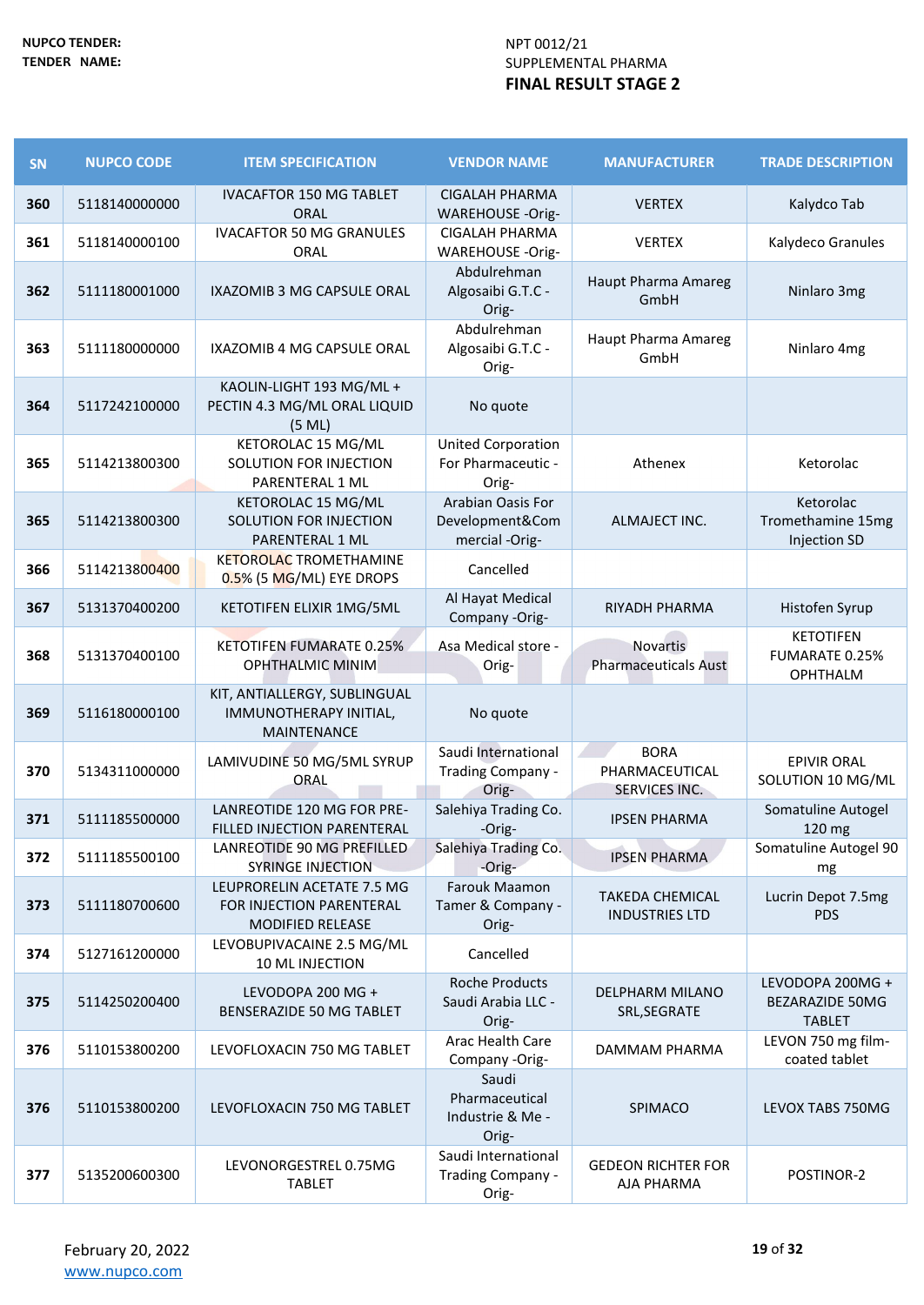| SN  | <b>NUPCO CODE</b> | <b>ITEM SPECIFICATION</b>                                                                                                                            | <b>VENDOR NAME</b>                                      | <b>MANUFACTURER</b>                                                    | <b>TRADE DESCRIPTION</b>                            |
|-----|-------------------|------------------------------------------------------------------------------------------------------------------------------------------------------|---------------------------------------------------------|------------------------------------------------------------------------|-----------------------------------------------------|
| 378 | 5118160100600     | LEVOTHYROXINE 125 MCG/5ML<br><b>SUSPENSION ORAL</b>                                                                                                  | Cancelled                                               |                                                                        |                                                     |
| 379 | 5114290803300     | LIDOCAINE 2 % VISCOUS<br>SOLUTION FOR INJECTION<br><b>INTRAVENOUS 125 ML</b>                                                                         | Cancelled                                               |                                                                        |                                                     |
| 380 | 5114290802600     | LIDOCAINE 4 % (40 MG/ML)<br>SOLUTION TOPICAL                                                                                                         | Cancelled                                               |                                                                        |                                                     |
| 381 | 5127161300100     | LIDOCAINE HCL (1 %) 10 MG/ML<br>5 ML AMPOULE (PRESERVATIVE<br>FREE)                                                                                  | Cancelled                                               |                                                                        |                                                     |
| 382 | 5114290802900     | LIDOCAINE 1 % SOLUTION FOR<br>PRE-FILLED INJECTION<br>PARENTERAL 5 ML                                                                                | Cancelled                                               |                                                                        |                                                     |
| 383 | 5114290801200     | LIDOCAINE HYDROCHLORIDE<br>ANHYDROUS 1% (200 MG/20 ML)<br>+ EPINEPHRINE (ADRENALINE) 1<br>IN 100 000 (200 MICROGRAM/20<br>ML) INJECTION, 20 ML V IAL | Cancelled                                               |                                                                        |                                                     |
| 384 | 5114290802800     | LIGNOCAINE 1 % FOR INJECTION<br>PARENTERAL 50 ML                                                                                                     | <b>Scientific Products</b><br>Pharmaceutical -<br>Orig- | <b>HIKMA</b>                                                           | LIGNOCAINE                                          |
| 385 | 5114290803800     | LIGNOCAINE 2% INJ 5 ML<br><b>WITHOUT NEEDLE MINIJECT</b>                                                                                             | Cancelled                                               |                                                                        |                                                     |
| 386 | 5114290800400     | LIGNOCAINE HYDROCHLORIDE<br>20% (PRESERVATIVE FREE)<br><b>INJECTION 5 ML SYRINGE</b>                                                                 | Cancelled                                               |                                                                        |                                                     |
| 387 | 5118160200200     | LIOTHYRONINE 20 MCG TABLET                                                                                                                           | Asa Medical store -<br>Orig-                            | Aspen Pharmacare<br>Australia Pty Ltd                                  | <b>LIOTHYRONINE 20</b><br><b>MCG TABLET</b>         |
| 388 | 5117240000300     | LIPASE 5000 PH EUR UNITS<br>PROTEASE 200 PH EUR UNITS<br>AND AMYLASE 3600PH EUR<br><b>UNITS GRANULES</b>                                             | No quote                                                |                                                                        |                                                     |
| 389 | 5133190100400     | LITHIUM CARBONATE 400 MG<br>SUSTAINED-RELEASE TABLET                                                                                                 | Cancelled                                               |                                                                        |                                                     |
| 390 | 5112181900200     | LOMITAPIDE 20 MG CAPSULE<br><b>ORAL</b>                                                                                                              | Salehiya Trading Co.<br>-Orig-                          | <b>CATALENT PHARMA</b><br><b>SOLUTIONS</b>                             | Lojuxta 20mg                                        |
| 391 | 5113190500400     | POTASSIUM DEXTRAN SOLUTION<br>FOR INJECTION PARENTERAL                                                                                               | No quote                                                |                                                                        |                                                     |
| 392 | 5117150200000     | MAGNESIUM HYDROXIDE<br><b>SUSPENSION (MILK OF</b><br>MAGNESIA)                                                                                       | Cancelled                                               |                                                                        |                                                     |
| 393 | 5134190400000     | MARAVIROC 300 MG TABLET<br>ORAL                                                                                                                      | Saudi International<br>Trading Company -<br>Orig-       | PFIZER<br><b>MANUFACTURING</b><br><b>DEUTSCHLAND GMBH</b><br><b>BE</b> | <b>CELSENTRI FILM-</b><br><b>COATED TABLETS 300</b> |
| 394 | 5050150900600     | MECOBALAMIN 500 MCG TABLET<br>ORAL                                                                                                                   | Arabian Oasis For<br>Development&Com<br>mercial -Orig-  | <b>LIQUIDSUN</b>                                                       | VitaThrive<br>Mecobalamine<br>500mcg Tablet         |
| 395 | 5114201200100     | MEFENAMIC ACID 250 MG<br><b>CAPSULE ORAL</b>                                                                                                         | Cancelled                                               |                                                                        |                                                     |
| 396 | 5110160400000     | MEGLUMINE ANTIMONATE<br>1.5G/5ML FOR INJECTION<br>PARENTERAL                                                                                         | Cancelled                                               |                                                                        |                                                     |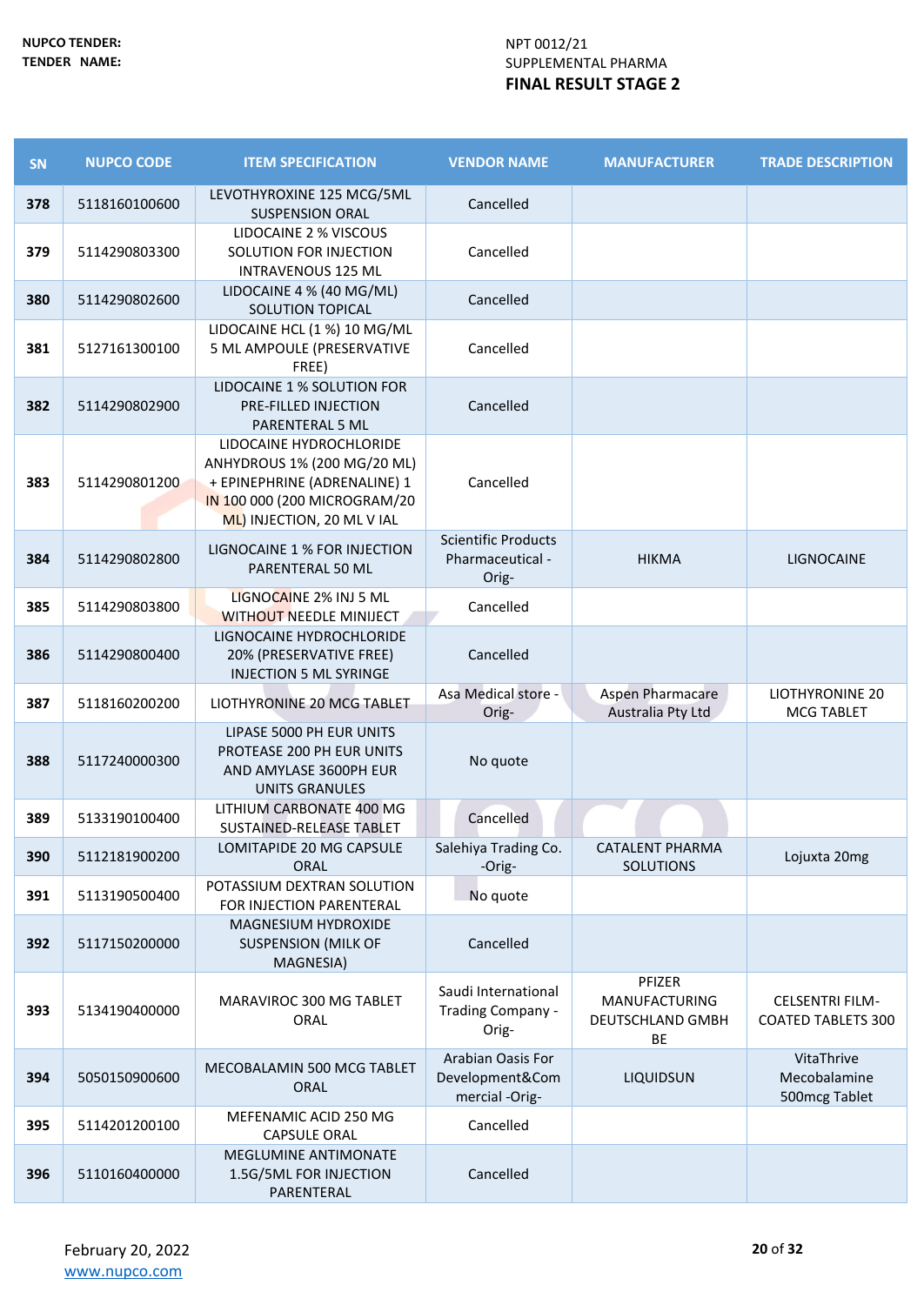| <b>SN</b> | <b>NUPCO CODE</b> | <b>ITEM SPECIFICATION</b>                                                                    | <b>VENDOR NAME</b>                                            | <b>MANUFACTURER</b>                                | <b>TRADE DESCRIPTION</b>                        |
|-----------|-------------------|----------------------------------------------------------------------------------------------|---------------------------------------------------------------|----------------------------------------------------|-------------------------------------------------|
| 397       | 5118190500000     | MENOTROPIN 1200IU POWDER<br>AND SOLVENT SOLUTION FOR<br><b>INJECTION</b>                     | Abdulrehman<br>Algosaibi G.T.C -<br>Orig-                     | <b>Ferring GmbH</b>                                | Menopur 1200 IU                                 |
| 398       | 5118190500100     | <b>MENOTROPIN 600IU POWDER</b><br>AND SOLVENT SOLUTION FOR<br><b>INJECTION</b>               | Abdulrehman<br>Algosaibi G.T.C -<br>Orig-                     | <b>Ferring GmbH</b>                                | Menopur 600 IU                                  |
| 399       | 5114200301000     | MESALAZINE 500 MG<br><b>SUPPOSITORY RECTAL</b>                                               | Cancelled                                                     |                                                    |                                                 |
| 400       | 5114200300100     | MESALASINE GRANULES 500MG<br><b>SACHET</b>                                                   | Cancelled                                                     |                                                    |                                                 |
| 401       | 5114200300300     | MESALAZINE 500 MG TABLET<br>ORAL MODIFIED RELEASE                                            | Abdulrehman<br>Algosaibi G.T.C -<br>Orig-                     | Ferring International<br>Center SA                 | Pentasa 500 mg Slow<br><b>Release Table</b>     |
| 402       | 5114200301600     | <b>MESALAZINE 500MG TABLET</b>                                                               | <b>CIGALAH PHARMA</b><br><b>WAREHOUSE -Orig-</b>              | <b>LOSAN - DR. FALK</b>                            | Salofalk 500 mg tab                             |
| 403       | 5144160500000     | METHACHOLINE 100 MG<br><b>SOLUTION FOR INJECTION</b><br>PARENTERAL 1 ML                      | Cancelled                                                     |                                                    |                                                 |
| 404       | 5111161001600     | METHOTREXATE 17.5MG/0.35ML<br>PREFILLED SYRINGE                                              | Cancelled                                                     |                                                    |                                                 |
| 405       | 5111161001000     | METHOTREXATE 100 MG/ML<br>SOLUTION FOR INJECTION<br><b>PARENTERAL 50 ML</b>                  | Farouk Maamon<br>Tamer & Company -<br>Orig-                   | <b>EBEWE PHARMA</b>                                | METHOTREXATE<br>"EBEWE" 100MG-ML<br><b>VIAL</b> |
| 406       | 5124129901100     | METHOXSALEN 1% TOPICAL<br><b>LOTION</b>                                                      | Cancelled                                                     |                                                    |                                                 |
| 407       | 5113159800200     | METHOXY POLYETHYLENE<br>GLYCOLEPOETIN BETA 50 MCG                                            | Saudi<br>Pharmaceutical<br>Industrie & Me -<br>Orig-          | <b>ROCHE</b>                                       | MIRCERA INJ<br>50MCG/0.3ML PFS                  |
| 408       | 5112170800100     | METHYLDOPA 500 MG TABLET<br>ORAL                                                             | Cancelled                                                     |                                                    |                                                 |
| 409       | 5117230800100     | <b>METHYLENE BLUE</b><br>(METHYLTHIONINIUM CHLORIDE)<br>10MG/ML INJECTION 5ML                | <b>AL-HOBAIL MEDICAL</b><br><b>OFFICE COMPANY</b><br>LT-Orig- | <b>VERVE HUMANCARE</b>                             | Verblue                                         |
| 410       | 5117163800000     | METHYLNALTREXONE BROMIDE<br>150MG TABLET                                                     | Cancelled                                                     |                                                    |                                                 |
| 411       | 5117180600500     | METOCLOPRAMIDE 20MG<br><b>INJECTION</b>                                                      | <b>CIGALAH PHARMA</b><br>WAREHOUSE -Orig-                     | <b>GULF PHARMACEUTICAL</b><br>INDUSTRIES-JULPHAR   | PREMOSAN<br>10MG/2ML INJECTION                  |
| 412       | 5110160300400     | METRONIDAZOLE 500 MG<br><b>VAGINAL SUPPOSITORY</b>                                           | <b>ZIMMO TRADING</b><br>Company LTD -Orig-                    | <b>AMRIYA</b><br>PHARMACEUTICAL<br><b>INDUSTRY</b> | Amrizole 500 mg<br>vaginal supp                 |
| 413       | 5143160600100     | METYROSINE 250 MG CAPSULE                                                                    | <b>Scientific Products</b><br>Pharmaceutical -<br>Orig-       | AMNEAL                                             | <b>METYROSINE</b>                               |
| 414       | 5112151700000     | <b>MEXILETINE HYDROCHLORIDE 25</b><br>MG/ML SOLUTION FOR<br><b>INJECTION PARENTERAL 5 ML</b> | Cancelled                                                     |                                                    |                                                 |
| 415       | 5110181200600     | MICONAZOLE 2% SOLUTION<br><b>BOTTLE FOR TOPICAL USE</b>                                      | No quote                                                      |                                                    |                                                 |
| 416       | 5139172900100     | MIDODRINE 10 MG TABLET ORAL                                                                  | Pharmaserve<br>Company -Orig-                                 | TRUEPHARMA                                         | MIDODRINE 10MG<br><b>TABLET</b>                 |
| 417       | 5111200000200     | MIDOSTAURIN 25 MG CAPSULE<br>ORAL                                                            | <b>Farouk Maamon</b><br>Tamer & Company -<br>Orig-            | <b>CATALENT GERMANY</b><br><b>EBERBACH GMBH</b>    | <b>RYDAPT</b>                                   |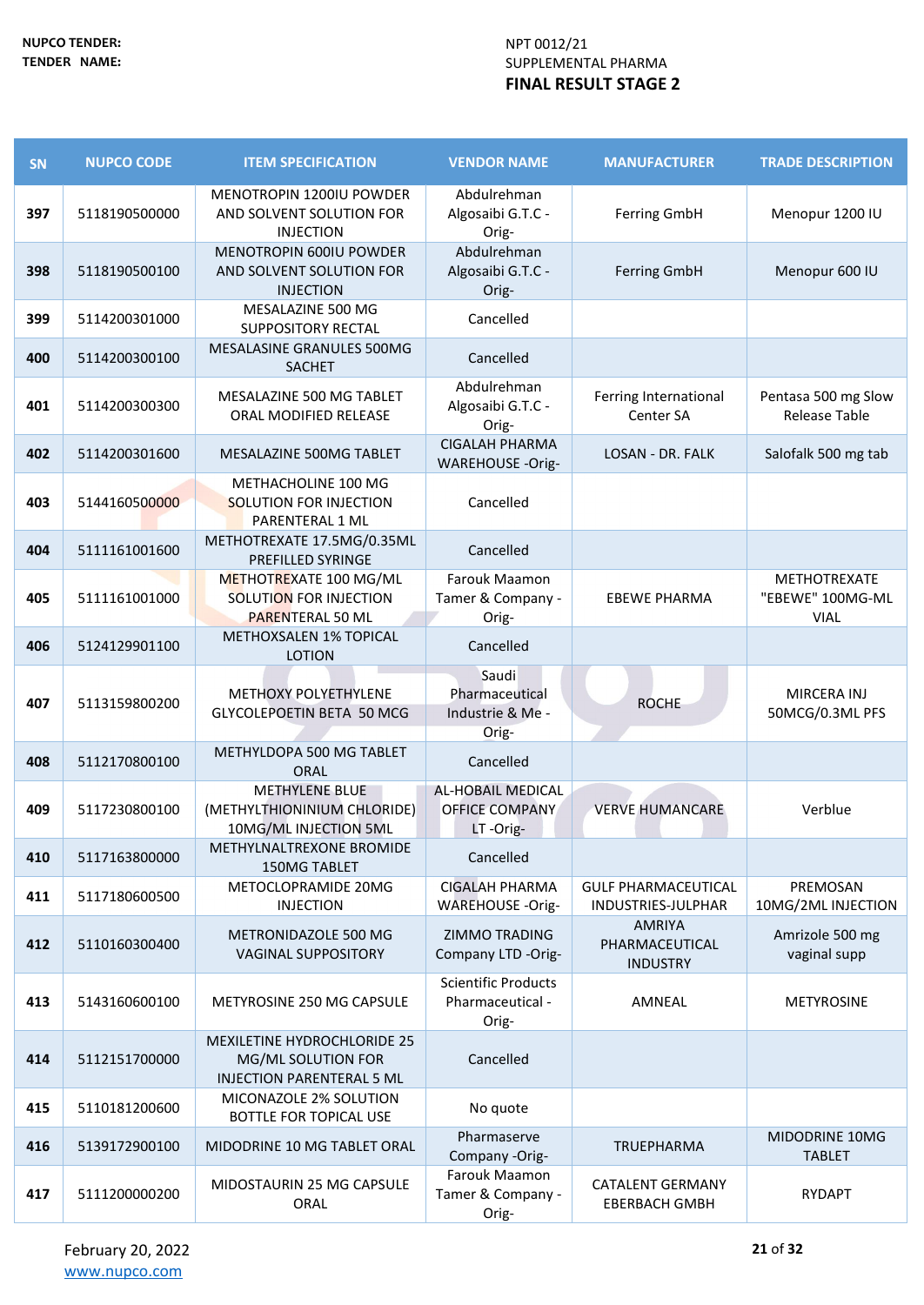| SN  | <b>NUPCO CODE</b> | <b>ITEM SPECIFICATION</b>                                                                                 | <b>VENDOR NAME</b>                                      | <b>MANUFACTURER</b>                          | <b>TRADE DESCRIPTION</b>                                    |
|-----|-------------------|-----------------------------------------------------------------------------------------------------------|---------------------------------------------------------|----------------------------------------------|-------------------------------------------------------------|
| 418 | 5128401200200     | MINOCYCLINE 100 MG INJECTION                                                                              | Cancelled                                               |                                              |                                                             |
| 419 | 5115210000000     | MIRABEGRON 50MG TABLET                                                                                    | Farouk Maamon<br>Tamer & Company -<br>Orig-             | SAJA<br>PHARMACEUTICALS                      | <b>BETMIGA</b>                                              |
| 420 | 5118221400000     | MISOPROSTOL 100 MCG TABLET                                                                                | Cancelled                                               |                                              |                                                             |
| 421 | 5129180300000     | MOCLOBEMIDE 150 MG TABLET<br>ORAL                                                                         | Cancelled                                               |                                              |                                                             |
| 422 | 5143230300000     | MOXONIDINE 0.2 MG TABLET<br><b>ORAL</b>                                                                   | Farouk Maamon<br>Tamer & Company -<br>Orig-             | ROTTENDORF PHARMA<br><b>GMBH</b>             | Physiotens 0.2mg                                            |
| 423 | 5119190507500     | MULTIENZYME CAPSULE<br>CONTAINING AMYLASE 18000 IU<br>+ LIPASE 25000 IU +PROTEASE<br>1000 IU CAPSULE ORAL | Pharmaserve<br>Company -Orig-                           | <b>MYLAN</b>                                 | Creon                                                       |
| 424 | 5050180100400     | MULTIVITAMIN CARBOHYDRATE<br>FREE 200 G POWDER ORAL                                                       | No quote                                                |                                              |                                                             |
| 425 | 5119190509100     | <b>MULTIVITAMINS ADEK TABLET</b><br>ORAL CHEWABLE                                                         | Cancelled                                               |                                              |                                                             |
| 426 | 5120150300400     | MYCOPHENOLATE SODIUM 180<br><b>MG TABLET ORAL</b>                                                         | Cancelled                                               |                                              |                                                             |
| 427 | 5111190400300     | <b>PACLITAXEL 100 MG FOR</b><br><b>INJECTION PARENTERAL</b>                                               | Farouk Maamon<br>Tamer & Company -<br>Orig-             | <b>EBEWE PHARMA</b>                          | <b>EBETAXEL 6MG-ML</b><br>SOLU. FOR I.V.<br><b>INFUSION</b> |
| 428 | 5112156600100     | NADOLOL 40 MG TABLET ORAL                                                                                 | Cancelled                                               |                                              |                                                             |
| 429 | 5110157500100     | NAFCILLIN SODIUM 2 G POWDER<br>FOR INJECTION PARENTERAL                                                   | Cancelled                                               |                                              |                                                             |
| 430 | 5137204000000     | NALBUPHINE HYDROCHLORIDE<br>10MG/1ML INJECTION AMPOULE                                                    | Cancelled                                               |                                              |                                                             |
| 431 | 5115172400400     | NAPHAZOLINE 0.1% (1 MG/ML)<br><b>EYE DROPS</b>                                                            | Al Hayat Medical<br>Company -Orig-                      | RIYADH PHARMA                                | Riazolin 0.1% Eye<br><b>Drops Solution</b>                  |
| 432 | 5126170300000     | NEBIVOLOL 5 MG TABLET                                                                                     | Farouk Maamon<br>Tamer & Company -<br>Orig-             | HETERO LABS LIMITED                          | <b>Bivoneb</b>                                              |
| 433 | 5129400100500     | NETUPITANT 300 MG +<br>PALONOSETRON 0.5 MG<br><b>CAPSULE ORAL</b>                                         | <b>CIGALAH PHARMA</b><br><b>WAREHOUSE -Orig-</b>        | <b>HELSINN BIREX</b><br>PHARMACEUTICALS LTD. | <b>AKYNZEO®</b><br>300mg/0.5mg Hard<br>Capsules             |
| 434 | 5119190509300     | NIACIN 500 MG TABLET ORAL                                                                                 | <b>Scientific Products</b><br>Pharmaceutical -<br>Orig- | <b>MAJOR</b>                                 | <b>NIACIN</b>                                               |
| 435 | 5143392100000     | NICARDIPINE 10MG/10ML<br>PREMIXED INJECTION                                                               | Cancelled                                               |                                              |                                                             |
| 436 | 5112190400300     | NIFEDIPINE 10 MG CAPSULE OR<br><b>TABLET</b>                                                              | Cancelled                                               |                                              |                                                             |
| 437 | 5141350400200     | NIMODIPINE 10 MG SOLUTION<br>FOR INJECTION PARENTERAL 50<br>ML                                            | Cancelled                                               |                                              |                                                             |
| 438 | 5111189900600     | NINTEDANIB 100 MG CAPSULE<br><b>ORAL</b>                                                                  | <b>CIGALAH PHARMA</b><br><b>WAREHOUSE -Orig-</b>        | <b>BOEHRINGER</b><br>INGELHEIM               | OFEV 100 mg                                                 |
| 439 | 5111182501200     | NINTEDANIB 150 MG CAPSULE<br>ORAL                                                                         | <b>CIGALAH PHARMA</b><br>WAREHOUSE -Orig-               | <b>BOEHRINGER</b><br>INGELHEIM               | OFEV 150 mg                                                 |
| 440 | 5145350200200     | NITAZOXANIDE 100 MG/5ML<br><b>SUSPENSION ORAL</b>                                                         | <b>Scientific Products</b><br>Pharmaceutical -<br>Orig- | <b>ROMARK</b><br>PHARMACEUTICAL              | ALINIA 100MG/5ML                                            |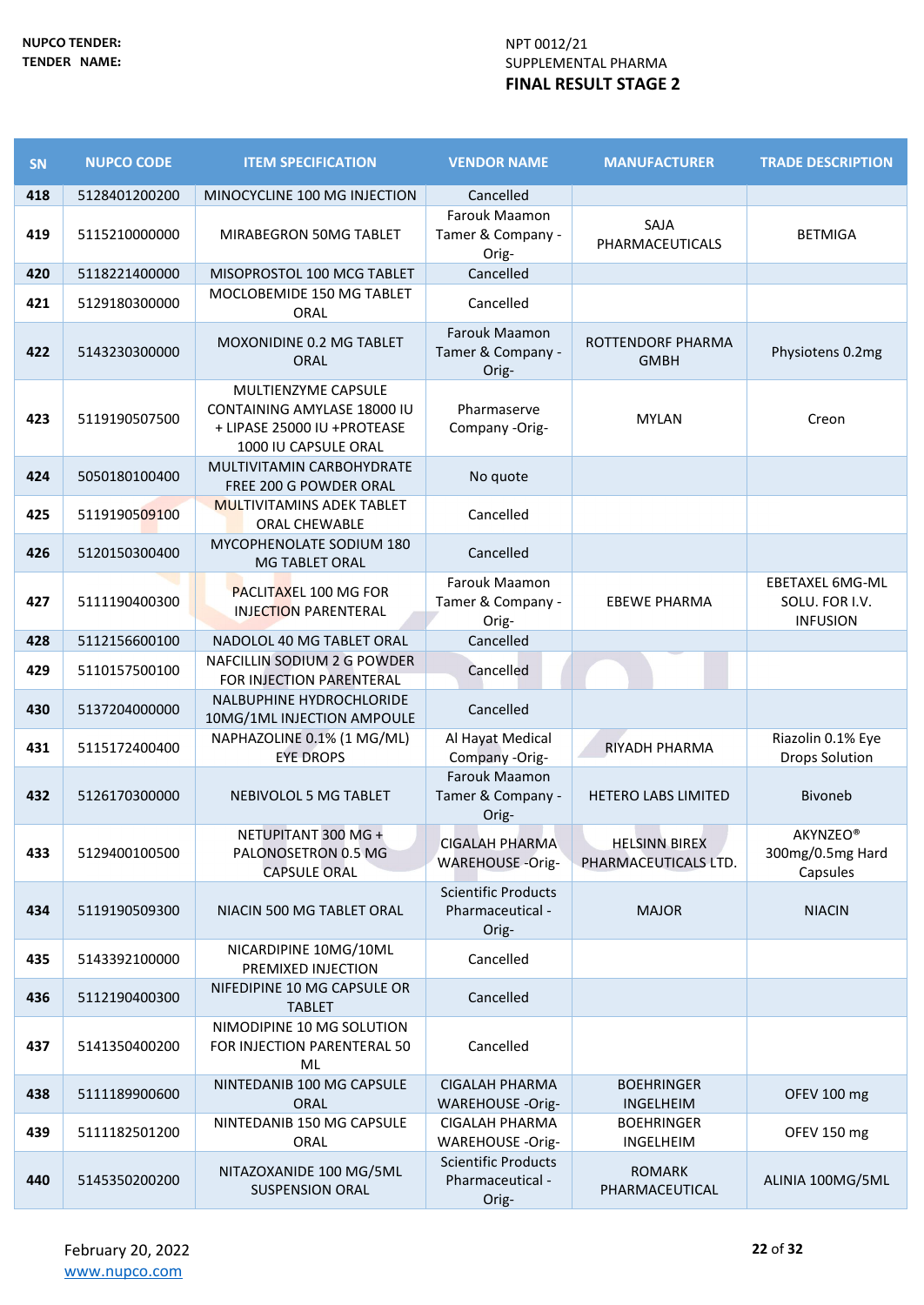| SN  | <b>NUPCO CODE</b> | <b>ITEM SPECIFICATION</b>                                                                | <b>VENDOR NAME</b>                                   | <b>MANUFACTURER</b>                          | <b>TRADE DESCRIPTION</b>                       |
|-----|-------------------|------------------------------------------------------------------------------------------|------------------------------------------------------|----------------------------------------------|------------------------------------------------|
| 441 | 5112175800000     | NITROPRUSSIDE SODIUM 10<br>MG/ML SOLUTION FOR<br><b>INJECTION PARENTERAL 5 ML</b>        | Cancelled                                            |                                              |                                                |
| 442 | 5110181500600     | NYSTATIN 100000 IU/G CREAM<br><b>TOPICAL</b>                                             | Al Hayat Medical<br>Company -Orig-                   | <b>RIYADH PHARMA</b>                         | Rianest 100000 IU<br>Cream                     |
| 443 | 5110181500300     | NYSTATIN 100000IU/G<br><b>OINTMENT TOPICAL</b>                                           | Al Hayat Medical<br>Company -Orig-                   | RIYADH PHARMA                                | Rianest 100000 IU<br>Ointment                  |
| 444 | 5110286800100     | NYSTATIN; NEOMYCIN;<br>TRIAMCINOLONE ACETONIDE ;<br><b>GRAMICIDIN (30 GM OINTMENT)</b>   | No quote                                             |                                              |                                                |
| 445 | 5117190000000     | OBETICHOLIC ACID 5 MG TABLET<br>ORAL                                                     | Abdulrehman<br>Algosaibi G.T.C -<br>Orig-            | Piramal Healthcare UK<br>Ltd, United Kingdom | Ocaliva 5mg tabs 30's                          |
| 446 | 5118230400100     | <b>OCTREOTIDE ACETATE 200</b><br>MCG/ML SOLUTION FOR<br><b>INJECTION PARENTERAL 5 ML</b> | Cancelled                                            |                                              |                                                |
| 447 | 5114170300700     | OLANZAPINE 2.5 MG TABLET<br>ORAL                                                         | Cancelled                                            |                                              |                                                |
| 448 | 5128190000300     | OLAPARIB 150MG TABLET                                                                    | Ahmed Mohammed<br>Abdul Wahab Naghi<br>-Orig-        | ASTRAZENECA                                  | LYNPARZA 150 mg tab                            |
| 449 | 5116169901200     | OLOPATADINE 0.1% OPHTHAMIC<br>SOLUTION 0.4ML UNIT DOSE                                   | Farouk Maamon<br>Tamer & Company -<br>Orig-          | <b>JAMJOOM PHARMA</b>                        | Olopat Ophthalmic<br>Solution (Unit Dose)      |
| 450 | 5120155700100     | OMALIZUMAB SOLUTION FOR SC<br>INJECTION 75MG/0.5ML<br>PREFILLED SYRINGE                  | Cancelled                                            |                                              |                                                |
| 451 | 5110239901000     | PARITAPREVIR 75 MG +<br>RITONAVIR 50 MG + OMBITASVIR<br>12.5 MG TABLET ORAL              | No quote                                             |                                              |                                                |
| 452 | 5117191301000     | OMEPRAZOLE 20 MG MUPS<br><b>TABLET ORAL</b>                                              | Cancelled                                            |                                              |                                                |
| 453 | 5117180400000     | <b>ONDANSETRON 4 MG/5ML</b><br><b>LIQUID ORAL</b>                                        | Gulf neocare -Orig-                                  | <b>ALPHA PHARMA</b>                          | Kromafina solution 4<br>mg /5 ml               |
| 454 | 5115206400000     | ORPHENADRINE CITRATE 100 MG<br><b>TABLET</b>                                             | Asa Medical store -<br>Orig-                         | iNova Pharmaceuticals<br>(Australia) Pty Lt  | ORPHENADRINE<br>CITRATE 100 MG<br><b>TABLE</b> |
| 455 | 5110233800500     | OSELTAMIVIR 30 MG/5ML<br><b>SUSPENSION ORAL</b>                                          | Cancelled                                            |                                              |                                                |
| 456 | 5111189900700     | OSIMERTINIB MESYLATE 40 MG<br><b>TABLET</b>                                              | Ahmed Mohammed<br>Abdul Wahab Naghi<br>-Orig-        | ASTRAZENECA                                  | TAGRISSO 40 MG TAB                             |
| 457 | 5114152200000     | OXCARBAZEPINE 150 MG TABLET<br>ORAL                                                      | Saudi<br>Pharmaceutical<br>Industrie & Me -<br>Orig- | SPIMACO                                      | <b>CARPAZIO FC TABS</b><br>150MG               |
| 458 | 5114290700100     | OXYBUPROCAINE<br>HYDROCHLORIDE 0.4% (4<br>MG/ML) EYE DROPS<br><b>OPHTHALMIC</b>          | Cancelled                                            |                                              |                                                |
| 459 | 5111210200000     | PALIFERMIN 6.25 MG FOR<br><b>INJECTION PARENTERAL</b>                                    | Arabian Trade<br>House -Orig-                        | SOBI                                         | Kepivance                                      |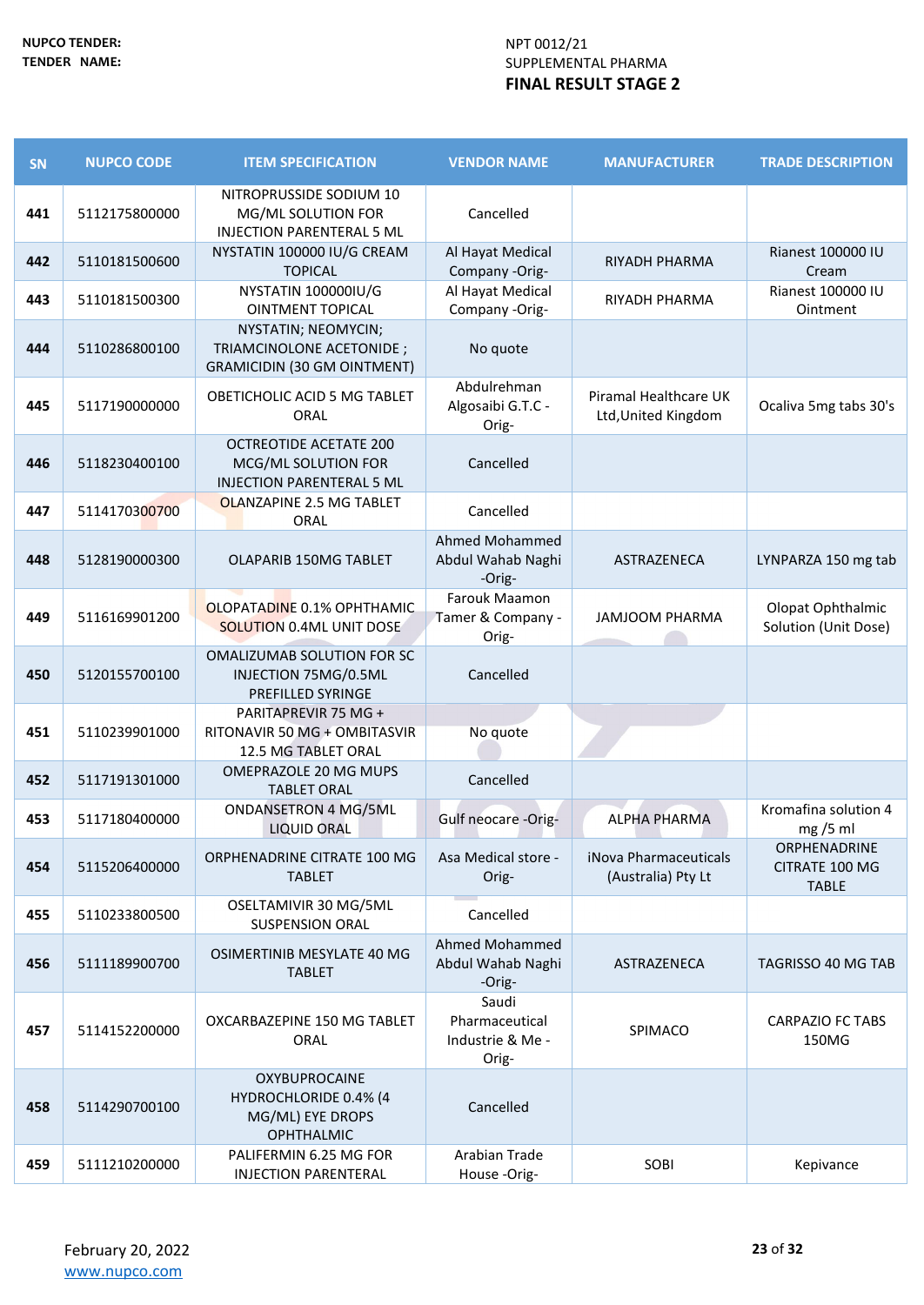| SN  | <b>NUPCO CODE</b> | <b>ITEM SPECIFICATION</b>                                                             | <b>VENDOR NAME</b>                                       | <b>MANUFACTURER</b>                            | <b>TRADE DESCRIPTION</b>                       |
|-----|-------------------|---------------------------------------------------------------------------------------|----------------------------------------------------------|------------------------------------------------|------------------------------------------------|
| 460 | 5133200300700     | PALIPERIDONE PALMITATE 350<br>MG FOR INJECTION PARENTERAL<br><b>PROLONGED RELEASE</b> | <b>Farouk Maamon</b><br>Tamer & Company -<br>Orig-       | JANSSEN, BEERSE,<br><b>BELGIUM</b>             | Trevicta 350 mg<br>prolonged release<br>suspen |
| 461 | 5133200300800     | PALIPERIDONE PALMITATE 525<br>MG FOR INJECTION PARENTERAL<br>PROLONGED RELEASE        | Farouk Maamon<br>Tamer & Company -<br>Orig-              | JANSSEN, BEERSE,<br><b>BELGIUM</b>             | Trevicta 525 mg<br>prolonged release<br>suspen |
| 462 | 5118241600100     | PAMIDRONATE DISODIUM DRY<br>POWDER IV INJ 30 MG                                       | Cancelled                                                |                                                |                                                |
| 463 | 5112210400300     | PAPAVERINE HCL SOLUTION FOR<br>INJECTION (65MG/2ML) AMPULE                            | Cancelled                                                |                                                |                                                |
| 464 | 5114200102300     | PARACETAMOL 100 MG<br><b>SUPPOSITORY</b>                                              | Saudi<br>Pharmaceutical<br>Industrie & Me -<br>Orig-     | SPIMACO                                        | <b>FEVADOL SUPP</b><br>100MG                   |
| 465 | 5124190001000     | PARAFFIN LIQUID 150ML BP<br>100ML                                                     | Cancelled                                                |                                                |                                                |
| 466 | 5138190500000     | PARECOXIB 40MG INJECTION                                                              | Abdulrehman<br>Algosaibi G.T.C -<br>Orig-                | Pfizer                                         | Dynastat40mg SFDPO<br>5x2ml GVL+AMP            |
| 467 | 5050151100500     | PARICALCITOL 2 MCG/ML<br><b>SOLUTION FOR INJECTION</b><br><b>INTRAVENOUS 1 ML</b>     | No quote                                                 |                                                |                                                |
| 468 | 5110162500100     | PAROMOMYCIN 250 MG<br><b>CAPSULE ORAL</b>                                             | Asa Medical store -<br>Orig-                             | <b>PFIZER ITALIA Srl</b>                       | Others                                         |
| 469 | 5114160500100     | PAROXETINE 12.5 MG TABLET<br>ORAL MODIFIED RELEASE                                    | Saudi International<br><b>Trading Company -</b><br>Orig- | <b>BORA</b><br>PHARMACEUTICAL<br>SERVICES INC. | SEROXAT CR 12.5 MG<br><b>TABLETS</b>           |
| 470 | 5114160500200     | PAROXETINE 25 MG TABLET<br>ORAL MODIFIED RELEASE                                      | Saudi International<br>Trading Company -<br>Orig-        | <b>BORA</b><br>PHARMACEUTICAL<br>SERVICES INC. | SEROXAT CR 25 MG<br><b>TABLETS</b>             |
| 471 | 5117230000100     | PATIROMER 16.8GM SACHET                                                               | Cancelled                                                |                                                |                                                |
| 472 | 5118240000100     | PATIROMER 8.4G POWDER<br>SACHET                                                       | Cancelled                                                |                                                |                                                |
| 473 | 5120151300100     | PEGINTERFERON ALFA-2B 100<br>MCG POWDER FOR INJECTION<br>PARENTERAL                   | Cancelled                                                |                                                |                                                |
| 474 | 5120180900800     | PEG-INTERFERON BETA 125 MCG<br>SOLUTION FOR INJECTION<br>PARENTERAL                   | Salehiya Trading Co.<br>-Orig-                           | <b>BIOGEN (DENMARK)</b><br>MANUFACTURING APS,  | Plegridy 125mcg                                |
| 475 | 5118230400600     | PEGVISOMANT 10 MG/ML<br><b>INJECTION</b>                                              | Abdulrehman<br>Algosaibi G.T.C -<br>Orig-                | Pfizer                                         | SOMAVERT 10MG                                  |
| 476 | 5117220100000     | PENTOSAN POLYSULPHATE 100<br>MG CAPSULE ORAL                                          | Asa Medical store -<br>Orig-                             | Arthropharm Pty Ltd                            | PENTOSAN<br>POLYSULPHATE 100<br>MG CAPS        |
| 477 | 5113200100000     | PENTOXIFYLLINE 400 MG TABLET<br>ORAL MODIFIED RELEASE                                 | Farouk Maamon<br>Tamer & Company -<br>Orig-              | SANOFI-AVENTIS                                 | TRENTAL TAB 400MG                              |
| 478 | 5117150900000     | PEPPERMINT OIL 0.2 ML CAPSULE<br>ORAL                                                 | Al Hayat Medical<br>Company -Orig-                       | <b>TILLOTTS PHARMA</b>                         | Colpermin Capsule<br>187mg                     |
| 479 | 5114153000000     | PERAMPANEL 10 MG TABLET<br>ORAL                                                       | Abdulrehman<br>Algosaibi G.T.C -<br>Orig-                | Eisai Europe Ltd                               | Fycompa 10 mg Tab                              |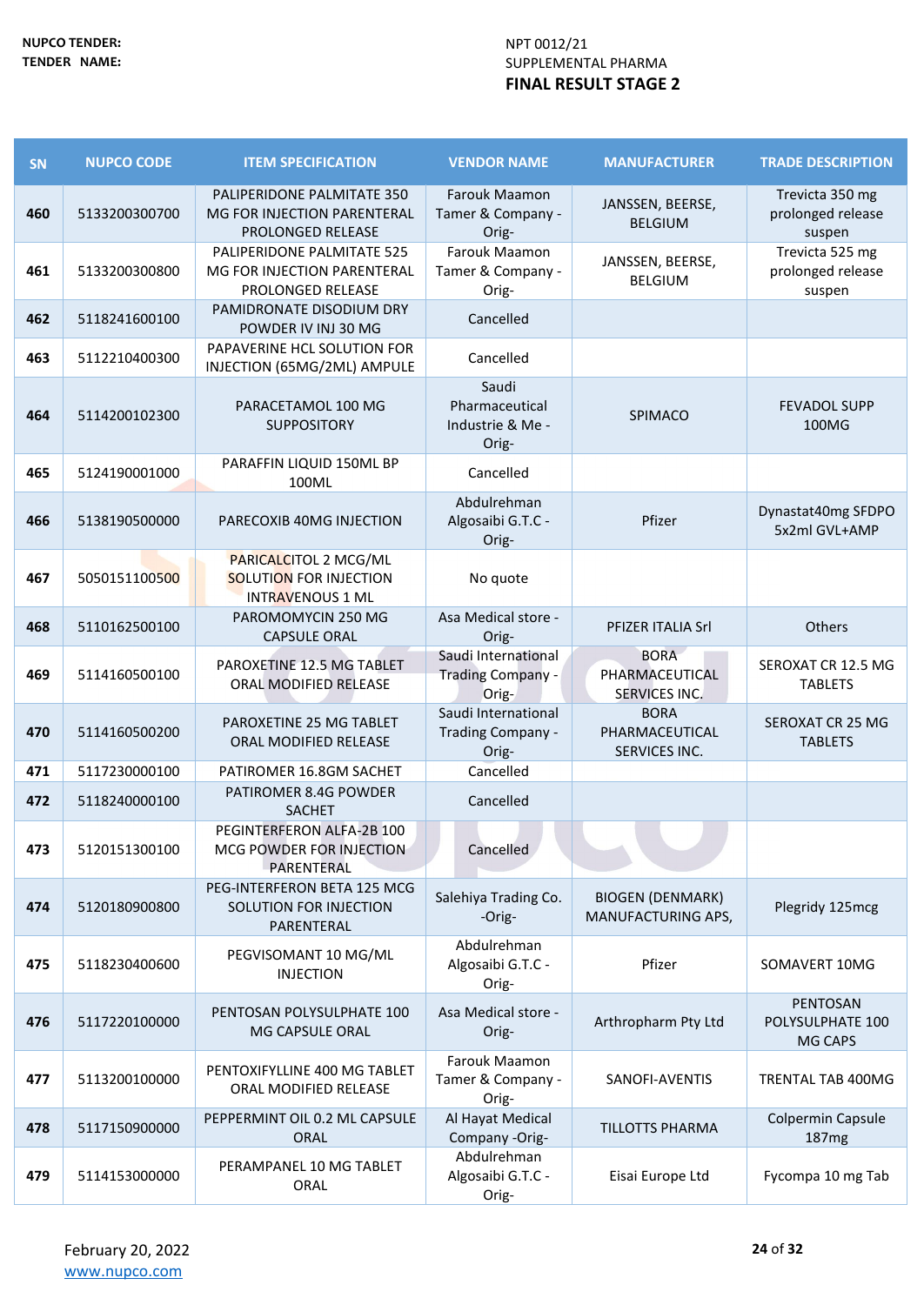| SN  | <b>NUPCO CODE</b> | <b>ITEM SPECIFICATION</b>                                                             | <b>VENDOR NAME</b>                                               | <b>MANUFACTURER</b>                               | <b>TRADE DESCRIPTION</b>                                     |
|-----|-------------------|---------------------------------------------------------------------------------------|------------------------------------------------------------------|---------------------------------------------------|--------------------------------------------------------------|
| 480 | 5114156300900     | PERAMPANEL 12 MG TABLET<br><b>ORAL</b>                                                | Abdulrehman<br>Algosaibi G.T.C -<br>Orig-                        | Eisai Europe Ltd                                  | Fycompa 12 mg Tab                                            |
| 481 | 5114153000900     | PERAMPANEL 2 MG TABLET ORAL                                                           | Abdulrehman<br>Algosaibi G.T.C -<br>Orig-                        | Eisai Europe Ltd                                  | Fycompa 2mg Tab                                              |
| 482 | 5114153001000     | PERAMPANEL 4 MG TABLET ORAL                                                           | Abdulrehman<br>Algosaibi G.T.C -<br>Orig-                        | Eisai Europe Ltd                                  | Fycompa 4mg Tab                                              |
| 483 | 5114153000400     | PERAMPANEL 6 MG TABLET ORAL                                                           | Abdulrehman<br>Algosaibi G.T.C -<br>Orig-                        | Eisai Europe Ltd                                  | Fycompa 6mg Tab                                              |
| 484 | 5114153001100     | PERAMPANEL 8 MG TABLET ORAL                                                           | Abdulrehman<br>Algosaibi G.T.C -<br>Orig-                        | Eisai Europe Ltd                                  | Fycompa 8 mg Tab                                             |
| 485 | 5144150001000     | PERFLUTREN LIPID MICROSPHERE<br>6.25 MG/ML SOLUTION FOR<br><b>INJECTIONPARENTERAL</b> | No quote                                                         |                                                   |                                                              |
| 486 | 5110171500200     | PERMETHRIN 1% SHAMPOO<br>60ML                                                         | Cancelled                                                        |                                                   |                                                              |
| 487 | 5124129901200     | <b>PETROLEUM (WHITE SOFT</b><br>PARAFFIN) OINTMENT 500 GM<br>TO 1 KG                  | True Quality For<br><b>Medical Service</b><br>Co.LTD -Orig-      | <b>JIN-X HEALTHCARE</b><br>PVT.LTD                | <b>True Quality Natural</b><br><b>PURE WHITE</b><br>PETROLEU |
| 487 | 5124129901200     | PETROLEUM (WHITE SOFT<br>PARAFFIN) OINTMENT 500 GM<br>TO 1 KG                         | <b>True Quality For</b><br><b>Medical Service</b><br>Co.LTD-Alt- | <b>BONN MEDICAL</b><br><b>INDUSTRIES</b>          | Covix White<br>Petroleum Jelly                               |
| 488 | 5138460300000     | PHENAZONE + BENZOCAINE EAR<br><b>DROPS OTIC</b>                                       | Al Hayat Medical<br>Company -Orig-                               | RIYADH PHARMA                                     | Earcalm Ear Drops                                            |
| 489 | 5111190700600     | SODIUM PHENYLBUTYRATE 250<br>MG/ML ORAL LIQUID                                        | Abdulrehman<br>Algosaibi G.T.C -<br>Orig-                        | <b>Surepharm Services</b><br>Limited UK for Verit | Ambutyrate                                                   |
| 490 | 5114150700200     | PHENYTOIN 30 MG/5ML LIQUID<br>ORAL                                                    | Cancelled                                                        |                                                   |                                                              |
| 491 | 5117162200600     | PHOSPHATE 500 MG TABLET<br>ORAL EFFERVESCENT                                          | Cancelled                                                        |                                                   |                                                              |
| 492 | 5124111300000     | PHYSOSTIGMINE 2 MG/ML<br>SOLUTION FOR INJECTION<br>PARENTERAL 1 ML                    | No quote                                                         |                                                   |                                                              |
| 493 | 5110195300100     | PHYTOMENADIONE 1 MG/0.5 ML<br>INJECTION, 0.5 ML AMPOULE                               | Cancelled                                                        |                                                   |                                                              |
| 494 | 5124111400200     | PILOCARPINE 1% (10 MG/ML) EYE<br><b>DROPS OPHTHALMIC</b>                              | Cancelled                                                        |                                                   |                                                              |
| 495 | 5110156100000     | PIPERACILLIN 2 G POWDER FOR<br><b>INJECTION PARENTERAL</b>                            | Cancelled                                                        |                                                   |                                                              |
| 496 | 5120156000200     | PIRFENIDONE 801 MG TABLET<br>ORAL                                                     | <b>Roche Products</b><br>Saudi Arabia LLC -<br>Orig-             | DELPHARM MILANO<br>SRL, SEGRATE, ITALY            | Esberit 801mg Tab 90                                         |
| 497 | 5124126100000     | PODOPHYLLOTOXIN 0.5 %<br>SOLUTION TOPICAL                                             | Cancelled                                                        |                                                   |                                                              |
| 498 | 5138250300200     | POLICRESULEN 90 MG OVULE<br>VAGINAL                                                   | <b>CIGALAH PHARMA</b><br><b>WAREHOUSE -Orig-</b>                 | <b>TAKEDA GMBH FOR</b><br>ACINO PHARMA AG         | Albothyl 90 mg                                               |
| 499 | 5132160400400     | POLIDOCANOL 0.5% INJECTION                                                            | Cancelled                                                        |                                                   |                                                              |
| 500 | 5124129900500     | POLYACRYLIC ACID 0.2% (2<br>MG/G) EYE GEL OPHTHALMIC                                  | Cancelled                                                        |                                                   |                                                              |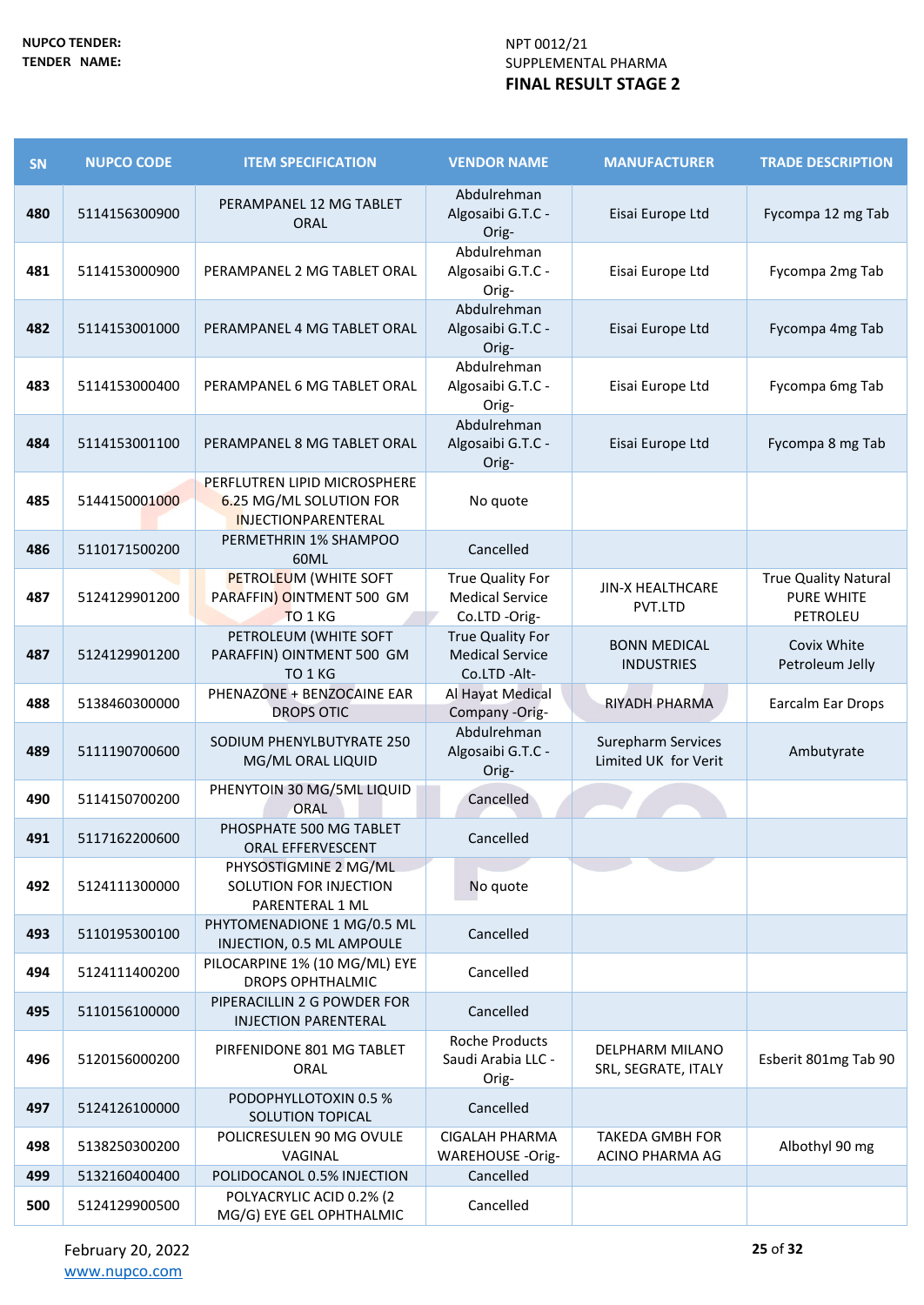| SN  | <b>NUPCO CODE</b> | <b>ITEM SPECIFICATION</b>                                                                                | <b>VENDOR NAME</b>                                     | <b>MANUFACTURER</b>                                          | <b>TRADE DESCRIPTION</b>                    |
|-----|-------------------|----------------------------------------------------------------------------------------------------------|--------------------------------------------------------|--------------------------------------------------------------|---------------------------------------------|
| 501 | 5117163101100     | POLYETHYLENE 3350 AND<br>ELECTRO CHILD POWDER SACHET<br>6.5G                                             | Saudi International<br>Trading Company -<br>Orig-      | <b>NORGIN UK FOR ACINO</b><br>PHARMA AG                      | <b>MOVICOL PEDIATRIC</b>                    |
| 502 | 5117163101800     | POLYETHYLENE GLYCOL 0.4% +<br>PROPYLEN GLYCOL 0.3%<br>POLYQUAD EYE DROPS                                 | AL KAMAL IMPORT<br>OFFICE CO., LTD. -<br>Orig-         | Alcon                                                        | Systane Ultra UD                            |
| 503 | 5130340400100     | POSACONAZOLE 300 MG FOR<br><b>INJECTION PARENTERAL</b>                                                   | Cancelled                                              |                                                              |                                             |
| 504 | 5130340400000     | POSACONAZOLE 40 MG/ML<br><b>SYRUP OR SUSPENSION</b>                                                      | AL KAMAL IMPORT<br>OFFICE CO., LTD. -<br>Orig-         | JSC Grindeks, Riga                                           | POSACONAZOLE<br>40MG Suspension<br>105M     |
| 505 | 5119180400300     | POTASSIUM ACETATE 2 MEQ/ML<br>SOLUTION FOR INJECTION<br>PARENTERAL 20 ML                                 | Cancelled                                              |                                                              |                                             |
| 506 | 5119180205200     | POTASSIUM CHLORIDE POWDER                                                                                | Arabian Oasis For<br>Development&Com<br>mercial -Orig- | LIQUIDSUN                                                    | VitaThrive Potassium<br>Chloride Powder 100 |
| 507 | 5119170501000     | POTASSIUM CITRATE 10MEQ<br><b>TABLET</b>                                                                 | Cancelled                                              |                                                              |                                             |
| 508 | 5119170500100     | POTASSIUM CITRATE<br>MONOHYDRATE 1100 MG CITRIC<br><b>ACID MONOHYDRATE 334</b><br><b>MGORAL SOLUTION</b> | Cancelled                                              |                                                              |                                             |
| 509 | 5119170500400     | POTASSIUM CITRATE 5 MEQ<br><b>TABLET ORAL</b>                                                            | Dhai Taiba Medical<br>Est-Orig-                        | <b>STRIDES</b>                                               | POTASSIUM CITRATE                           |
| 510 | 5119170500900     | POTASSIUM CITRATE POWDER                                                                                 | Arabian Oasis For<br>Development&Com<br>mercial -Orig- | <b>LIQUIDSUN</b>                                             | VitaThrive Potassium<br>Citrate Powder 1000 |
| 511 | 5118160700200     | POTASSIUM IODIDE 130 MG<br><b>TABLET</b>                                                                 | Saudi<br>Pharmaceutical<br>Industrie & Me -<br>Orig-   | SPIMACO                                                      | TERODA 130 MG                               |
| 512 | 5118160700300     | POTASSIUM IODIDE 65 MG<br><b>TABLET ORAL</b>                                                             | Saudi<br>Pharmaceutical<br>Industrie & Me -<br>Orig-   | SPIMACO                                                      | TERODA 65 MG                                |
| 513 | 5118160700400     | POTASSIUM IODIDE BP POWDER                                                                               | Cancelled                                              |                                                              |                                             |
| 514 | 5119180000200     | POTASSIUM PERMANGANATE BP<br><b>CRYSTALS 1 KG</b>                                                        | No quote                                               |                                                              |                                             |
| 515 | 4229542103900     | POVIDONE-IODINE 7.5% BOTTLE                                                                              | Dhai Taiba Medical<br>Est-Orig-                        | <b>DYNAREX</b>                                               | POVIDINE IODINE                             |
| 516 | 5114250800000     | PRAMIPEXOLE 1.5MG EXTENDED<br>RELEASE                                                                    | Cancelled                                              |                                                              |                                             |
| 517 | 5113179900300     | PRASUGREL 10 MG TABLET ORAL                                                                              | <b>CIGALAH PHARMA</b><br><b>WAREHOUSE -Orig-</b>       | <b>UNITED</b><br>PHARMACEUTICAL<br><b>COMPANY FOR MS PHA</b> | Pevas                                       |
| 518 | 5126300200000     | PRAZOSIN 2 MG TABLET                                                                                     | Cancelled                                              |                                                              |                                             |
| 519 | 5119200300100     | PROBENECID 500 MG TABLET<br>ORAL                                                                         | Cancelled                                              |                                                              |                                             |
| 520 | 5112151900200     | PROCAINAMIDE<br>HYDROCHLORIDE 100 MG/ML<br>SOLUTION FOR INJECTION<br>PARENTERAL10 ML                     | Cancelled                                              |                                                              |                                             |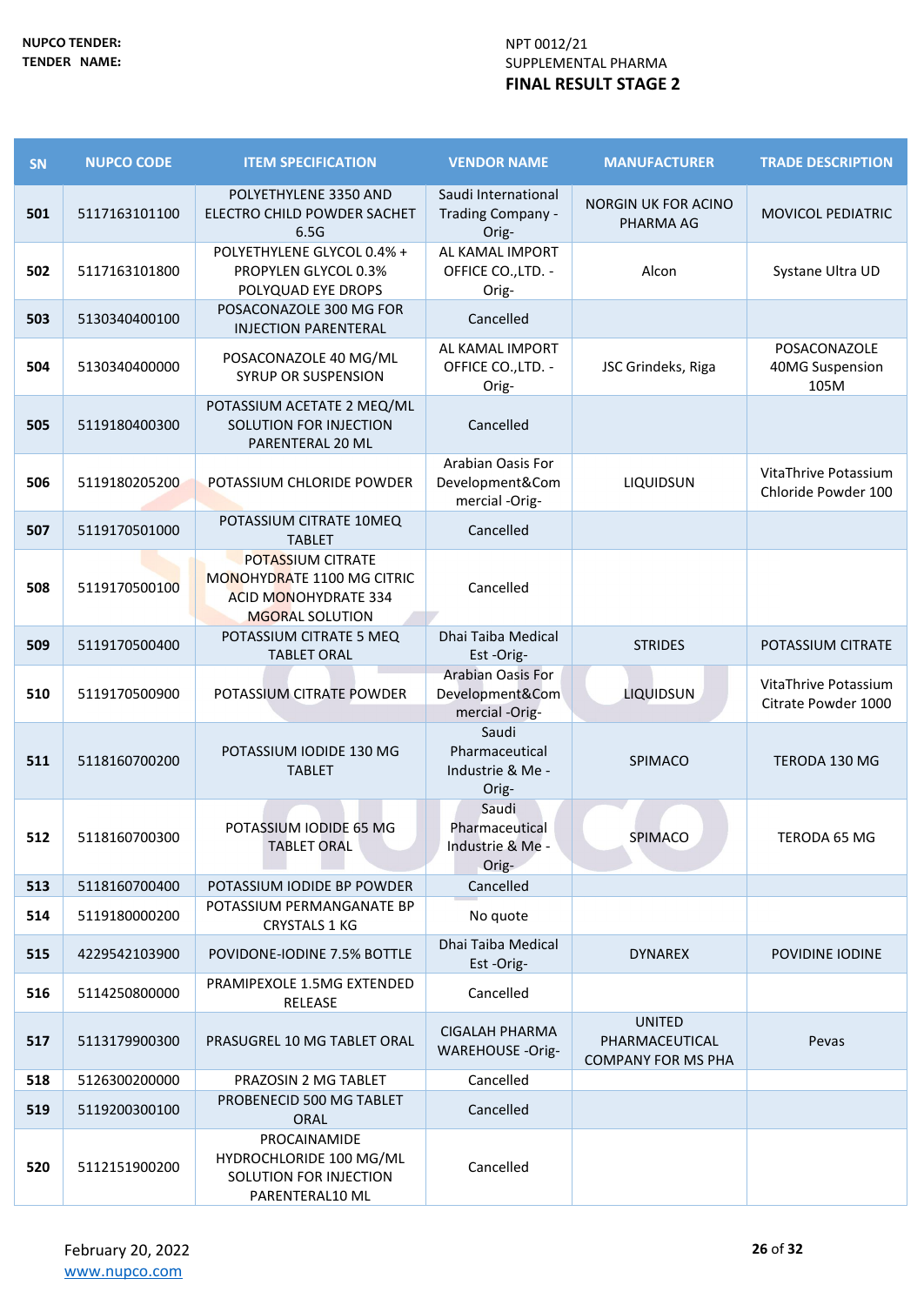| <b>SN</b> | <b>NUPCO CODE</b> | <b>ITEM SPECIFICATION</b>                                                                                                              | <b>VENDOR NAME</b>                                   | <b>MANUFACTURER</b>                                                    | <b>TRADE DESCRIPTION</b>                      |
|-----------|-------------------|----------------------------------------------------------------------------------------------------------------------------------------|------------------------------------------------------|------------------------------------------------------------------------|-----------------------------------------------|
| 521       | 5118181800200     | PROGESTERONE 8 % GEL TOPICAL                                                                                                           | <b>CIGALAH PHARMA</b><br><b>WAREHOUSE -Orig-</b>     | <b>DENDRON BRANDS</b><br><b>LIMITED - MERCK</b>                        | Crinone 8% Gel                                |
| 522       | 5115181200500     | PROPRANOLOL 20 MG TABLET<br>ORAL                                                                                                       | Cancelled                                            |                                                                        |                                               |
| 523       | 5126291400000     | PROPRANOLOL 80MG TABLET                                                                                                                | Cancelled                                            |                                                                        |                                               |
| 524       | 5115181200700     | PROPRANOLOL HYDROCHLORIDE<br>20 MG/5 ML ORAL LIQUID                                                                                    | Cancelled                                            |                                                                        |                                               |
| 525       | 5138650000000     | PROTEIN C 1000 IU POWDER FOR<br><b>INJECTION</b>                                                                                       | Cancelled                                            |                                                                        |                                               |
| 526       | 5116160600400     | PSEUDOEPHEDRINE<br>HYDROCHLORIDE 60 MG +<br>TRIPROLIDINE HYDROCHLORIDE<br>2.5 MG TABLET                                                | No quote                                             |                                                                        |                                               |
| 527       | 5117161000400     | PSYLLIUM LAXATIVE POWDER                                                                                                               | Cancelled                                            |                                                                        |                                               |
| 528       | 5050152300300     | PYRIDOXAL 5 - PHOSPHATE 50<br>MG VITAMIN TABLET                                                                                        | No quote                                             |                                                                        |                                               |
| 529       | 5114172200700     | QUETIAPINE 50 MG TABLET ORAL<br><b>XR</b>                                                                                              | Tabuk<br>Pharmaceutical<br>Manufactring C -<br>Orig- | <b>TABUK</b><br>PHARMACEUTICAL<br><b>MANUFACTURING</b><br><b>COMPA</b> | REZAL XR 50MG                                 |
| 530       | 5110239902500     | RALTEGRAVIR 100 MG GRANULES<br>FOR SUSPENSION ORAL                                                                                     | Cancelled                                            |                                                                        |                                               |
| 531       | 5117190400100     | <b>RANITIDINE 150 MG TABLET</b><br><b>ORAL</b>                                                                                         | Cancelled                                            |                                                                        |                                               |
| 532       | 5117190401200     | RANITIDINE 75 MG/5ML LIQUID<br>ORAL                                                                                                    | Cancelled                                            |                                                                        |                                               |
| 533       | 5117190400200     | RANITIDINE 25 MG/ML<br>SOLUTION FOR INJECTION<br>PARENTERAL 2 ML                                                                       | Cancelled                                            |                                                                        |                                               |
| 534       | 5114251300000     | RASAGILINE 1 MG TABLET ORAL                                                                                                            | Cancelled                                            | $\overline{\phantom{a}}$                                               |                                               |
| 535       | 5113150601300     | <b>RECOMBINANT HUMAN</b><br><b>ERYTHROPOIETIN 1000</b><br><b>INTERNATIONAL UNITS</b><br>INJECTION: POWDER FOR VIAL +<br><b>DILUENT</b> | Cancelled                                            |                                                                        |                                               |
| 536       | 5113150601500     | RECOMBINANT HUMAN<br><b>ERYTHROPOIETIN 30000</b><br><b>INTERNATIONAL UNITS</b><br>INJECTION: POWDER FOR VIAL +<br><b>DILUENT</b>       | <b>Farouk Maamon</b><br>Tamer & Company -<br>Orig-   | <b>IDT BIOLOGIKA GMBH</b>                                              | BINOCRIT 30000<br>I.U/0.75 ml Solution<br>For |
| 537       | 5113150601400     | <b>RECOMBINANT HUMAN</b><br><b>ERYTHROPOIETIN 4000</b><br><b>INTERNATIONAL UNITS</b><br>INJECTION: POWDER FOR VIAL +<br><b>DILUENT</b> | Farouk Maamon<br>Tamer & Company -<br>Orig-          | <b>IDT BIOLOGIKA GMBH</b>                                              | BINOCRIT 4000 I.U/0.4<br>ml Solution For In   |
| 537       | 5113150601400     | RECOMBINANT HUMAN<br><b>ERYTHROPOIETIN 4000</b><br><b>INTERNATIONAL UNITS</b><br>INJECTION: POWDER FOR VIAL +<br><b>DILUENT</b>        | <b>CIGALAH PHARMA</b><br><b>WAREHOUSE -Orig-</b>     | CILAG A.G.,<br>SCHAFFHAUSEN,<br>SWITZERLAND                            | EPREX 4000IU-0.4ML<br>PREFILLED SYRING        |
| 537       | 5113150601400     | RECOMBINANT HUMAN<br><b>ERYTHROPOIETIN 4000</b><br><b>INTERNATIONAL UNITS</b>                                                          | Saudi<br>Pharmaceutical<br>Industrie & Me -<br>Orig- | <b>ROCHE</b>                                                           | <b>RECORMON INJ 4000</b><br>W/SYRINGE         |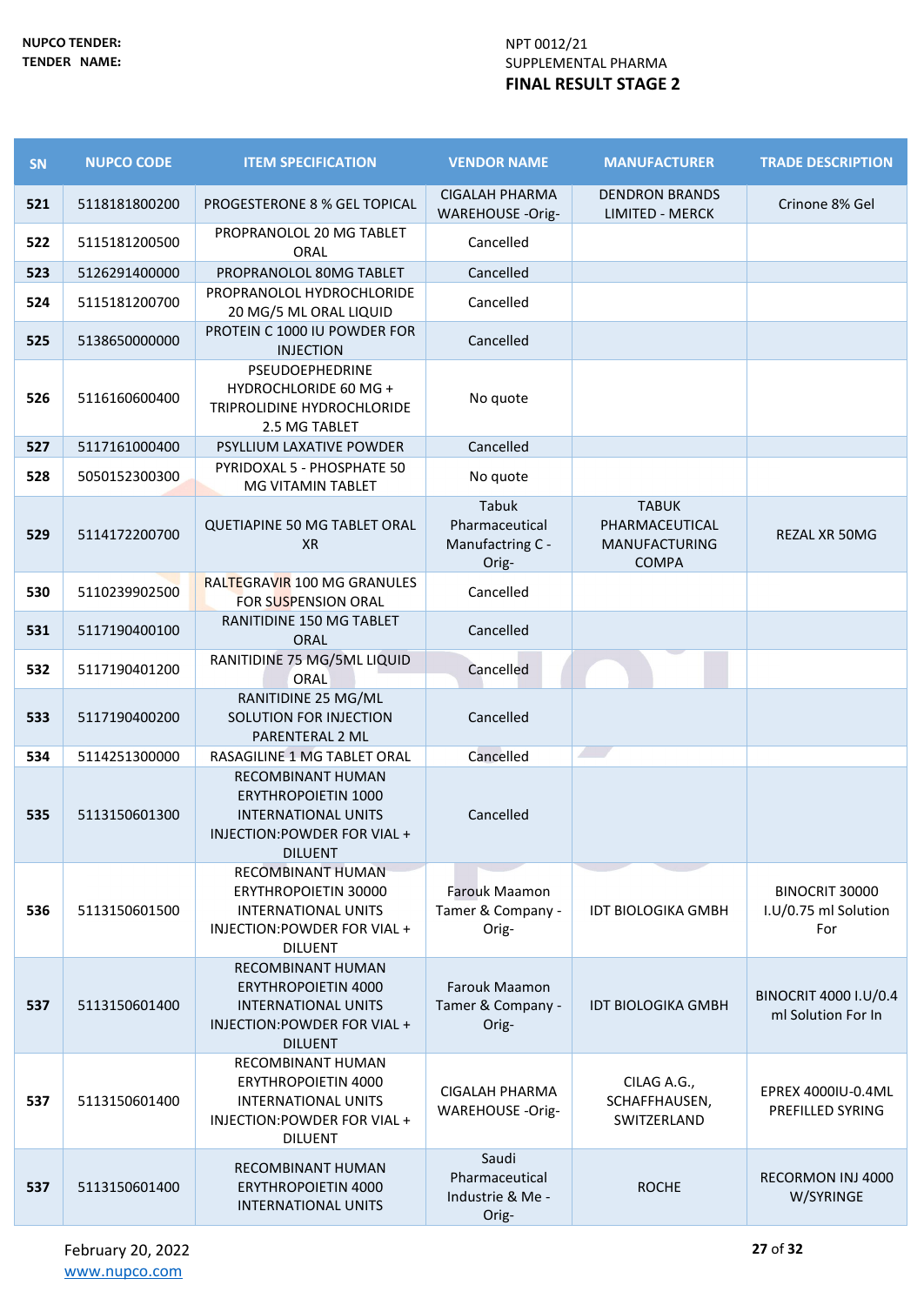| <b>SN</b> | <b>NUPCO CODE</b> | <b>ITEM SPECIFICATION</b>                                                | <b>VENDOR NAME</b>                                       | <b>MANUFACTURER</b>                         | <b>TRADE DESCRIPTION</b>              |
|-----------|-------------------|--------------------------------------------------------------------------|----------------------------------------------------------|---------------------------------------------|---------------------------------------|
|           |                   | INJECTION: POWDER FOR VIAL +<br><b>DILUENT</b>                           |                                                          |                                             |                                       |
| 538       | 5110231200500     | RIBAVIRIN 200 MG/5ML<br><b>SUSPENSION ORAL</b>                           | Cancelled                                                |                                             |                                       |
| 539       | 5135160900600     | RIBOCICLIB 200 MG TABLET                                                 | Farouk Maamon<br>Tamer & Company -<br>Orig-              | <b>NOVARTIS SINGAPORE</b><br>PHARMACEUTICAL | <b>KISQALI</b>                        |
| 540       | 5110200500100     | RIFAMPICIN 600 MG POWDER<br>FOR INJECTION PARENTERAL                     | Dhai Taiba Medical<br>Est-Orig-                          | SANOFI                                      | RIFAMPICON                            |
| 541       | 5128360400100     | RIFAXIMIN 550 MG TABLET ORAL                                             | Abdulrehman<br>Algosaibi G.T.C -<br>Orig-                | Alfasigma SpA                               | Xifaxan 550mg Tablet<br>(Rifaximin A  |
| 542       | 5114170400800     | RISPERIDONE 500 MCG TABLET<br>ORAL                                       | Cancelled                                                |                                             |                                       |
| 543       | 5114290300100     | ROPIVACAINE 1% SINGLE DOSE<br>INJECTION 20 ML (PRESERVATIVE<br>FREE)     | Cancelled                                                |                                             |                                       |
| 544       | 5114290300300     | ROPIVACAINE 2 MG/ML<br><b>SOLUTION FOR INJECTION</b><br>PARENTERAL 10 ML | Cancelled                                                |                                             |                                       |
| 545       | 5114290300200     | ROPIVACAINE HCL INJECTION<br>AMPOULE 7.5 MG/ML (10ML)                    | Cancelled                                                |                                             |                                       |
| 546       | 5114290300400     | <b>ROPIVACAINE HCL INJECTION</b><br>AMPOULE 7.5MG/ML (20ML)              | Cancelled                                                |                                             |                                       |
| 547       | 5116150800600     | SALBUTAMOL 2 MG TABLET ORAL                                              | Cancelled                                                |                                             |                                       |
| 548       | 5115170100000     | SALBUTAMOL 2 MG/5ML LIQUID<br><b>ORAL</b>                                | Saudi International<br>Trading Company -<br>Orig-        | <b>GLAXO SAUDI ARABIA</b><br>LTD.           | <b>VENTOLIN SYRUP</b>                 |
| 549       | 5124120100900     | SALICYLIC ACID 40 % PATCH<br>TRANSDERMAL                                 | Cancelled                                                |                                             |                                       |
| 550       | 5117184000100     | SCOPOLAMINE 1.5 MG (1 MG/72<br>HOURS) PATCH TRANSDERMAL                  | Cancelled                                                |                                             |                                       |
| 551       | 5124121800300     | SELENIUM 40 TO 50 MCG/ML<br><b>INJECTION</b>                             | Cancelled                                                |                                             |                                       |
| 552       | 5124121800600     | SELENIUM ORAL SOLUTION<br>50MCG/ML 10ML                                  | Cancelled                                                |                                             |                                       |
| 553       | 5116170000100     | SELEXIPAG 1400MCG TABLET                                                 | <b>CIGALAH PHARMA</b><br><b>WAREHOUSE -Orig-</b>         | EXCELLA GMBH & CO.<br>KG                    | Uptravi 1400 MCG<br>Tablet            |
| 554       | 5116170000200     | SELEXIPAG 1600MCG TABLET                                                 | CIGALAH PHARMA<br>WAREHOUSE -Orig-                       | EXCELLA GMBH & CO.<br>КG                    | Uptravi 1600 MCG<br>Tablet            |
| 555       | 5130234100000     | SERTACONAZOLE NITRATE<br>CREAM                                           | Saudi Arabian Drug<br><b>Store Company LTD</b><br>-Orig- | FERRER INTERNATIONAL<br><b>SA</b>           | Dermofix                              |
| 556       | 5129201600200     | SERTRALINE 25 MG TABLET ORAL                                             | Cancelled                                                |                                             |                                       |
| 557       | 5117192600000     | SEVELAMER 800 MG TABLET                                                  | Saudi<br>Pharmaceutical<br>Industrie & Me -<br>Orig-     | Pharmaten<br>Pharmaceutical Industry        | <b>RENOMER FC TABS</b><br>800MG       |
| 557       | 5117192600000     | SEVELAMER 800 MG TABLET                                                  | Farouk Maamon<br>Tamer & Company -<br>Orig-              | GENZYME                                     | RENVELA 800 mg film-<br>coated tablet |
| 558       | 5141320400000     | SILDENAFIL 10 MG/ 12.5 ML<br><b>INJECTION</b>                            | <b>Scientific Products</b><br>Pharmaceutical -<br>Orig-  | PFIZER                                      | <b>REVATIO</b>                        |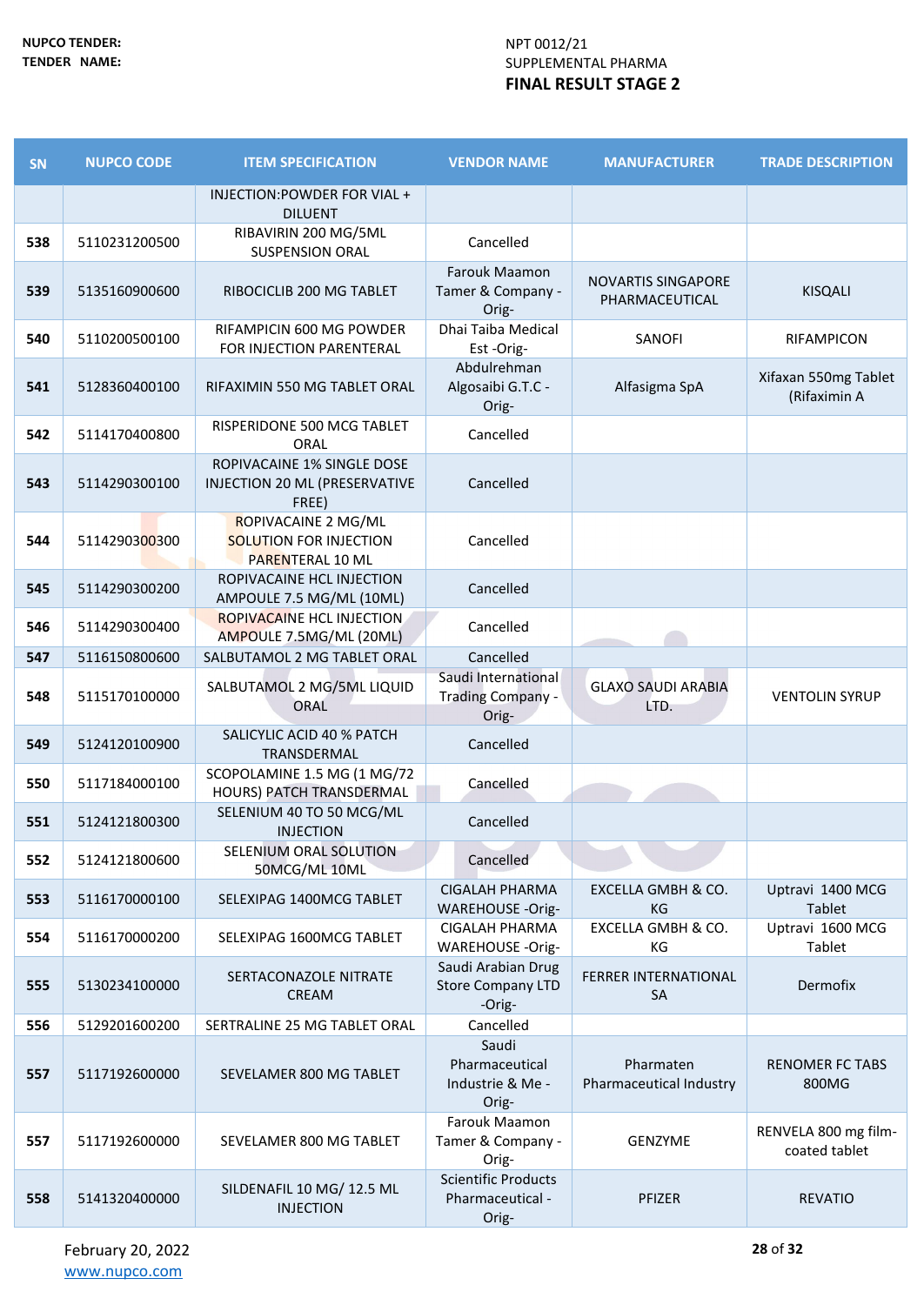| SN  | <b>NUPCO CODE</b> | <b>ITEM SPECIFICATION</b>                                                                                          | <b>VENDOR NAME</b>                                     | <b>MANUFACTURER</b>          | <b>TRADE DESCRIPTION</b>                      |
|-----|-------------------|--------------------------------------------------------------------------------------------------------------------|--------------------------------------------------------|------------------------------|-----------------------------------------------|
| 559 | 4229542500000     | SILVER NITRATE 40% CAUSTIC<br><b>APPLICATOR STICK</b>                                                              | Cancelled                                              |                              |                                               |
| 560 | 5120151500400     | SIROLIMUS 500 MCG TABLET<br><b>ORAL</b>                                                                            | Asa Medical store -<br>Orig-                           | Pfizer Australia Pty Ltd     | SIROLIMUS 500 MCG<br><b>TABLET ORAL</b>       |
| 561 | 5118159901000     | SITAGLIPTIN 50 MG METFORMIN<br>850 MGTABLET                                                                        | Farouk Maamon<br>Tamer & Company -<br>Orig-            | PATHEON PUERTO RICO,<br>INC. | JANUMET 50/850 MG<br><b>TABLET</b>            |
| 562 | 5119160206600     | SODIUM CHLORIDE 0.9%<br>EYE/NOSE DROPS 10ML                                                                        | Salehiya Trading Co.<br>-Orig-                         | AMMAN PHARMA IND.            | Apisal Eye /Nose<br>drops                     |
| 563 | 5119160205100     | SODIUM CHLORIDE 7 %<br>SOLUTION INHALATION<br>NEBULIZER                                                            | Dhai Taiba Medical<br>Est-Orig-                        | <b>NEOHRON</b>               | SODIUM CHLORIDE                               |
| 564 | 5117250600000     | SODIUM CHLORIDE ISOTONIC<br>NASAL SOLUTION OR DROPS                                                                | Salehiya Trading Co.<br>-Orig-                         | AMMAN PHARMA IND.            | Apisal Eye / Nose<br>drops                    |
| 565 | 5119243400000     | SODIUM CITRATE 100 MG/ML +<br>POTASSIUM CITRATE 110 MG/ML<br>+ CITRIC ACID66.8 MG/ML<br><b>SOLUTION PARENTERAL</b> | Cancelled                                              |                              |                                               |
| 566 | 5110183600700     | SODIUM NITRATE 300 MG/10<br><b>ML INJECTION</b>                                                                    | Dhai Taiba Medical<br>Est-Orig-                        | <b>HOPE</b>                  | SODIUM NITRATE                                |
| 567 | 5110500400000     | SODIUM STIBOGLUCONATE 100<br>MG/ML SOLUTION FOR<br><b>INJECTION 100ML</b>                                          | Cancelled                                              |                              |                                               |
| 568 | 5110500400200     | SODIUM STIBOGLUCONATE 100<br>MG/ML SOLUTION FOR<br><b>INJECTION PARENTERAL 6 ML</b>                                | Cancelled                                              |                              |                                               |
| 569 | 5110183600300     | THIOSULPHATE SODIUM 12.5 G<br>SOLUTION FOR INJECTION<br>PARENTERAL 50 ML                                           | Abdulrehman<br>Algosaibi G.T.C -<br>Orig-              | <b>DKFC</b>                  | Natriumthiosulfate<br>25%                     |
| 570 | 5110239900500     | SOFOSBUVIR 400 MG TABLET<br>ORAL                                                                                   | Saudi<br>Pharmaceutical<br>Industrie & Me -<br>Orig-   | SPIMACO                      | SOVIRA FC TABS<br>400MG                       |
| 571 | 5110150100200     | SPIRAMYCIN 250 MG (750 000<br>INTERNATIONAL UNITS) TABLET                                                          | Cancelled                                              |                              |                                               |
| 572 | 5119150700600     | SPIRONOLACTONE 50 MG/5 ML<br><b>ORAL LIQUID</b>                                                                    | Arabian Oasis For<br>Development&Com<br>mercial -Orig- | SYRIMED                      | Spironolactone<br>50mg/5ml Oral<br>Suspension |
| 573 | 5117191100200     | SUCRALFATE 1GM/10ML ORAL<br><b>SUSPENSION</b>                                                                      | Cancelled                                              |                              |                                               |
| 574 | 5117191100300     | SUCRALFATE 500 MG TABLET                                                                                           | No quote                                               |                              |                                               |
| 575 | 5016190000100     | SUCROSE (SUGAR) POWDER<br>SULFASALAZINE 250 MG/5ML                                                                 | No quote<br><b>ZIMMO TRADING</b>                       | <b>ROSEMONT</b>              | Sulfasalazine 250 mg /                        |
| 576 | 5120155800100     | <b>SUSPENSION ORAL</b>                                                                                             | Company LTD -Orig-                                     | PHARMACEUTICAL LTD           | 5 ml oral susp                                |
| 577 | 5120150401600     | TACROLIMUS 0.2 MG GRANULES<br>ORAL                                                                                 | Abdulrehman<br>Algosaibi G.T.C -<br>Orig-              | <b>ASTELLAS PHARMA</b>       | Modigraf                                      |
| 578 | 5120150401100     | TACROLIMUS 500 MCG CAPSULE<br>ORAL EXTENDED RELEASE                                                                | Abdulrehman<br>Algosaibi G.T.C -<br>Orig-              | <b>ASTELLAS PHARMA</b>       | ADVAGRAF 0.5MG<br>PROLONGEAD<br>RELEASE       |
| 579 | 5120150401200     | TACROLIMUS 1 MG CAPSULE<br>ORAL EXTENDED RELEASE                                                                   | Abdulrehman<br>Algosaibi G.T.C -<br>Orig-              | <b>ASTELLAS PHARMA</b>       | ADVAGRAF 1 MG<br>PROLONGED RELEASE            |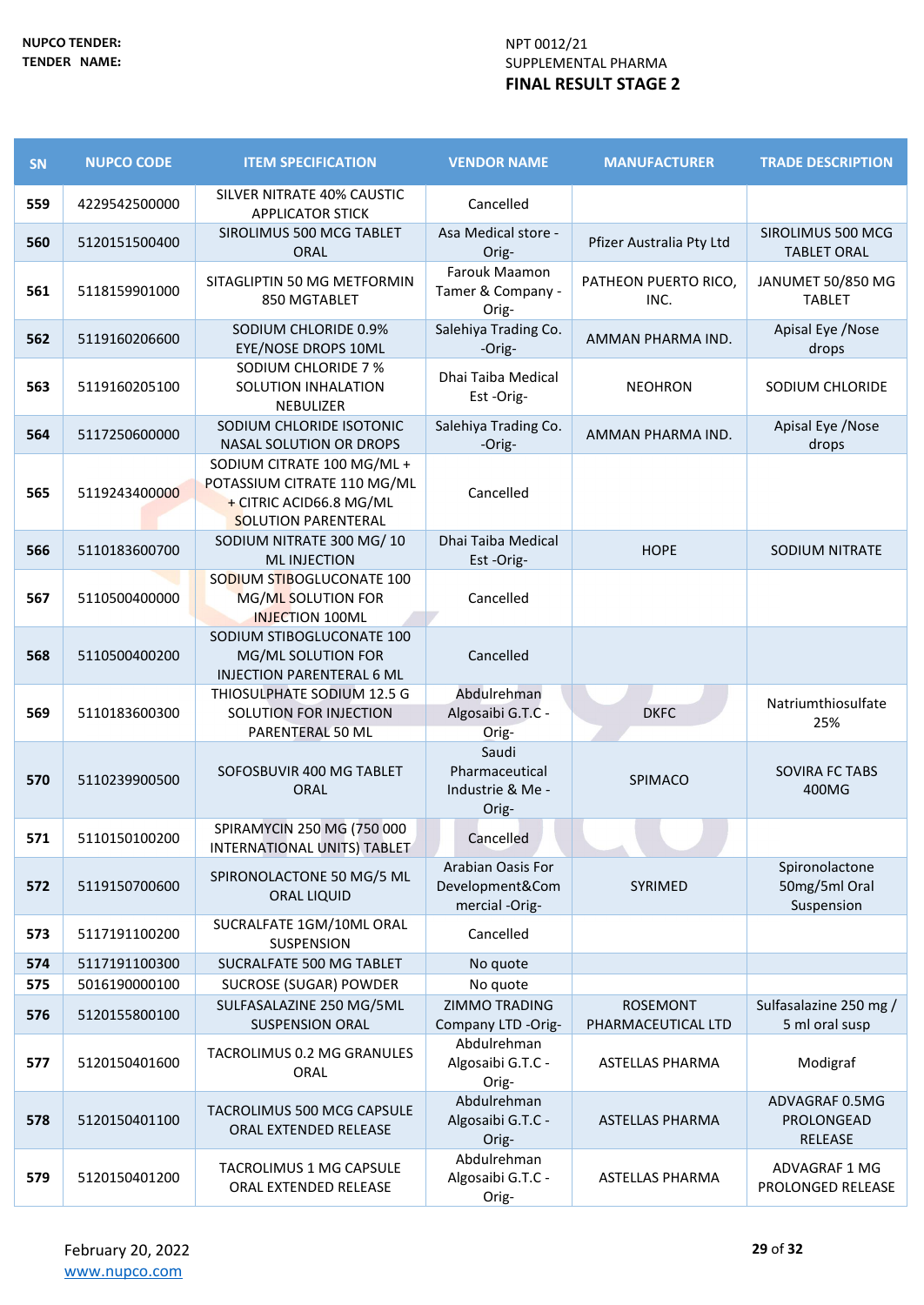| SN  | <b>NUPCO CODE</b> | <b>ITEM SPECIFICATION</b>                                                               | <b>VENDOR NAME</b>                                      | <b>MANUFACTURER</b>                                  | <b>TRADE DESCRIPTION</b>                            |
|-----|-------------------|-----------------------------------------------------------------------------------------|---------------------------------------------------------|------------------------------------------------------|-----------------------------------------------------|
| 580 | 5120150401700     | TACROLIMUS 1 MG GRANULES<br><b>ORAL</b>                                                 | Abdulrehman<br>Algosaibi G.T.C -<br>Orig-               | <b>ASTELLAS PHARMA</b>                               | Modigraf                                            |
| 581 | 5114000000100     | TAFAMIDIS 20 MG CAPSULE<br>ORAL                                                         | Cancelled                                               |                                                      |                                                     |
| 582 | 5111151900200     | TEMOZOLOMIDE 5 MG CAPSULE<br><b>ORAL</b>                                                | Cancelled                                               |                                                      |                                                     |
| 583 | 5126240700000     | TERBUTALINE SULPHATE 500<br>MCG/ML SOLUTION FOR<br><b>INJECTION PARENTERAL</b>          | Cancelled                                               |                                                      |                                                     |
| 584 | 5120156700100     | TERIFLUNOMIDE 7 MG TABLET                                                               | <b>Tadawy Biomedical</b><br>Company -Orig-              | <b>MSN LABORATORY</b>                                | TERIFLUNOMIDE 7 MG<br><b>TABLET</b>                 |
| 585 | 5142200100000     | TETRACOSACTIDE 1 MG/ML<br>SOLUTION FOR INJECTION<br>PARENTERAL MODIFIEDRELEASE<br>1 ML  | <b>Ideal Prescription</b><br>for Trading LTD -<br>Orig- | <b>TAKEDA</b>                                        | <b>TETRACOSACTIDE</b><br><b>ACETATE 1MG/ML</b>      |
| 586 | 5116150500200     | THEOPHYLLINE 300 MG TABLET<br>ORAL MODIFIED RELEASE                                     | Cancelled                                               |                                                      |                                                     |
| 587 | 5116150500500     | <b>THEOPHYLLINE 60 MG/5 ML</b><br><b>LIQUID ORAL</b>                                    | Al Hayat Medical<br>Company -Orig-                      | RIYADH PHARMA                                        | Riaphylline Syrup                                   |
| 588 | 5121250302700     | THROMBIN 5000 IU POWDER<br><b>TOPICAL</b>                                               | Cancelled                                               |                                                      |                                                     |
| 589 | 5113161600000     | <b>TINZAPARIN 20000IU LMWH VIAL</b>                                                     | No quote                                                |                                                      |                                                     |
| 590 | 5114152800300     | TOPIRAMATE SPRINKLE 15 MG<br><b>CAPSULE</b>                                             | Cancelled                                               |                                                      |                                                     |
| 591 | 5112110100200     | TREPROSTINIL 2.5 MG/20 ML<br><b>INJECTION</b>                                           | Cancelled                                               |                                                      |                                                     |
| 592 | 5118170900200     | TRIAMCINOLONE ACETONIDE<br>0.1% (1MG/G) OINTMENT<br><b>TOPICAL</b>                      | Cancelled                                               |                                                      |                                                     |
| 593 | 5118170900700     | TRIAMCINOLONE GEL 30GM                                                                  | Cancelled                                               |                                                      |                                                     |
| 594 | 5110286800000     | TRIAMCINOLONE 1 MG +<br>NYSTATIN 100000 IU +<br>NEOMYCIN 2.5 MG CREAM<br><b>TOPICAL</b> | No quote                                                |                                                      |                                                     |
| 595 | 5114179901100     | TRIFLUOPERAZINE 2 MG TABLET                                                             | Cancelled                                               |                                                      |                                                     |
| 596 | 5116160900100     | PSEUDOEPHEDRINE 1.25<br>MG/5ML + TRIPROLIDINE 30<br>MG/5ML SYRUP ORAL                   | Abdulrehman<br>Algosaibi G.T.C -<br>Orig-               | Jazeera pharmaceutical<br>Industries                 | <b>Rinofed Syrup</b>                                |
| 597 | 5111181500200     | TRIPTORELIN 11.25 MG FOR<br><b>INJECTION PARENTERAL</b>                                 | Salehiya Trading Co.<br>-Orig-                          | <b>IPSEN PHARMA</b>                                  | Diphereline 11.25 mg                                |
| 598 | 5115160600500     | TROPICAMIDE 0.2MG/ML;<br>PHENYLEPHRINE HCL 3.1MG/ML;<br>LIDOCAINE 10MG/ML INJECTION     | <b>Eyes Medical</b><br>Company (EMC) -<br>Orig-         | <b>LABORATORIES THEA</b>                             | <b>MYDRANE</b>                                      |
| 599 | 5119152300000     | UREA 10% CREAM (100GM)                                                                  | Medical<br>&Pharmaceutical<br>Services Ba -Orig-        | <b>Biotischen industries</b><br>Incorporation        | Biotischen UREA 10%<br>CREAM 100 GM                 |
| 600 | 5124122600300     | UREA 10% CREAM (15 - 30GM)                                                              | Medical<br>&Pharmaceutical<br>Services Ba - Alt-        | <b>BIOTISCHEN INDUSTRIES</b><br><b>INCORPORATION</b> | Others-Biotischen<br>UREA 10% CREAM 30<br><b>GM</b> |
| 600 | 5124122600300     | UREA 10% CREAM (15 - 30GM)                                                              | Medical<br>&Pharmaceutical<br>Services Ba -Orig-        | Razi Al-Madina<br>Pharmaceutical                     | Urederm 10% cream                                   |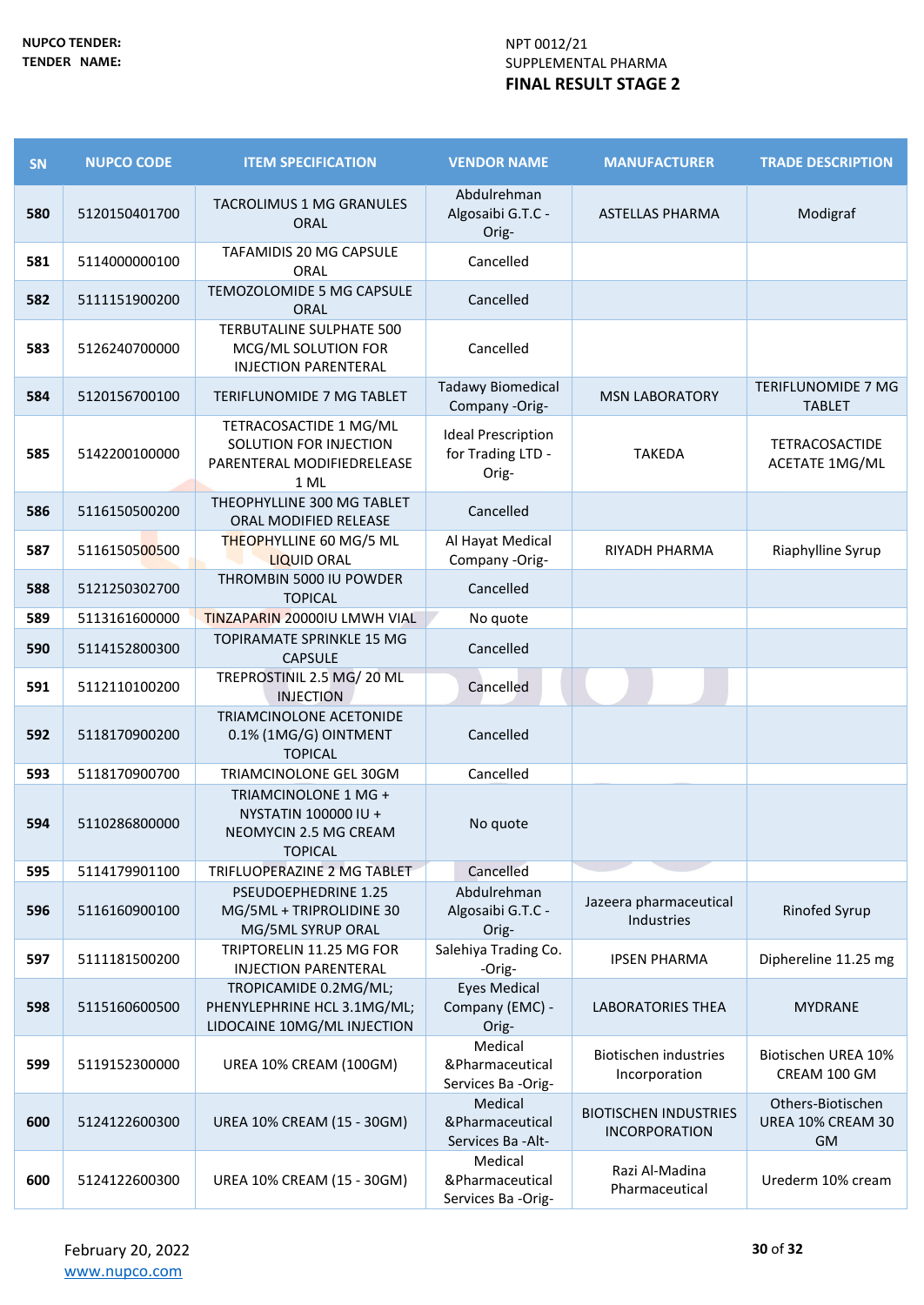| <b>SN</b> | <b>NUPCO CODE</b> | <b>ITEM SPECIFICATION</b>                                                                 | <b>VENDOR NAME</b>                                | <b>MANUFACTURER</b>                            | <b>TRADE DESCRIPTION</b>                    |
|-----------|-------------------|-------------------------------------------------------------------------------------------|---------------------------------------------------|------------------------------------------------|---------------------------------------------|
| 601       | 5124122600500     | UREA 40 % OINTMENT (15 - 30 G)                                                            | Medical<br>&Pharmaceutical<br>Services Ba -Orig-  | <b>Biotischen industries</b><br>Incorporation  | <b>Biotischen UREA 40%</b><br>OINTMENT 30 G |
| 602       | 5124122600600     | UREA 5% (50MG/G) CREAM<br><b>TOPICAL</b>                                                  | Medical<br>&Pharmaceutical<br>Services Ba -Orig-  | <b>Biotischen industries</b><br>Incorporation  | <b>Biotischen UREA 5%</b><br>CREAM 30 GM    |
| 603       | 5113170400000     | UROKINASE 10000 IU POWDER<br>FOR INJECTION PARENTERAL                                     | Nature zone trading<br>establishment -Orig-       | <b>MEDAC</b>                                   | UROKINASE HS 10000<br><b>IU INJECTION</b>   |
| 604       | 5050170101000     | VALINE 50 MG POWDER ORAL                                                                  | Salehiya Trading Co.<br>-Orig-                    | VITAFLO/NESTLE                                 | Valine 50                                   |
| 605       | 5111201000100     | VANDETANIB 300 MG TABLET<br><b>ORAL</b>                                                   | Cancelled                                         |                                                |                                             |
| 606       | 5117198000000     | VELAGLUCERASE 400 UNITS VIAL                                                              | Abdulrehman<br>Algosaibi G.T.C -<br>Orig-         | Cangene BioPharma Inc                          | Vpriv                                       |
| 607       | 5112170700300     | VERAPAMIL HYDROCHLORIDE 80<br>MG TABLET ORAL                                              | Cancelled                                         |                                                |                                             |
| 608       | 5118172201700     | VILANTEROL 25 MCG +<br>FLUTICAZONE FUROATE 100 MCG<br><b>INHALER INHALATION</b>           | Saudi International<br>Trading Company -<br>Orig- | <b>GLAXO OPERATIONS UK</b><br>LIMITED          | <b>RELVAR ELLIPTA</b><br>100/25MCG          |
| 609       | 5118172201800     | VILANTEROL 25 MCG +<br>FLUTICAZONE FUROATE 200 MCG<br><b>INHALER INHALATION</b>           | Saudi International<br>Trading Company -<br>Orig- | <b>GLAXO OPERATIONS UK</b><br><b>LIMITED</b>   | <b>RELVAR ELLIPTA</b><br>200/25MCG          |
| 610       | 5111176600000     | <b>VINBLASTINE SULPHATE 10 MG</b><br><b>POWDER FOR</b><br>INJECTION+DILUENT<br>PARENTERAL | Cancelled                                         |                                                |                                             |
| 611       | 5050180101000     | VITAMIN B-COMPLEX 2ML<br>AMPOULE                                                          | Cancelled                                         |                                                |                                             |
| 612       | 5050151200000     | <b>VITAMIN E WATER SOLUBLE</b><br>ORAL DROPS 60ML/BTL                                     | No quote                                          |                                                |                                             |
| 613       | 5110195300500     | <b>VITAMIN K1 PHYTOMENADIONE</b><br><b>ORAL SOLUTION</b>                                  | No quote                                          |                                                |                                             |
| 614       | 5129442300000     | <b>VORTIOXETINE 10 MG FILM</b><br><b>COATED TABLET</b>                                    | Saudi International<br>Trading Company -<br>Orig- | LUNDBECK-AJA PHARMA                            | <b>Brintellix 10mg Tablet</b>               |
| 615       | 5129442300100     | <b>VORTIOXETINE 20MG FILM</b><br><b>COATED TABLET</b>                                     | Saudi International<br>Trading Company -<br>Orig- | LUNDBECK-AJA PHARMA                            | <b>Brintellix 20mg Tablet</b>               |
| 616       | 5113160400700     | WARFARIN 500 MCG TABLET<br>ORAL                                                           | Cancelled                                         |                                                |                                             |
| 617       | 5110232100000     | ZIDOVUDINE 300 MG TABLET<br>ORAL                                                          | Thimar Al Jazirah<br>Company -Orig-               | <b>CAMBER</b>                                  | <b>ZIDOVUDINE</b>                           |
| 618       | 5110232100200     | ZIDOVUDINE 50 MG/5ML LIQUID<br>ORAL                                                       | Saudi International<br>Trading Company -<br>Orig- | <b>BORA</b><br>PHARMACEUTICAL<br>SERVICES INC. | <b>RETROVIR ORAL</b><br>SOLUTION 10MG/ML    |
| 619       | 5124130300900     | ZINC OXIDE (50G) CREAM<br><b>TOPICAL</b>                                                  | Cancelled                                         |                                                |                                             |